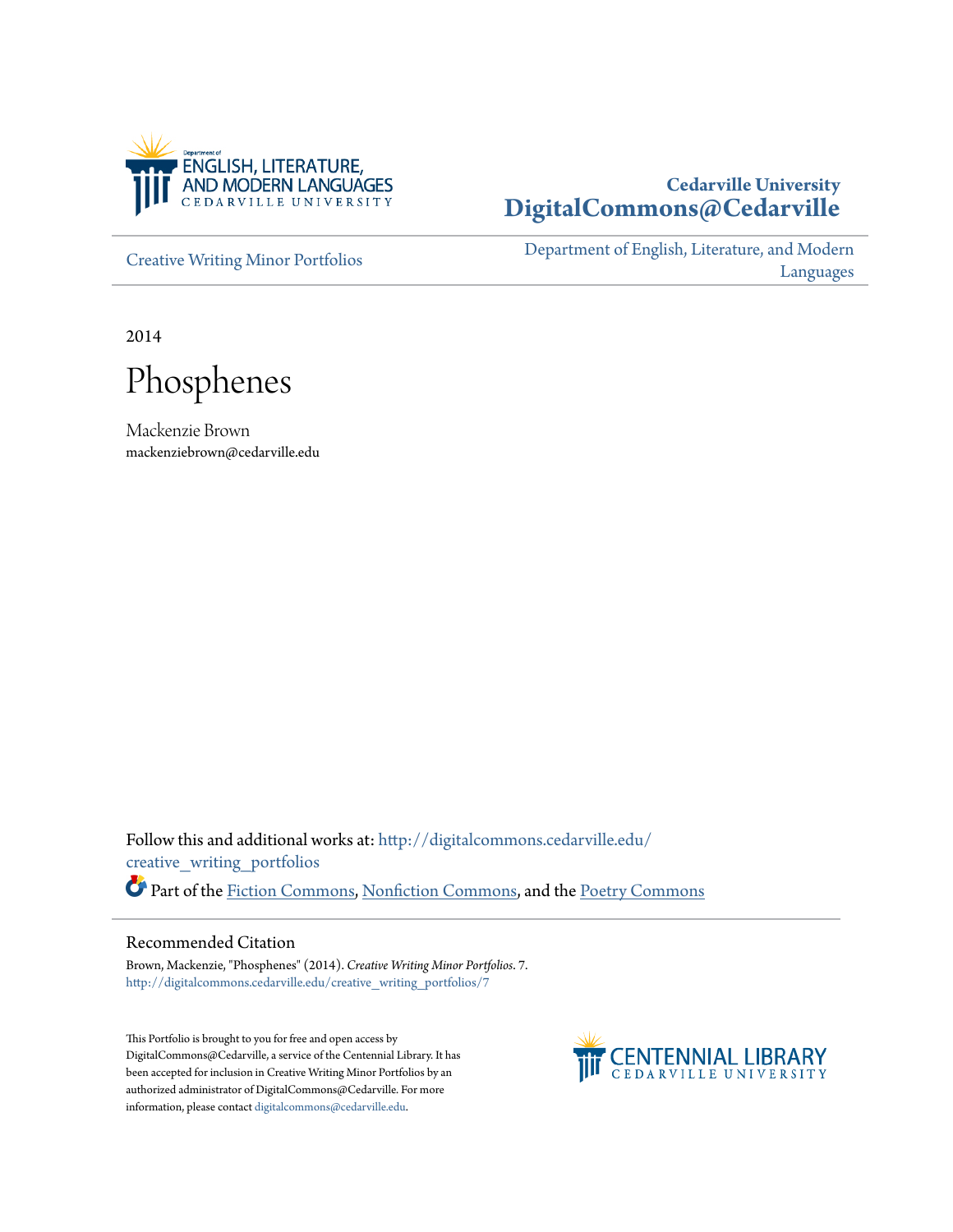# ABSTRACT

This portfolio is a collection of my favorite original pieces of fiction and creative nonfiction I wrote during my time as an undergraduate student at Cedarville University. One nonfiction piece I wrote, "Ice Cream Identity," was published in the Summer/Fall 2013 edition of SNReview. All of my pieces reflect me trying to make sense of different areas of my life, moments I have been through or seen happen to others. My pieces do not have one underlying theme, nor do they connect perfectly together. Rather, it is a collection of instants, a collection of times I have seen moments and now need to experience them with different perspectives to come to the truest observation I can.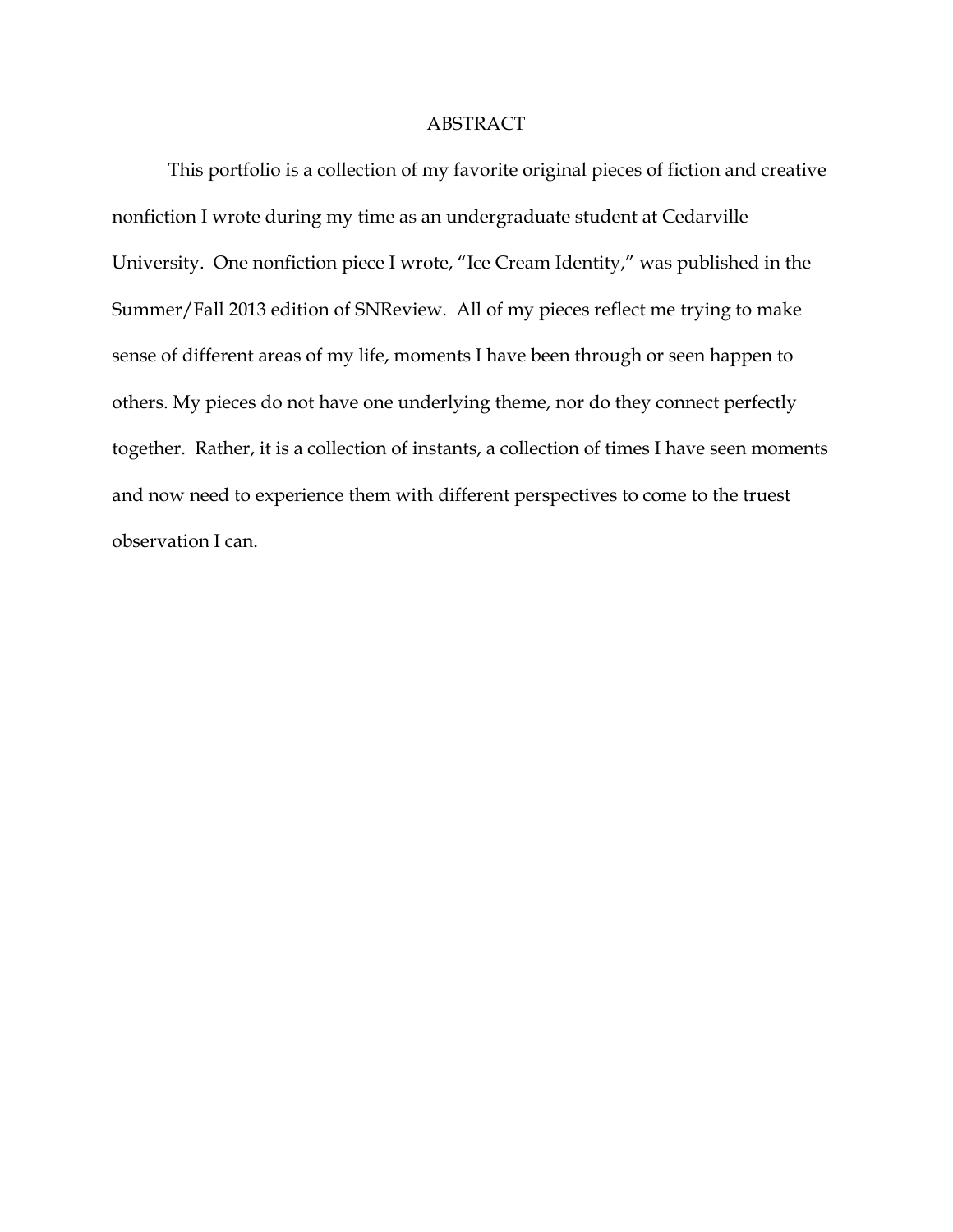# **PHOSPHENES**

by

Mackenzie Brown

A Collection of Creative Writing Submitted to the Faculty of the Department of English,

Literature, and Modern Languages at Cedarville University in Partial Fulfillment of the

Requirements for the Creative Writing Minor

Cedarville, Ohio

2014

Approved by

 $\overline{\phantom{a}}$  , where  $\overline{\phantom{a}}$  , where  $\overline{\phantom{a}}$  , where  $\overline{\phantom{a}}$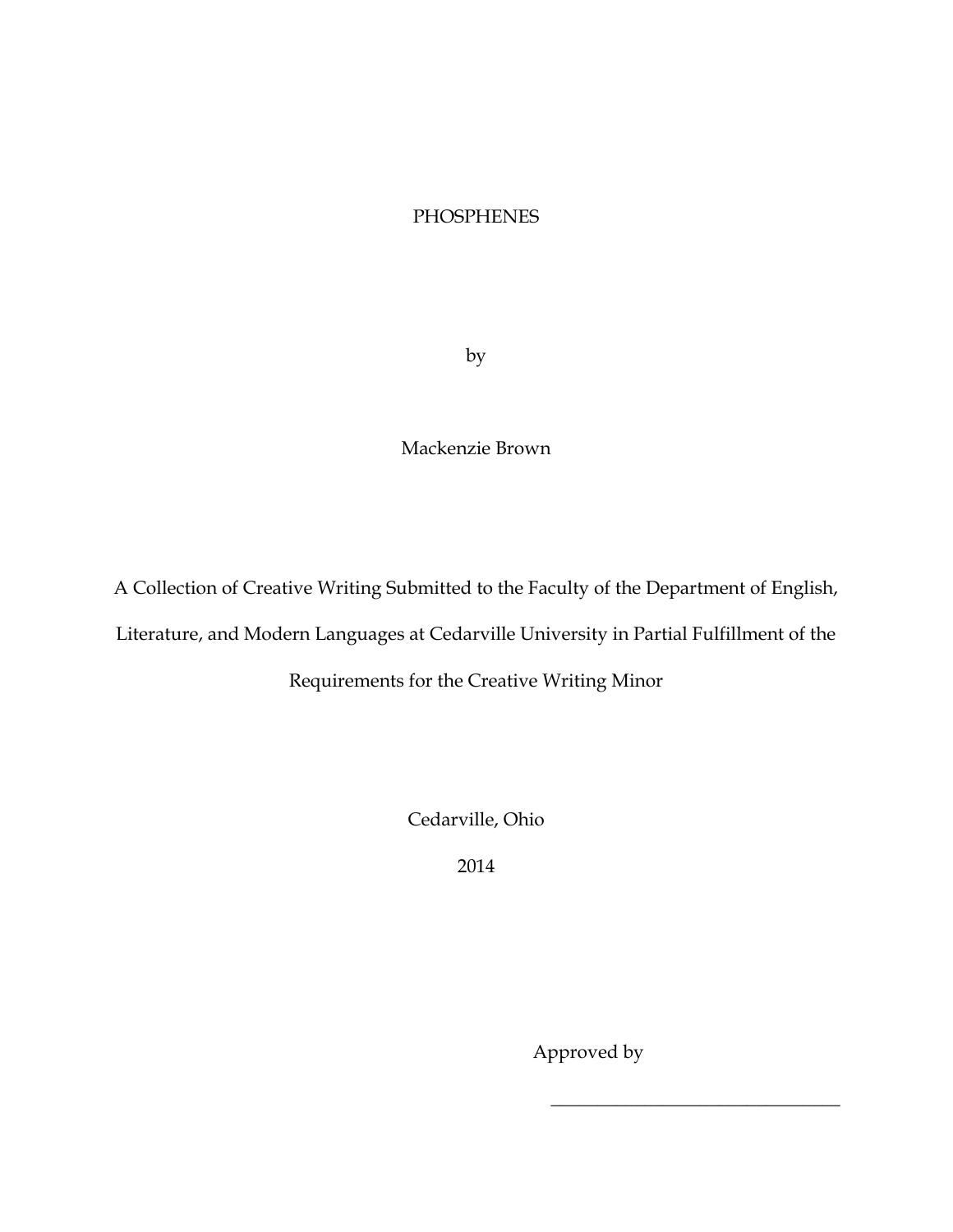#### INTRODUCTION

The title of my collection is from the final piece of my portfolio, "Interruptions." Originally I titled this piece "When I Think of Sin" based on a prompt in Creative Nonfiction about describing with my five senses what I thought of when I thought about sin. Phosphenes is what I saw when I visualized sin. Phospenes is the stars and colors you see when you press hard against your eyes. When we would have our bedtime prayers, I would press my thumbs into my eyelids until it hurt, and then I would open them and see phosphenes. Of course, I didn't know there was a name for it, I just liked that for a moment everything was fuzzy and colorful and I couldn't see anything. But then I would have that moment of panic where I thought my eyes would be stuck that way and I would never see the world again.

I want to see the world clearly—I don't want to lose focus of it and the things that happen to me. Sometimes I have moments of panic when I don't think I will see the world clearly, or I worry I won't see the world as it truly is. So, I write. Writing is one of the main ways I can combat the feeling that life is chaotic and meaningless. Writing helps me make sense of firsthand experiences or different things I hear about in the world.

My fiction stories are first in the portfolio. The first three stem from my life in Minnesota, although they can relate to anyone anywhere. "Dreams in Leech Lake" is the piece I have been working on the longest. It is based on my small hometown where I have seen people get trapped and never leave, never experience all the world has to

ii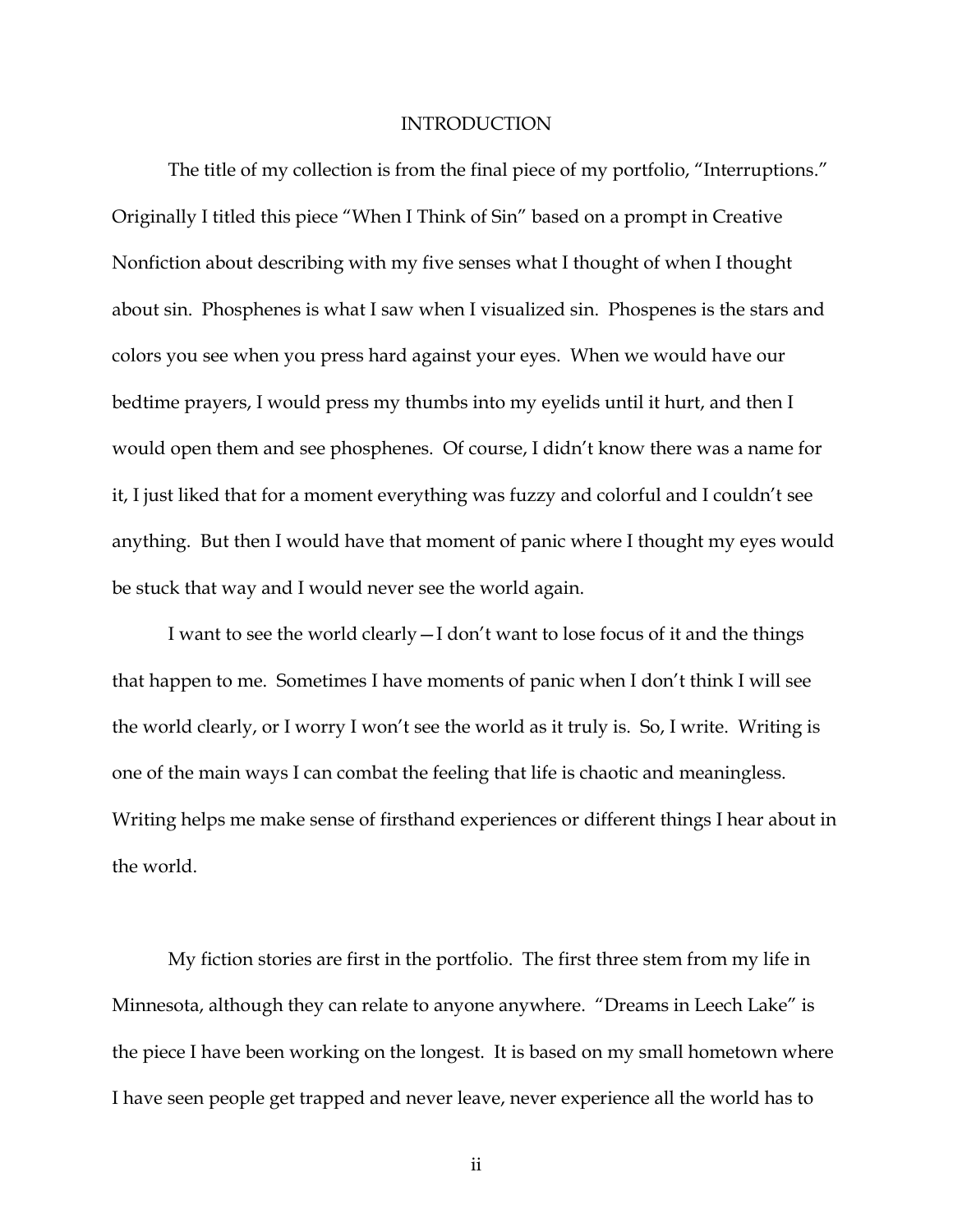offer. This was my attempt to show how it affects people differently, and how I wish more people would break out of that cycle. In the summer of 2013, there was an accident in a town close to mine where a man in a large truck hit and killed a girl who was going to be a senior. I knew different people who were close friends of both people involved in the accident. I wanted to write about this day that was supposed to be a normal one for both of them, but ended up completely horrible. This is what "Waiting for the Future" came from. "Things Not Heard" is about those relationships people wish they could go back to before the other person changed. The setting of the story is another story based on my town where many people on the lakes around me have fireworks they set off.

The last fiction story is "Burnt Out" which is based on "Hills Like White Elephants" by Ernest Hemingway. The point of the story is to imply something within the dialogue without ever explicitly stating it in the story. I've witnessed those instances where the girl likes the guy, but the guy is totally not into the girl, and watching their exchanges is always amusing in a sad way. For some reason, the girl always seems to be clueless that the guy has no feelings for her.

I never thought I would like writing nonfiction as much as I do now. I realized how enjoyable it is to write about my own life in ways that help me process things better while also creating beautiful pieces. A couple of my pieces are about losses I have experienced, deaths and other types of loss. "One More Time" is about my grandfather and memories I have had with him up until the last time I saw him. "Moving Forward" is about the day I had to put my first horse down. "Ice Cream

iii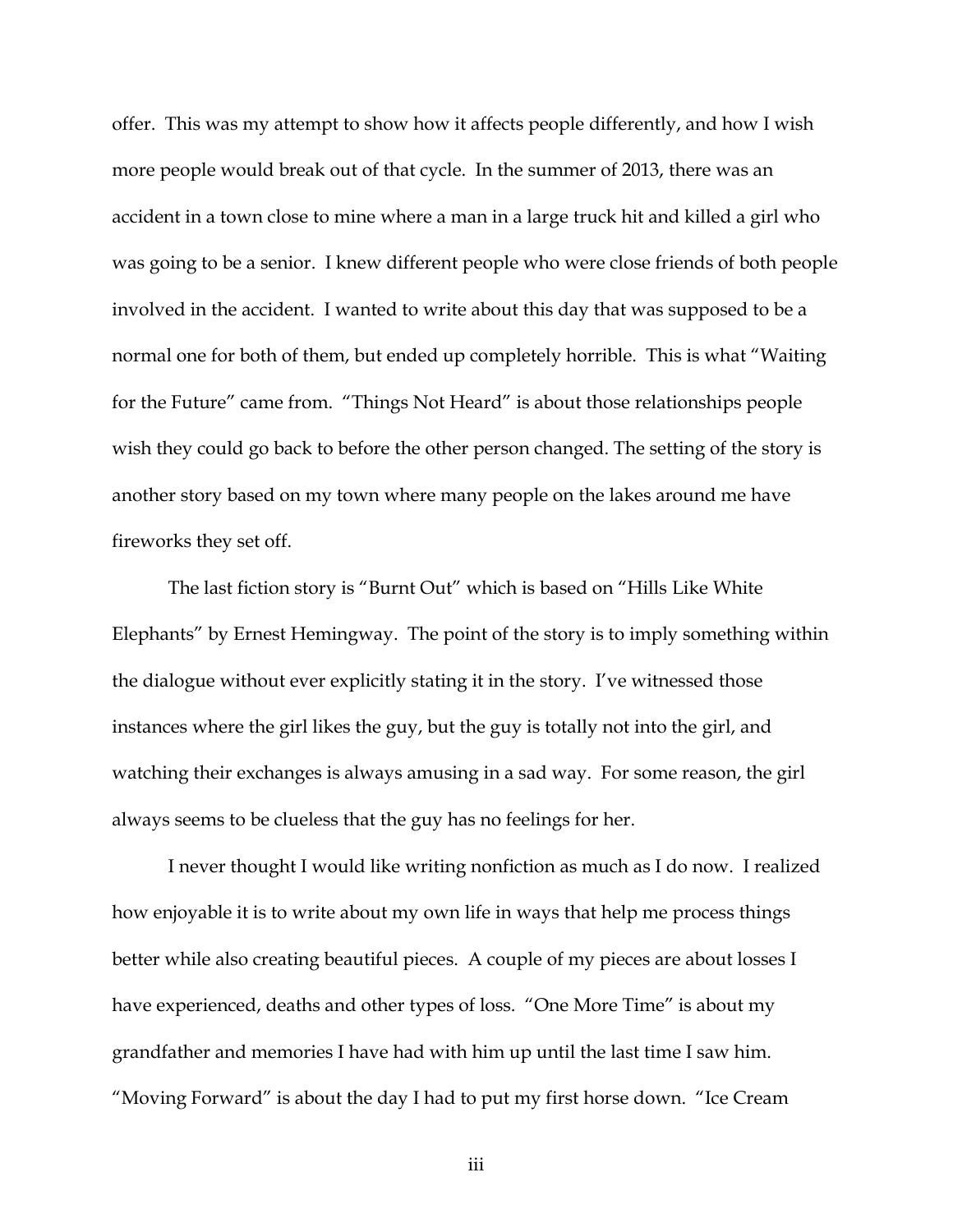Identity" is an essay I wrote about the loss of my family's legacy and the impact it had on me.

I also have a few pieces based on stories from my hometown, stories about lakes, and a story about lakes in my hometown. "7732 Pilger Ave NW" began as a reflection of moving houses, but it also turned into an explanation of why I write so I don't forget about my experiences. "Hummingbird Lake" is about my best friend's lake that is shaped like a Hummingbird. I'm always driving around and past the lake because it is between my house and my town. "Sailing" came from this past fall when I slightly fractured a rib after falling on a dock.

As I mentioned earlier, the final piece of the collection is where the title of my portfolio comes from. For me, phosphenes describes the moments for me that are unclear, and my desperate hope to always make life clearer. Throughout my collection I hope readers can feel the moments and see me attempting to explain them in the best possible ways so others and I can make sense of them.

My classes at Cedarville University greatly influenced my writing and have helped me become a better and more serious writer. I've learned writing is something I need to always practice if I want to get better. Many different elements go into creating a story, whether it is fiction or nonfiction, and my classes taught me how to better use these elements to create diverse writing that is also pleasurable to read. Good writers also need to be good readers; as an English major, I have learned about texts in history and how writers before my time have created great literature. It is important to know what other authors have created so I can emulate and learn from them and their

iv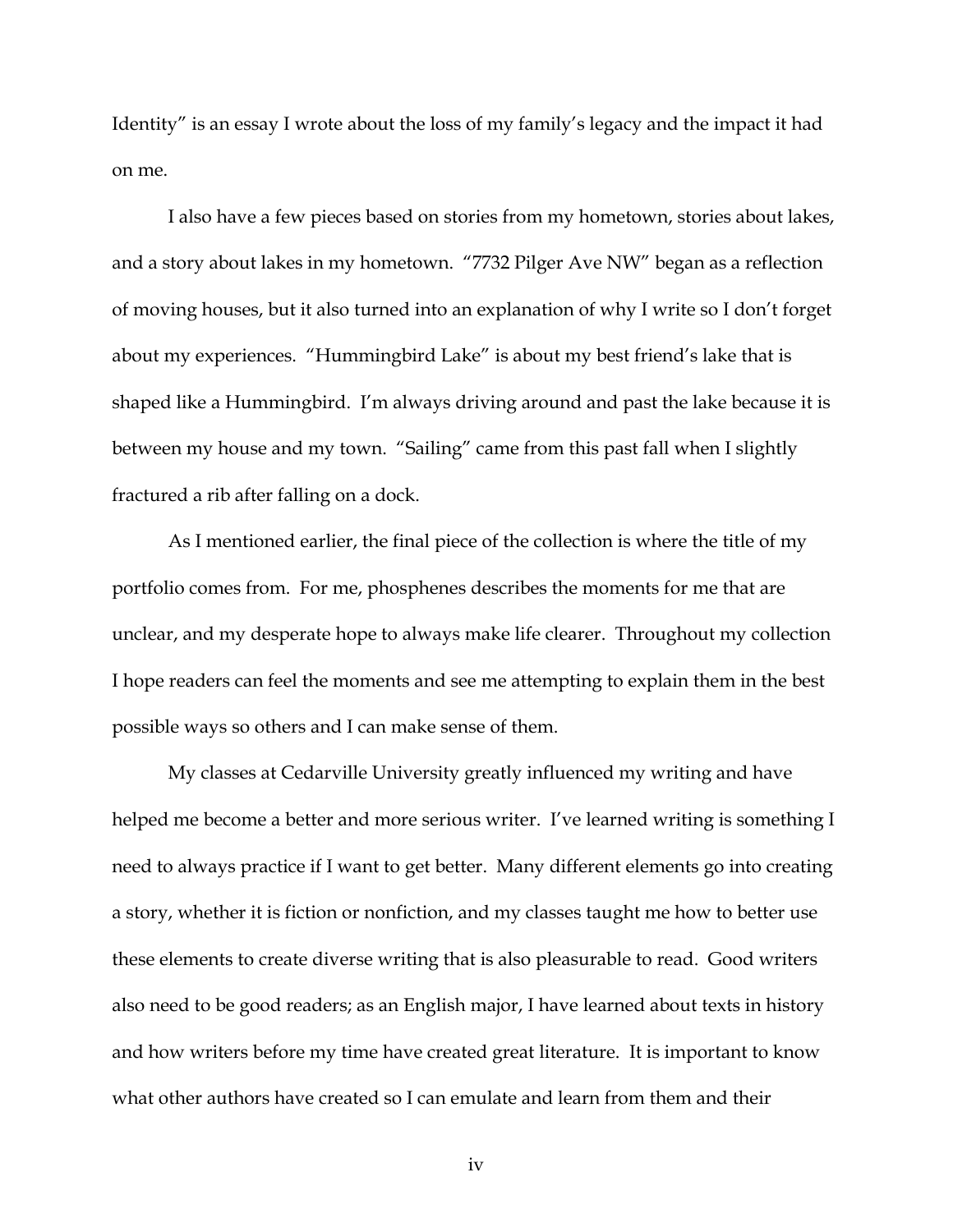writing. This portfolio is a sampling of what I have learned so far in my journey as a writer, and is just a preview of the type of writing I hope to accomplish throughout the rest of my life.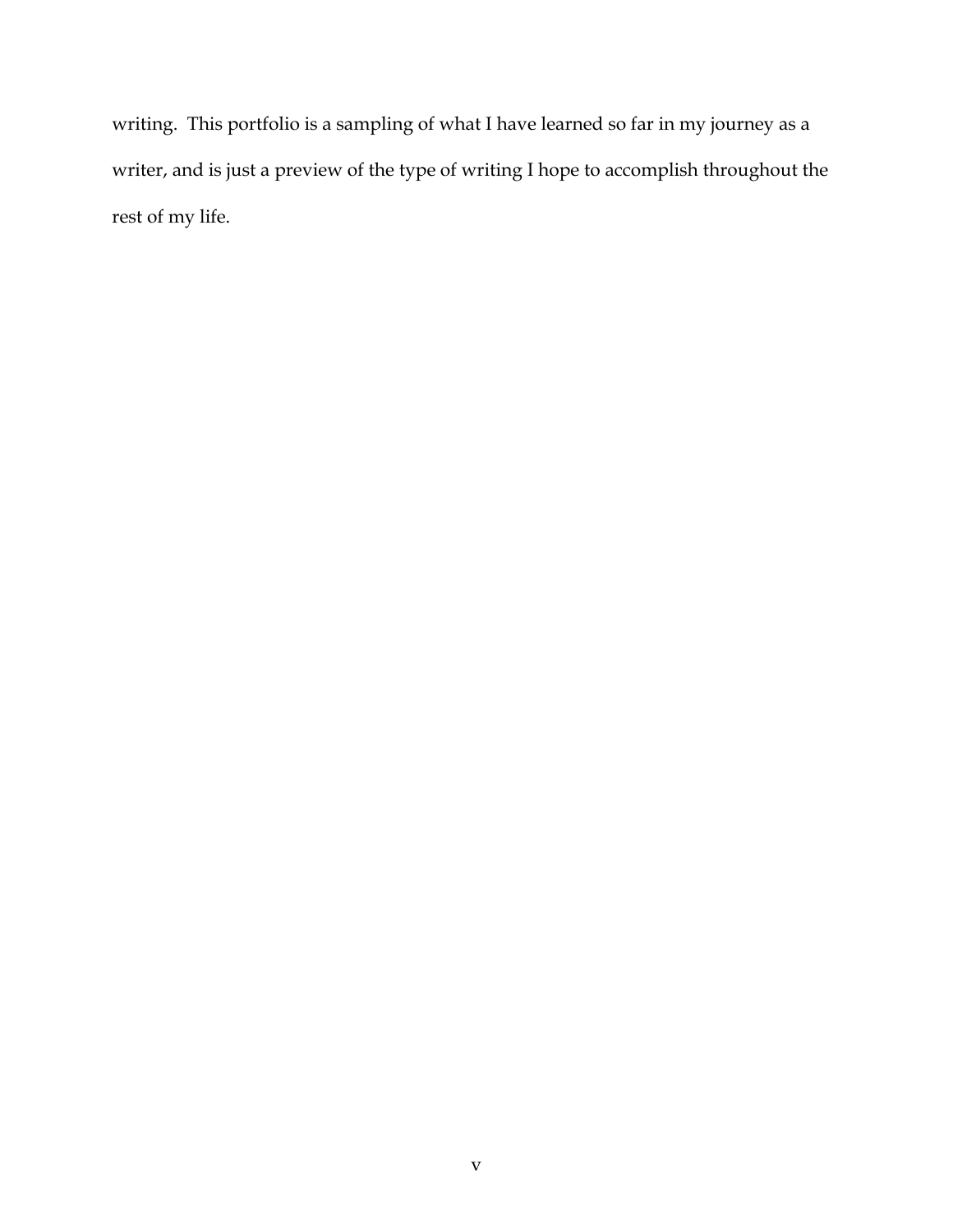#### **FOREWORD**

Perhaps the greatest thing I have learned in the past few years is how to be a writer who is also a Christian. Previously, I thought the only way I could be a Christian writer was if I only wrote Christian literature where I talked explicitly about God in all of my texts. I have now come to realize that because I am a follower of Christ I can influence my writing to make it different than secular authors. My Christian influence can either be hidden in the background supporting what I write, or I can choose to have it more out in the open (Engler 262). I'm glad I finally realized there is a way I can offer my own viewpoints on different things without overwhelming my audience with Christian language.

Being a Christian who is also a writer is the way I can have the largest impact on my culture. Russel Kirk says, "The better the artist, one almost may say, the more subtle the preacher" (Terrell 252). Francis Schaeffer shows how this happens because he says "the artist makes a body of work and this body of work shows his worldview" (Schaeffer 36). My worldview shapes what I write and will hopefully lead people to examine other areas of their life and look for the truth in it. Furthermore, because I know what truth is and the ultimate truth we can believe in, I can show this to others through my writing.

Even though I want my Christian background to influence my writing, I also want to embrace culture and create good art that society sees as aesthetically pleasing. I agree with Robert Engler when he says writers today "must strike the right balance between the body and the spirit" (262). He says that Christian poets must have the

vi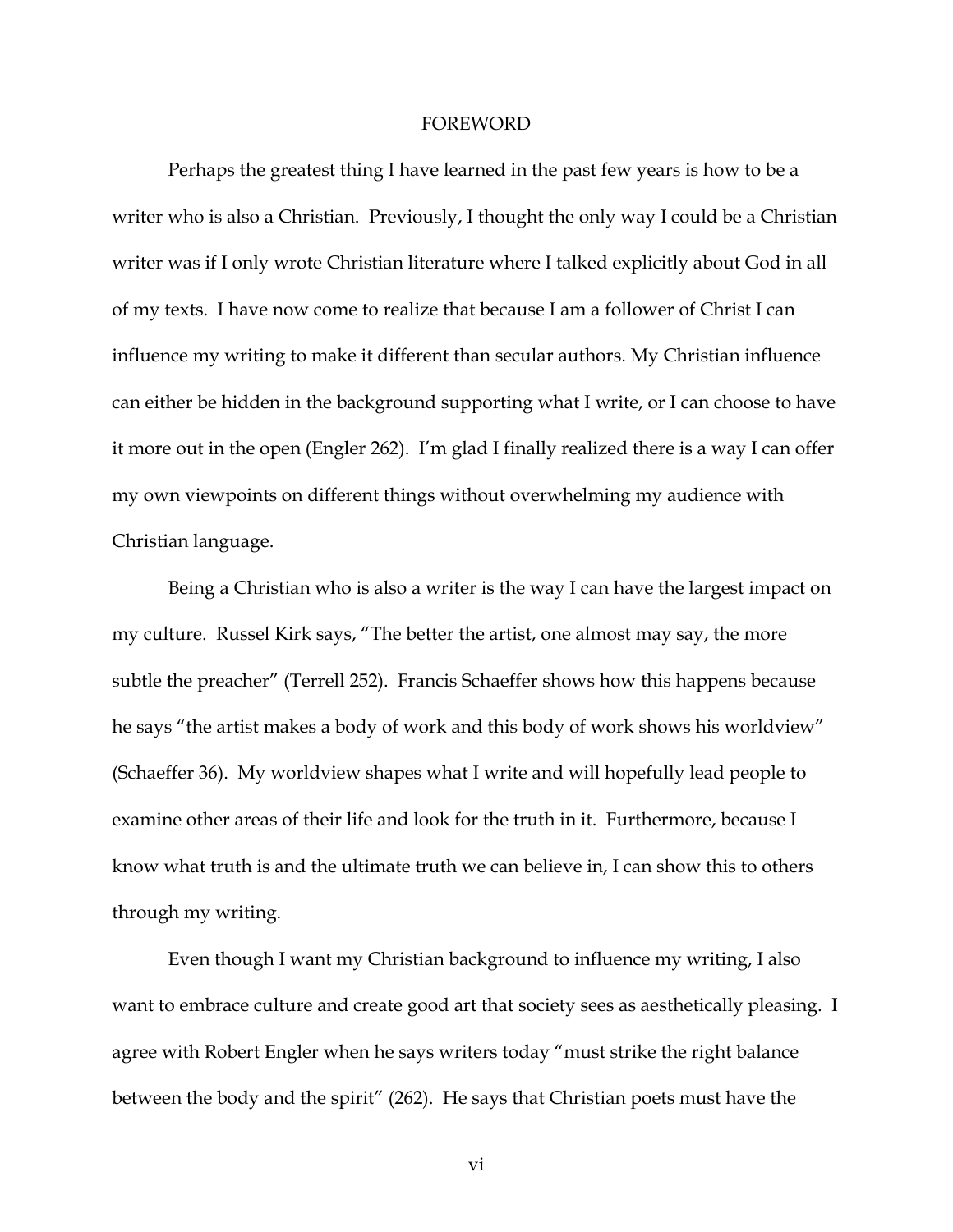right balance between the body and the spirit in their work; it should live up to a standard of beauty and excellence while engaging life and the world. There is no reason that I should write Christian literature while compromising the standard of excellent writing. I can include Christian aspects while also striving to create art the rest of the world sees as good, even if they do not agree with the Christian side of it. Similarly, as Christians, "we are free to approve a part of a work without endorsing all of it, and conversely can disagree with part of it without devaluing it entirely" (Ryken 30-31). It goes both ways; we simply must be aware of ourselves as creators and responders.

What I love about being a Christian and a writer is that I can affect how my readers see the world. Bret Lott believes that literature "confronts us with who we are and makes us look deeply at the human condition" (14). I want to confront my readers in a way that causes them to seek truth for themselves. Leland Ryken also states, "Literature can persuade readers toward an acceptance of either truth or falsehood, and can be a prompter to either good or bad behavior" (Ryken 29). Literature is powerful, and I can use that to my advantage to help people find the beauty in it, and ultimately find God.

I write because God gave me the ability to create art with words. As Richard Terrell states, "In writing and telling stories, we imitate our Creator and implicitly celebrate our origins" (Terrell 240). God is a Creator, and He made us to be creators. As a Russian proverb states, "One word of truth outweighs the world" (Taylor 424). If I can expose truth in every sentence I write, all I can hope is that my readers will

vii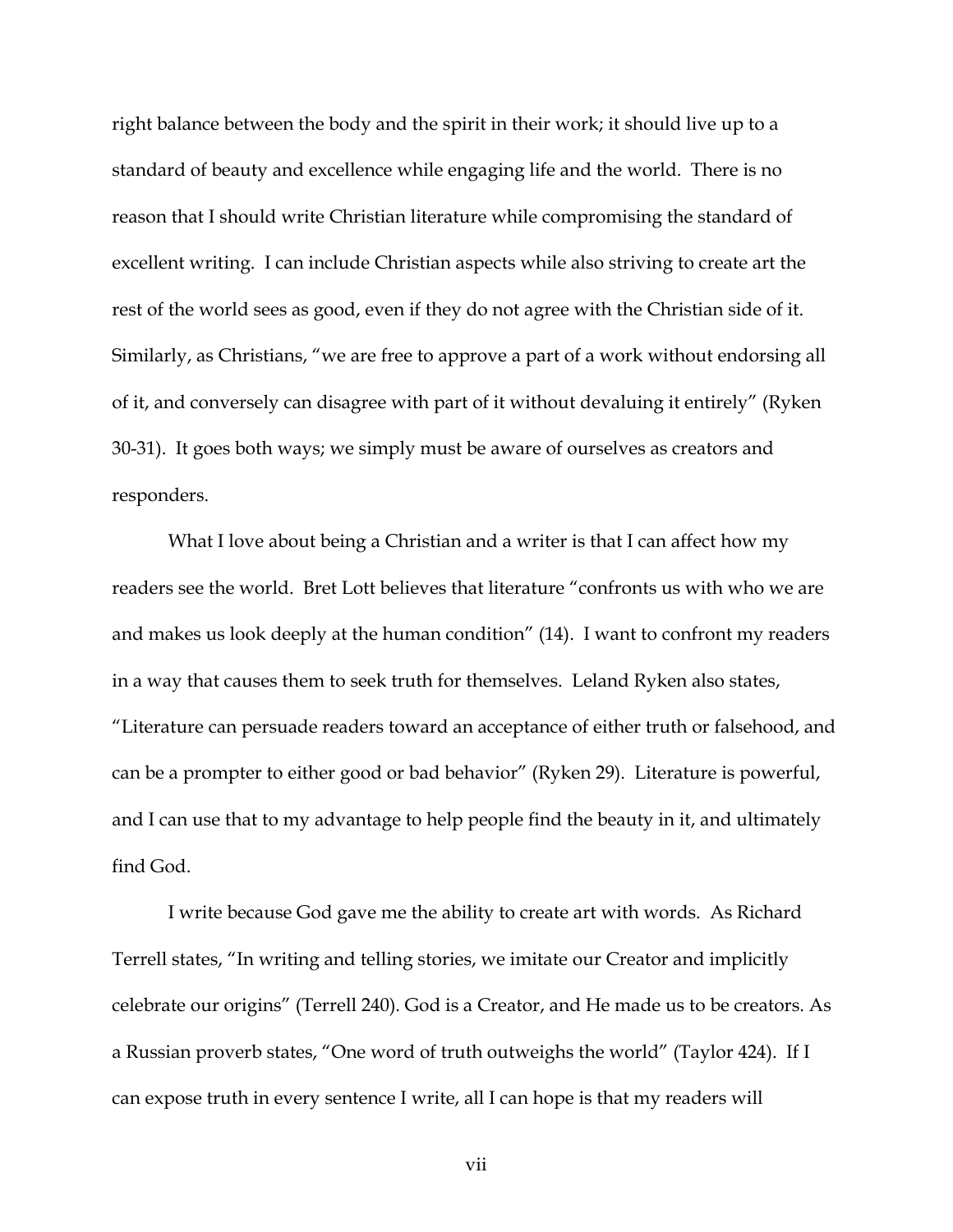understand and try to think about life in a different way, a way that will eventually lead them to Christ. It is important for me and other Christian artists to remember we cannot accomplish all of this in only one work of art, but a lifetime of works. I want my work to "live up to a standard of beauty and excellence, and on the other hand, engage life and the world" (Engler 264). Above it all, I must constantly remind myself that He is God and I am not. Only He has the power to change people through my writing; it is up to me to simply write pieces of art that make them see the world differently.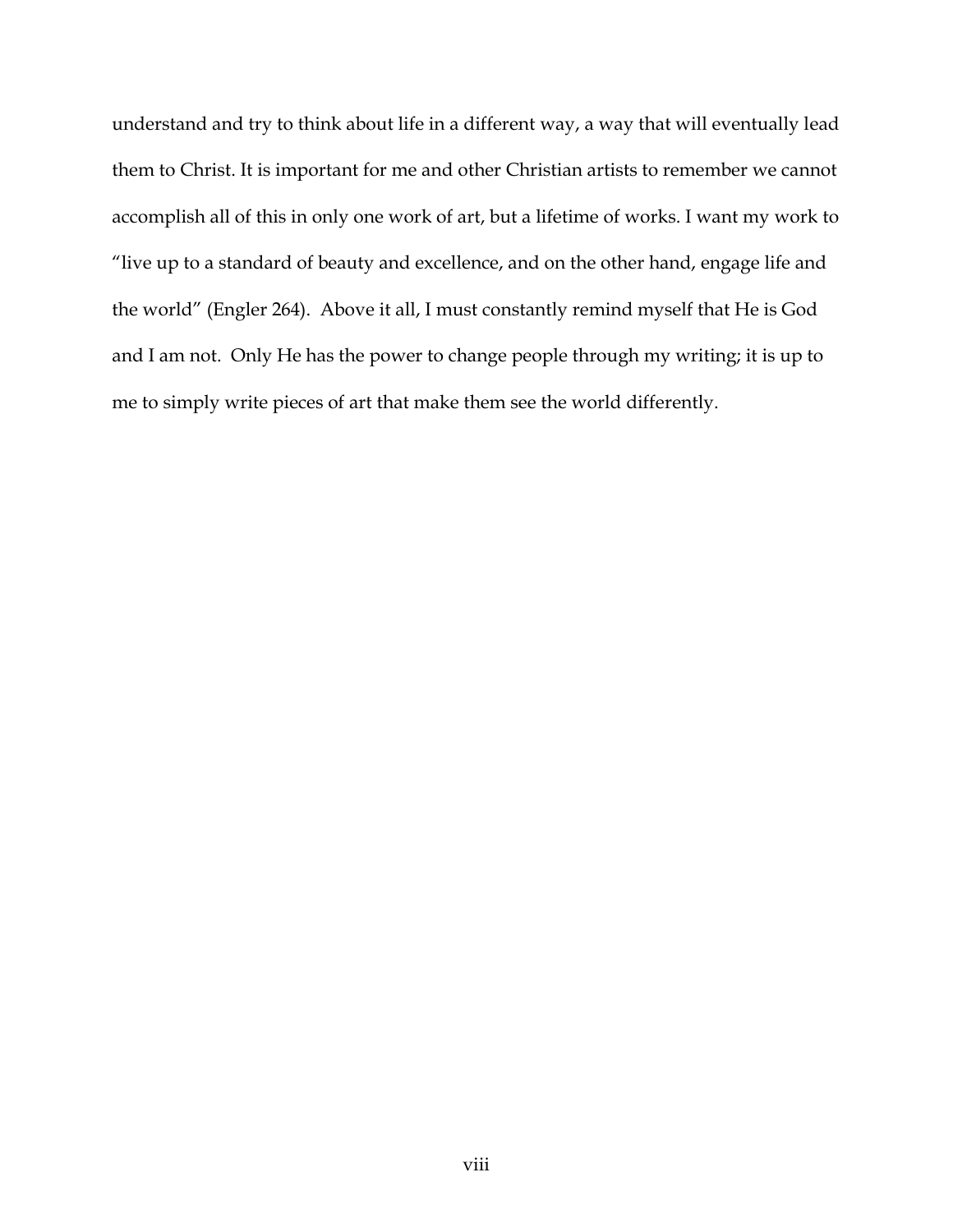#### Works Cited

- Engler, Robert Klein. "Confessions of a Poetry Editor." *The Christian Imagination: the Practice of Faith in Literature and Writing*. Rev. & expanded ed. Colorado Springs, Colo.: Shaw Books, 2002. 261-275. Print.
- Lott, Bret. "Why Have We Given Up the Ghost?" *Letters & Life: On Being a Writer, On Being a Christian*. Wheaton, IL: Crossway, 2013. 13-32. Print.
- Ryken, Leland. "Thinking Christianly About Literature." *The Christian Imagination: the Practice of Faith in Literature and Writing*. Rev. & expanded ed. Colorado Springs, Colo.: Shaw Books, 2002. 23-34. Print.
- Schaeffer, Francis A. "Perspectives on Art." *The Christian Imagination: the Practice of Faith in Literature and Writing*. Rev. & expanded ed. Colorado Springs, Colo.: Shaw Books, 2002. 35-47. Print.
- Taylor, Daniel. "In Praise of Stories." *The Christian Imagination: the Practice of Faith in Literature and Writing*. Rev. & expanded ed. Colorado Springs, Colo.: Shaw Books, 2002. 407-425. Print.
- Terrell, Richard. "Christian Fiction: Piety is Not Enough." *The Christian Imagination: the Practice of Faith in Literature and Writing*. Rev. & expanded ed. Colorado Springs, Colo.: Shaw Books, 2002. 239-259. Print.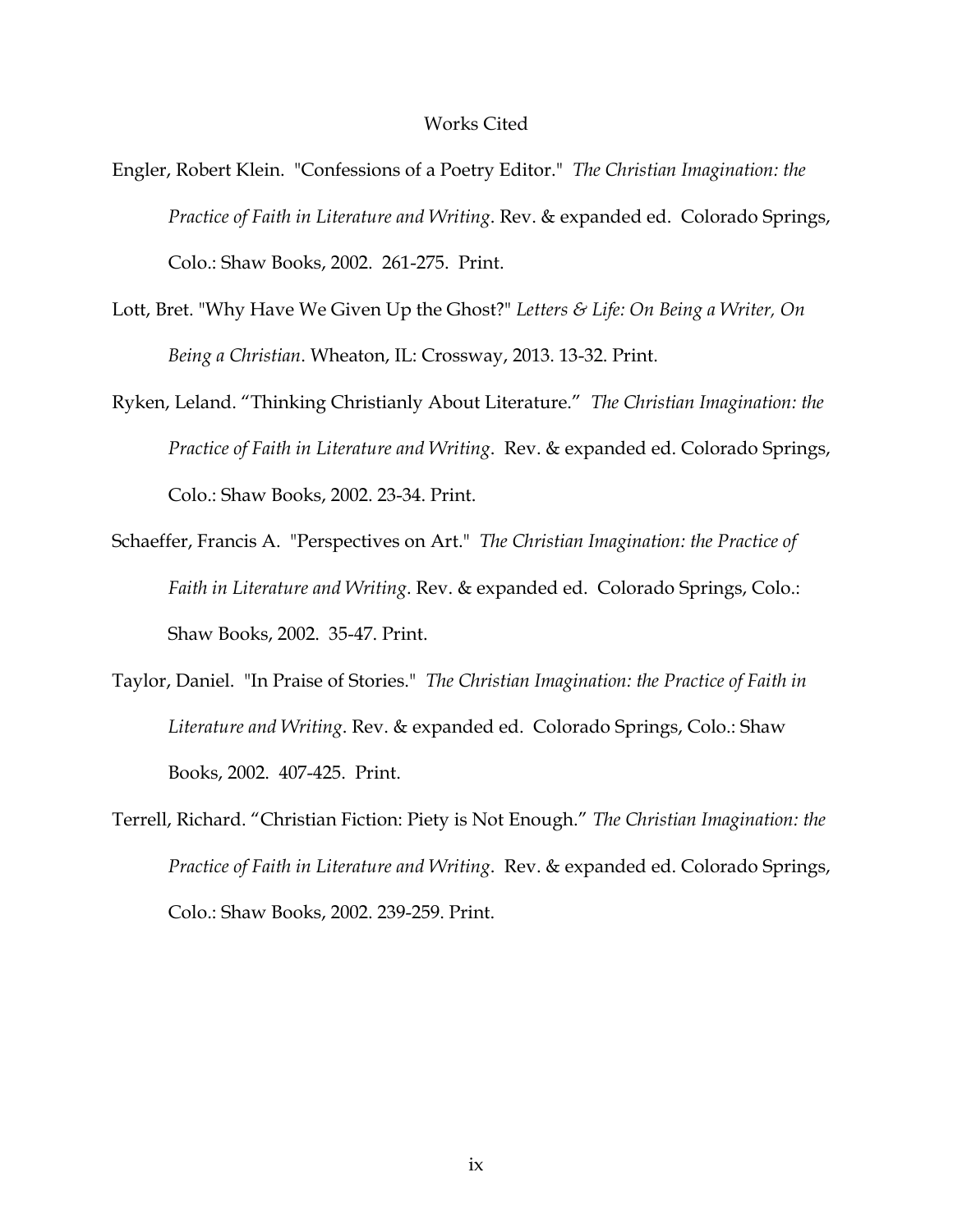| Fiction    | Page |
|------------|------|
|            |      |
|            |      |
|            |      |
|            |      |
| Nonfiction |      |
|            |      |
|            |      |
|            |      |
|            |      |
|            |      |
|            |      |
|            |      |

# TABLE OF CONTENTS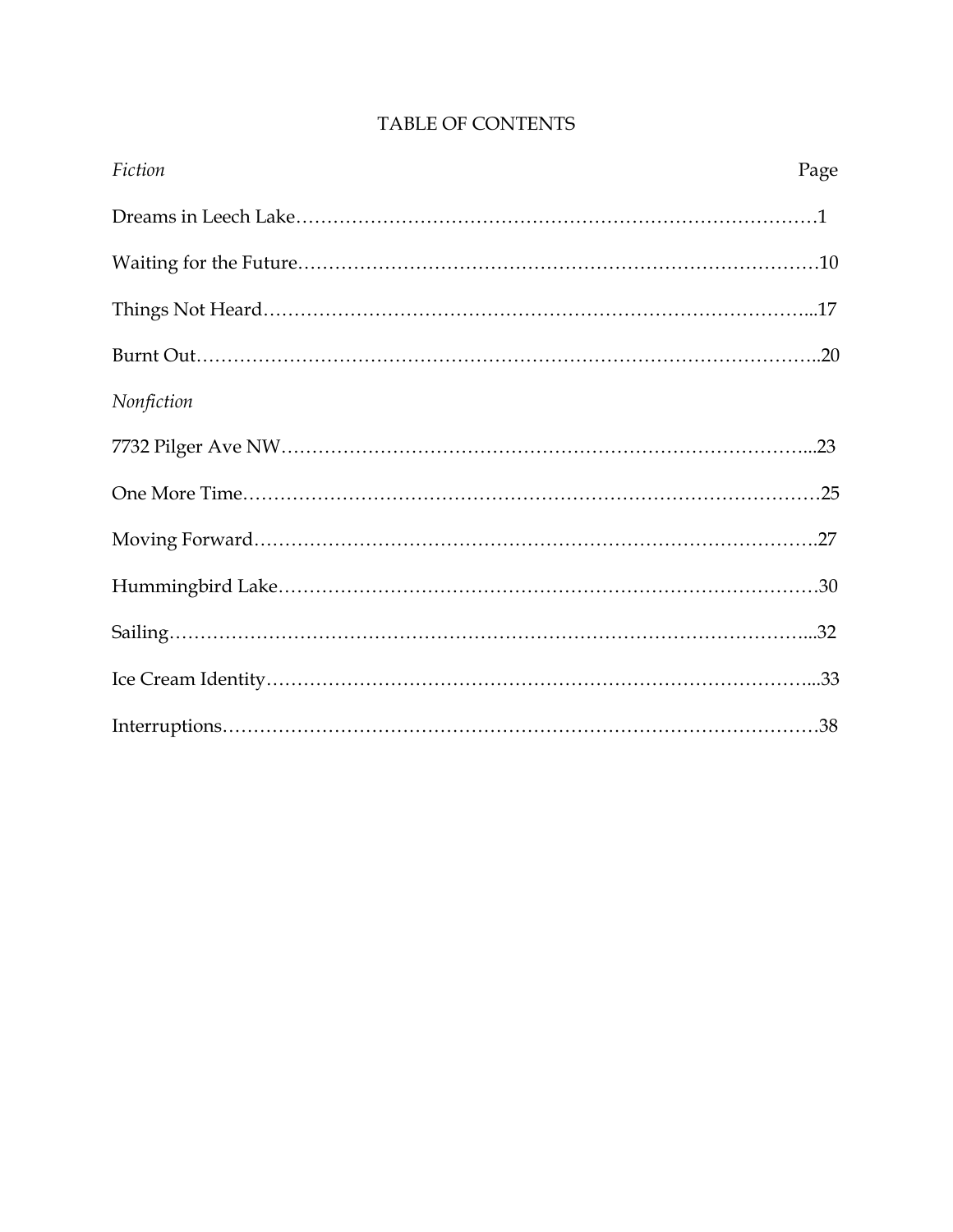## DREAMS IN LEECH LAKE

*Nothing has changed*, Emmy thought as she drove into her childhood hometown for the first time in fifteen years. The hazy blue and orange dusk blanketed the sky, a picture-perfect backdrop to the rolling fields covered in powdery snow, ridged with interweaving snowmobile tracks, frozen clumps of black dirt popping up amidst the white. Barns and silos dotted the scenery, scattered in every direction, and cows and horses meandered within their pastures in the distance. Somewhere a coyote howled and another answered it back.

Emmy had left Leech Lake just two weeks after her high school graduation, and she never looked back, never came back, her life would be full of nothing but travel and adventure from there on out. Her parents couldn't understand why she left, and they didn't try to keep in contact when she went away. They had never had a good relationship with her anyway. Just like always, they didn't put in enough effort to understand where she was coming from. They just pushed everything under the rug, like when she told them what Granddad had done to her. It was easy for them to pretend like everything was okay. She escaped before she got trapped in the cycle like everyone else in this town, but Leech Lake was still home to her after all this time.

Emmy turned right and coasted through Main Street which was illuminated with multi-colored Christmas lights hanging lopsided and asymmetrical on the fronts of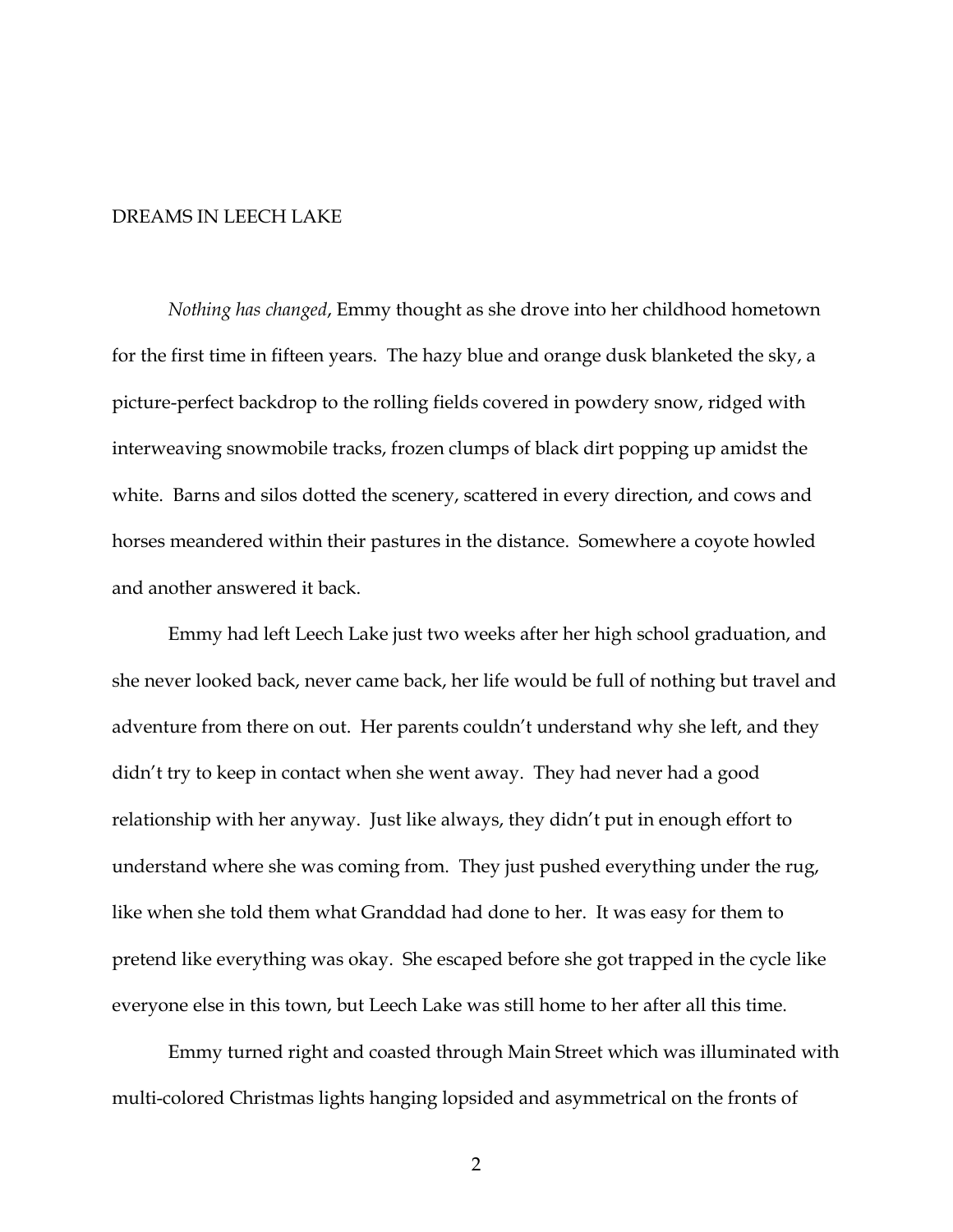every shop. She passed the same post office, city hall, Candie's Drugstore, and Retter State Bank that had been there since before her parents were born. Wreaths and leftover decorations from Christmas still speckled the shops and streetlights in the middle of February. Dirty snow clumps barricaded the road from the sidewalks and thick icicles hung in groups along the overhang of the shops. Foster's Meat Shoppe, owned and run by her father's family for eighty-seven years, and her father for thirtyfive years, was still the last shop on the right, now managed by her younger cousin another Foster who would unthinkingly waste away his life in Leech Lake.

Emmy took another right and passed by her old high school, the one building in town that had a few updates done to it since she had last seen it. Someone had finally fixed the potholes in the parking lot; the same parking lot where she had her first kiss, the same parking lot where she ran into a light-post with her first car in an attempt to outrun the cops after their senior prank had failed. The parking lights wavered on as Emmy flicked her high beams on.

Ten minutes later Emmy pulled into the driveway of her childhood home, the chipping white barn house watched her as she turned off the car for the first time in four hours and silence flooded her ears. The decaying unattached garage was wide open, a black whole containing old pieces of farm equipment and homes for a number of different wild animals. Bats flew out of an opening near the roof as she made her way to the house. Emmy creaked open the front door with the key the lawyer had given her and flipped on the foyer lights.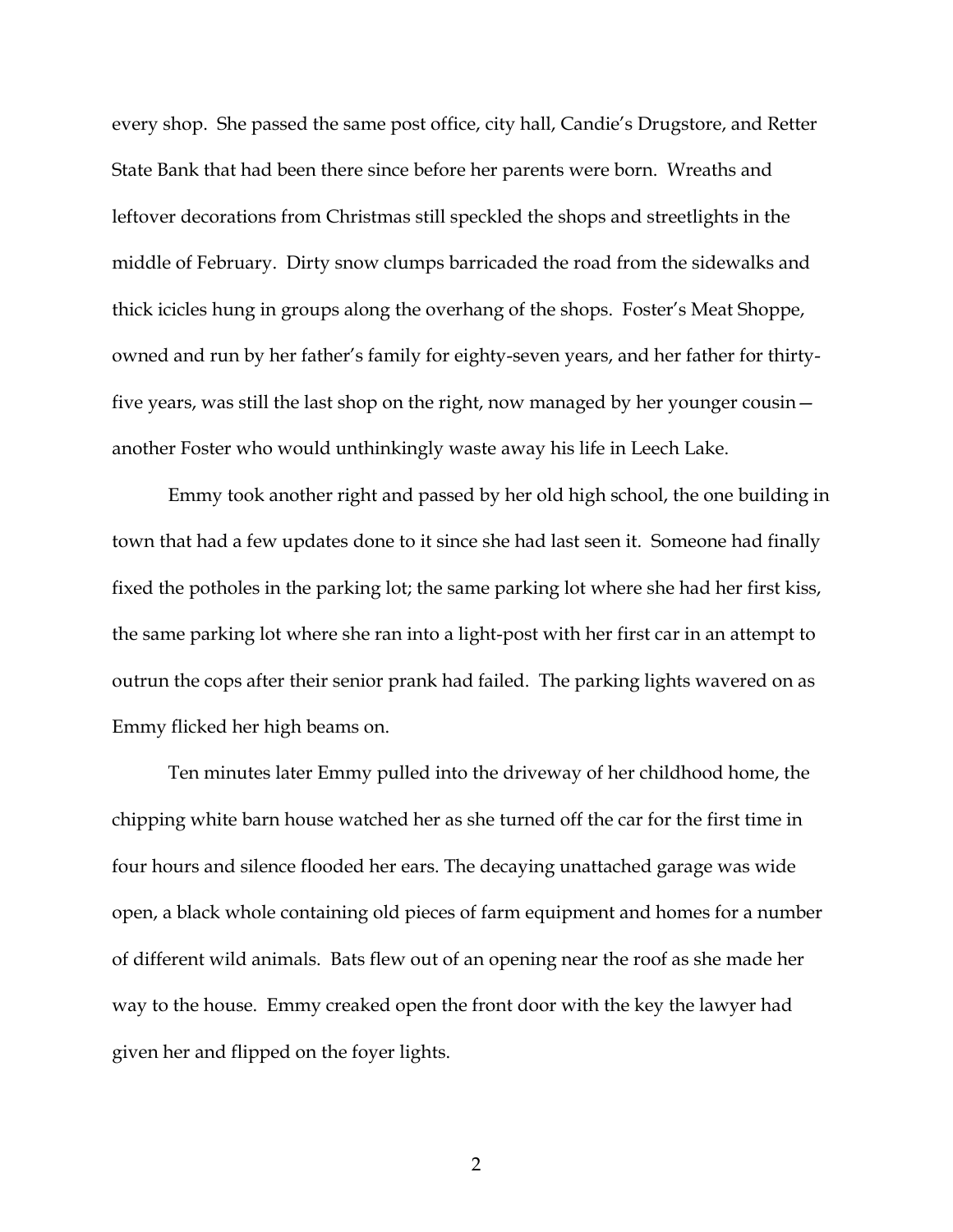Emmy was immediately greeted by the familiar beige paint that coated all the walls in the home, and a stale, musty smell clinging to every surface. She stood still and listened to the sounds of her former home; everything was different without her parents there, knowing they were never going to be back. She had been overseas when the car accident happened and her cousins had the funeral a few days before she arrived in town. They must not have thought she deserved to be a part of her own parents' funeral since she hadn't been in contact with anyone from Leech Lake for years. The lawyer said her parents wrote in their will that they wanted her to have their house.

Something warm and soft weaved between her feet and made her jump. An orange tabby cat peered up at her curiously, flicking his tail back and forth, happy to see a visitor. She forgot the lawyer had mentioned a neighbor had been taking care of her parents' cat until she arrived. She wondered why her parents had finally gotten a cat after she left when for years she had begged for one and they always said no.

Emmy scooped the cat into her arms and used him as a shield between her and the house while she cautiously peered in every unchanged room. The eclectic style of her parents' home still contained the odd mixture of greens, reds, and browns, and the adjoining kitchen had the theme of barnyard animals. Her parents' bed was unmade from the last night they had slept in it, a glass of water on each of their side tables. She stared at their family portrait on the wall, the photo-shoot her mother had wanted to do when their only daughter was eleven. Even then their relationships were strained and you could see it in their rigid poses and forced smiles, her parents' hands on her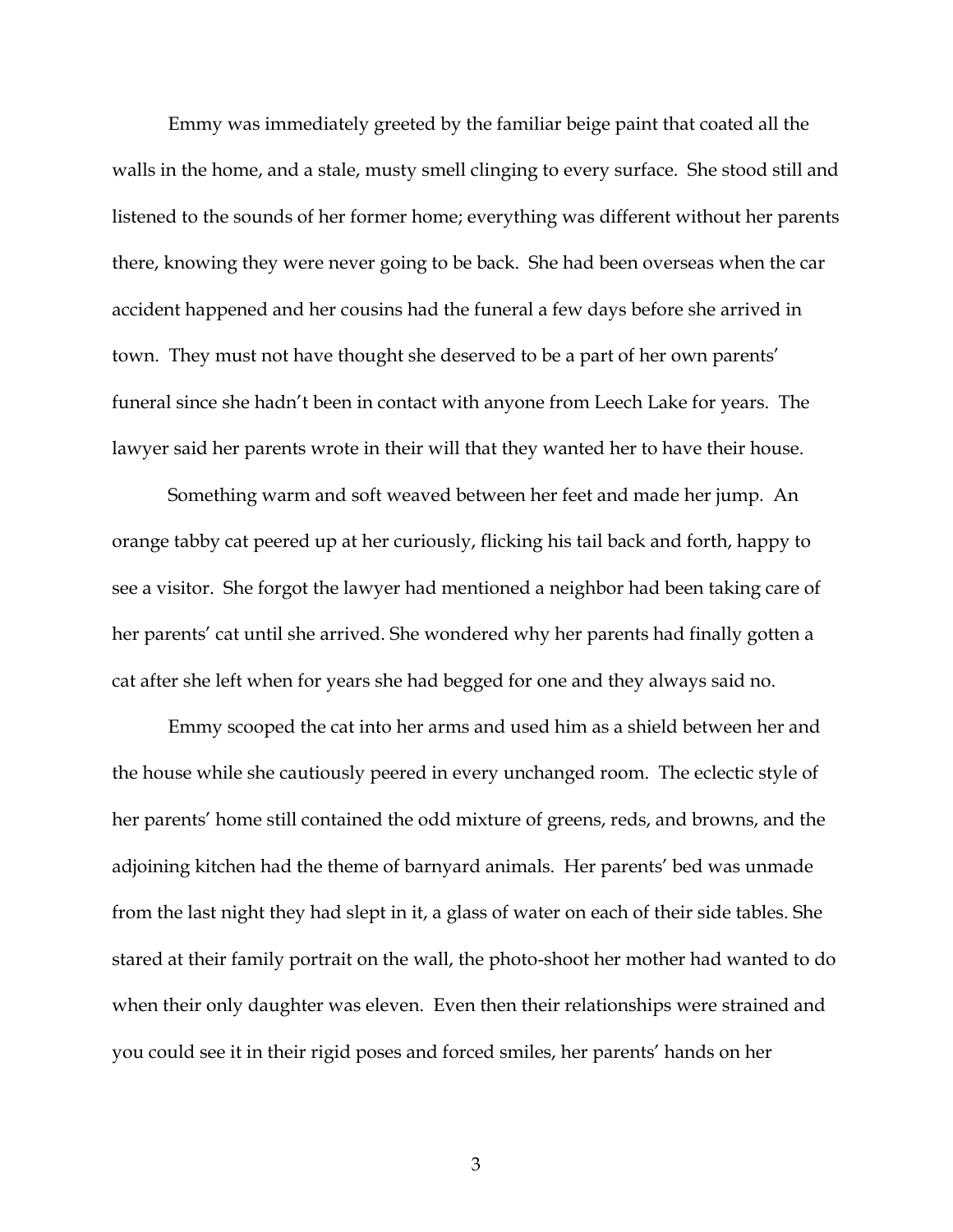shoulders like they could control her. Her mother always said it was her favorite picture.

She made her way down the hall into her own room, still cradling the cat like a small child. Her room looked exactly the same as the day she left it: rose-colored paint coated the walls, her bed had a white lace duvet, and the walls were covered in clumps of pictures taken in high school. She studied the pictures of her with her two best friends at a rodeo, in their basketball uniforms, and at their first rock concert. Most of the pictures on the wall were of her and her high school boyfriend, Tate. He was the only regret she had after leaving. She still missed the 6'4" hockey player she left when she ran away from her planned future. Tate's father owned the best construction business in the area and Tate was set to take over it a few years after they graduated from high school. Tate knew when he wanted to propose to Emmy right after they graduated, but she told him he had to wait. Emmy didn't want to make any decision she would regret, and she didn't know if Leech Lake could be her home forever, even if it was where Tate wanted to be.

She called him once, a couple years after she left, begging him to join her, or at least move out and make something different of himself. *Everything's good,* he had said, *I don't know why you always complained so much*. *Pops gave me the keys to his place so he could move to a smaller place in town and I'm the number one carpenter in town*. Emmy never called again. She could only get turned away one too many times.

Emmy wondered what he would do if she showed up at his house almost ten years after they had last seen each other. She didn't even know if he was still living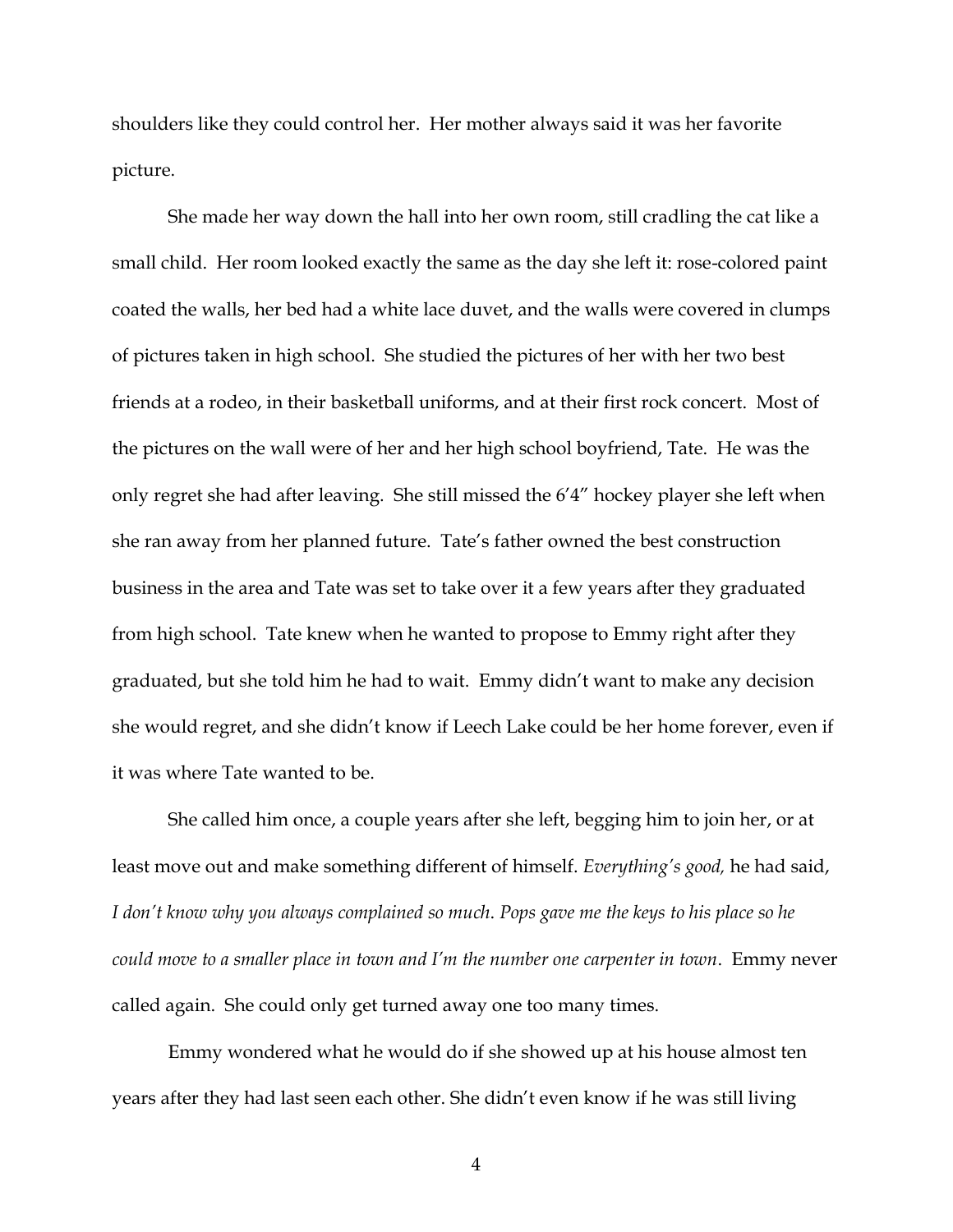alone or not. It seemed like the most normal thing to do, driving to Tate's house at 9:00 at night. He would still be up, probably watching TV. *I'll just drive by, nothing more, just to see if he's still living here by himself.* 

Emmy stared at the house of her first boyfriend. The porch lights were on and the same truck Tate had in high school was parked in the driveway. The front left corner was dented in a little, but otherwise everything looked like it hadn't changed. She was sixteen again, driving to his house by herself for the first time, parking left of his truck, walking up the rickety porch steps, rapping her knuckles three times on the door, and waiting for the sound of approaching steps.—

Tate swung the door open. Emmy jumped and Tate fell backwards, holding onto the door for support. Tate had a few days of scruff left on his face, his eyes were rimmed red, and his hair was shorter than he had ever had in high school, but it was still dark brown, and broad muscles had replaced the skin and bones frame he used to have. "Emmy?" He finally managed to push out.

"Hi." Emmy pushed her hair behind her ears, a nervous habit Tate had first pointed out in high school. She smiled up at him. She wanted him to wrap his arms around her and say they could start over again, how much he missed her, he still loved her and would follow her anywhere, but he just stared at her, an unreadable expression on his face. She wanted to tell him that he was the only thing that had made Leech Lake bearable, he was the only thing she missed. "I'm back for a couple days," she pointed behind her, "cleaning out the house to put it up for sale."

Tate nodded. "I'm sorry to hear about your parents."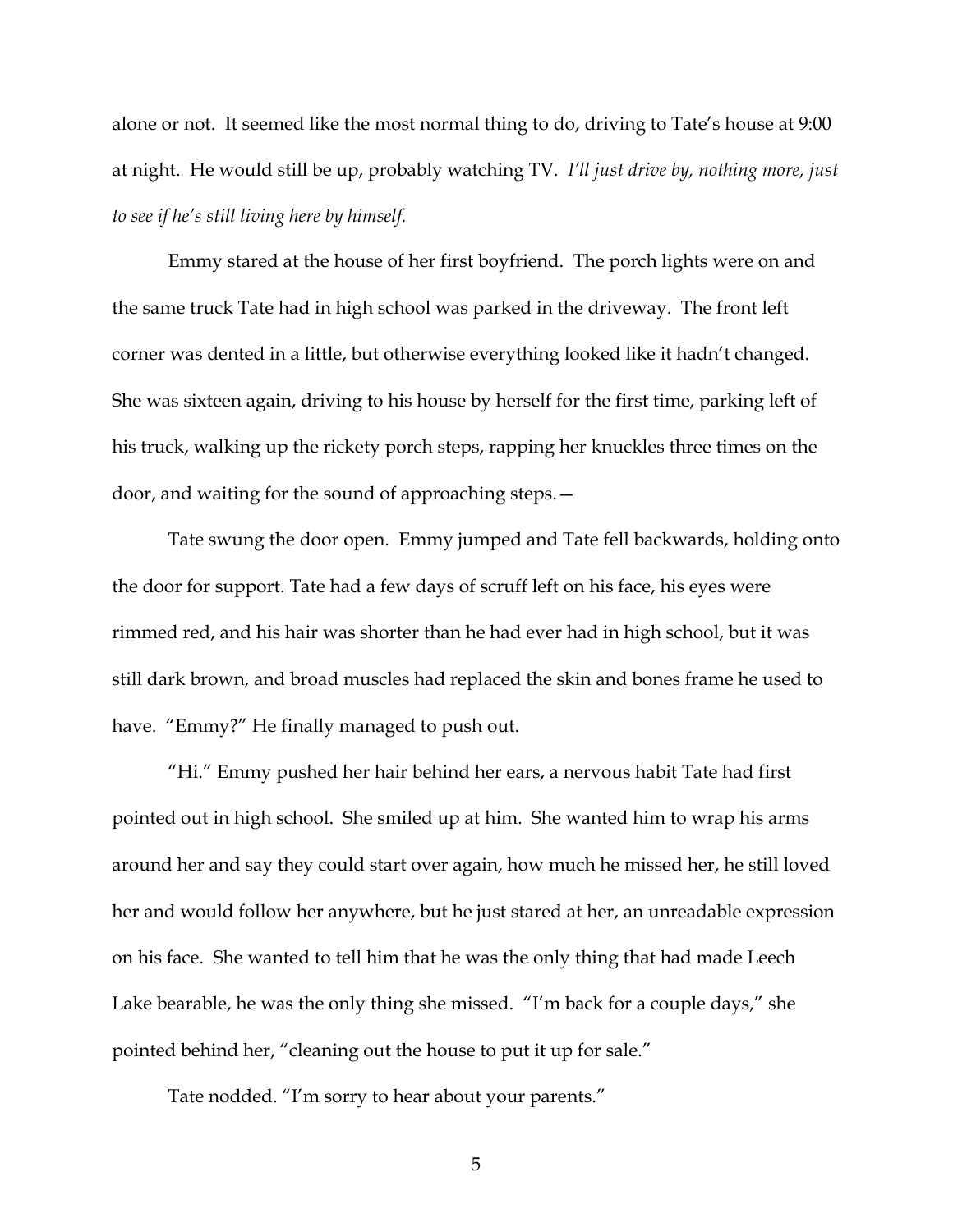Emmy thumbed her front pockets and looked at her feet, "Thanks. They think it was a drunk driver, but he drove away before anyone got there."

Tate was still staring at her. "Do you want to come in?"

Emmy followed Tate to his living room where the TV had been muted. Beer cans and bottles rested on the coffee table and a few were knocked over on the ground, bags of chips were opened and resting on the couch.

"You can just push some of that over," he said as he grabbed a few cans and brought them to the kitchen. "Do you want anything? Beer? Water?"

"No, thanks." Emmy wrinkled her nose as she cleared a space for her on the couch, smoothing it before she sat down and trying to avoid the bigger stains.

Tate grabbed two bottles of beer for himself and joined her in the living room, sitting on a chair opposite the couch. He eyed her as he took a swig from his bottle.

"So," Emmy shifted, "how are things?"

Tate shrugged. "Things are fine. Not a lot of business right now, but I can't do anything about that. Winter doesn't help."

Emmy murmured her acknowledgment and pushed her hair behind her ears again. Tate slouched in the chair, eyes resting on the couch she was sitting on. She remembered all the times she had laid on this same couch, her head in Tate's lap and his fingers in her hair. He had always listened to everything she had to say.

"Don't you ever want to move South? I'm sure there are other places that could use a carpenter like you."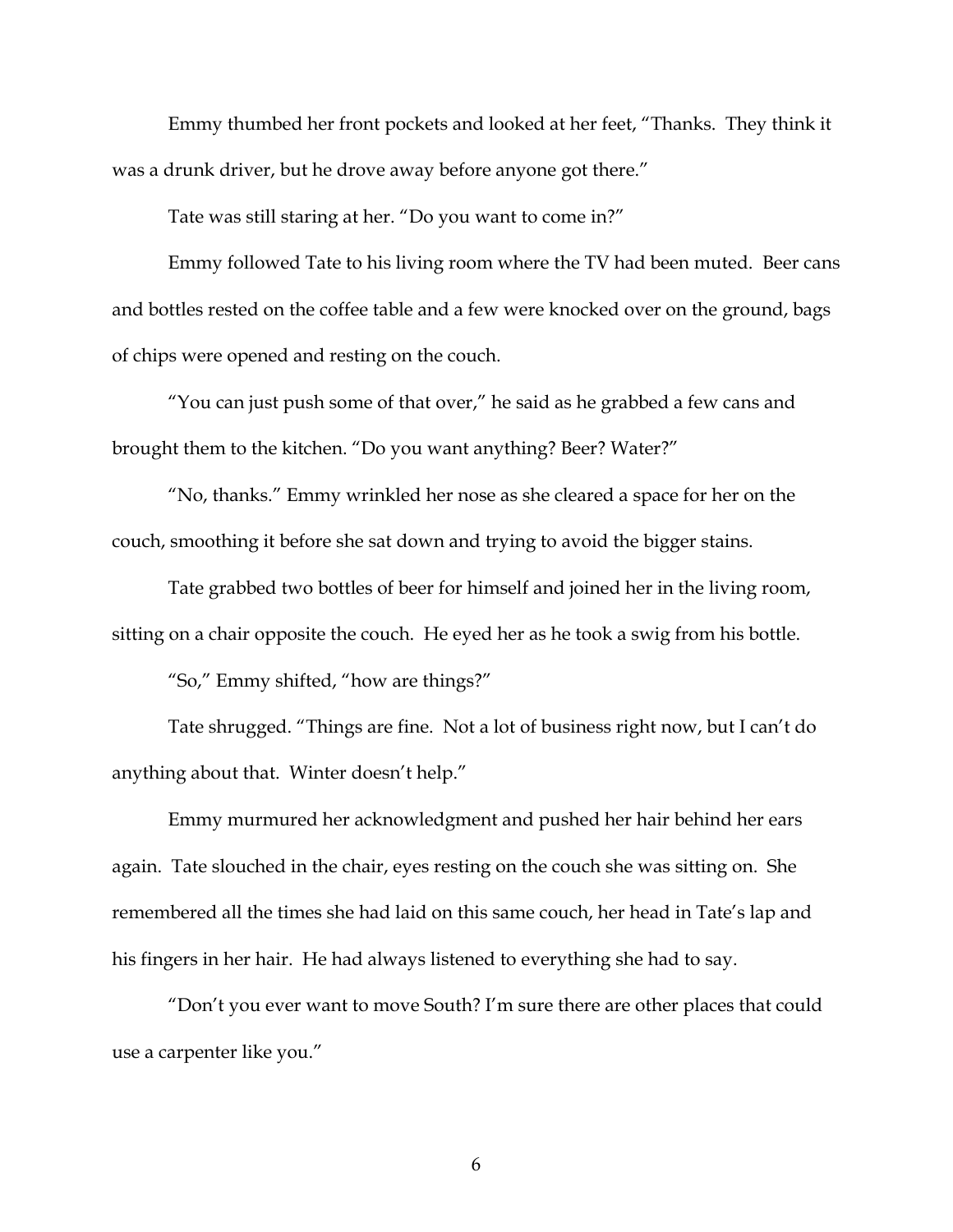"Where would I go? All I've ever known is right here." Tate stared at the TV, a look of defeat on his face.

A wave of anger spread through Emmy; she wanted her happy-go-lucky boyfriend from high school again. "You have a choice, Tate. You don't have to stay here. How many times have I told you that?"

"You don't understand. My dad always planned for me to take over the business. You didn't have anything to live up to."

"That's not true. My parents wanted me to stay. You wanted me to stay."

"But that wasn't a good enough reason, apparently." Tate finished his first bottle and went on to the second. "Everything went downhill after you left, Em." He pushed out his lower lip, trying unsuccessfully to gain sympathy. "Oh, God, things will never be the same, will they?"

"No, I guess not. But sometimes that's a good thing."

"Not when you're getting old and all you do is work. I don't have anything to show for my life."

"You just need to get out of this town and live a little, Tate. Take some chances."

"Take chances? Is that what you call it? Like that time you just had to shorten your skirt two inches? I saw right through you the whole time, you were never satisfied with me, always looking for something better. You saw the stares all the guys gave you. Well, so did I."

"That isn't true," Emmy said softly, wondering how those two thoughts of his connected. She didn't like this new Tate. She remembered the skirt he was talking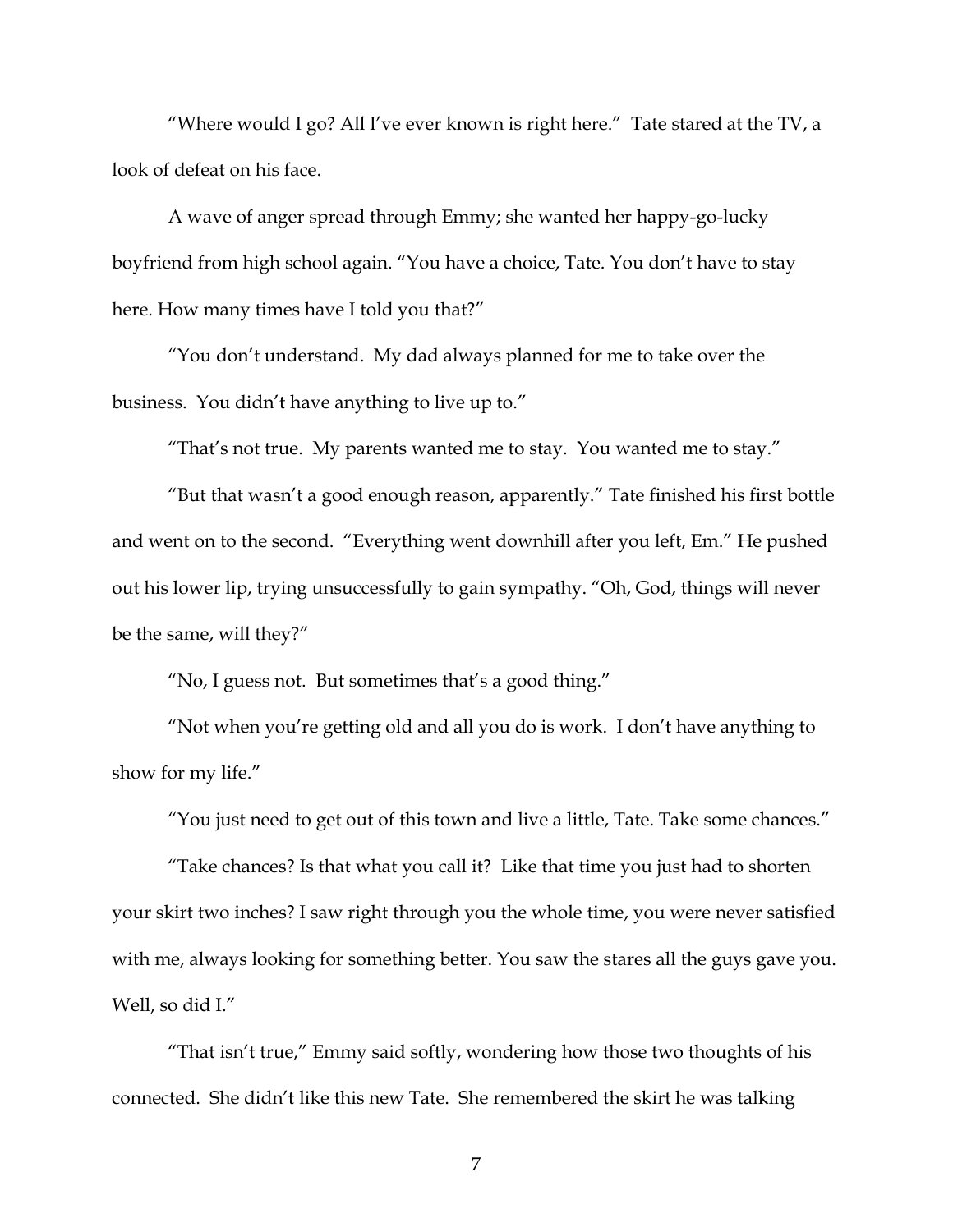about though. She had spilled butter above the hemline the first time she wore it so she shortened it to cover the stain, and it wasn't even the shortest skirt she owned. He had laughed about it then, calling her a klutz and telling her she needed to cover herself in plastic wrap so she would stop ruining all of her clothes.

He snorted in disbelief. "You're a woman, Emmy. You know how to get a guy's attention. Hell, you knew how to get my attention."

"Why didn't you say anything about it then?"

"Why didn't you tell me you weren't happy with me?" Tate slouched in his chair, his lower lip stuck out again, his eyes wavered slowly in time with his head, unable to stay steady.

"I was happy with you, Tate." Emmy insisted.

"We used to be in love, Emmy. I used to have a future."

"You still have a future." Emmy scrambled for words that might make him feel better, but she was running out of things to encourage him.

He smiled through her. "I didn't get homecoming King our senior year. But you were the Queen, of course. With Jack—you had a thing with him didn't you?"

"No, Jack was just a friend," Emmy said, trying to keep up with his thoughts and where they were going, where they were even coming from. She had barely even talked to Jack.

Tate just shook his head, defiant.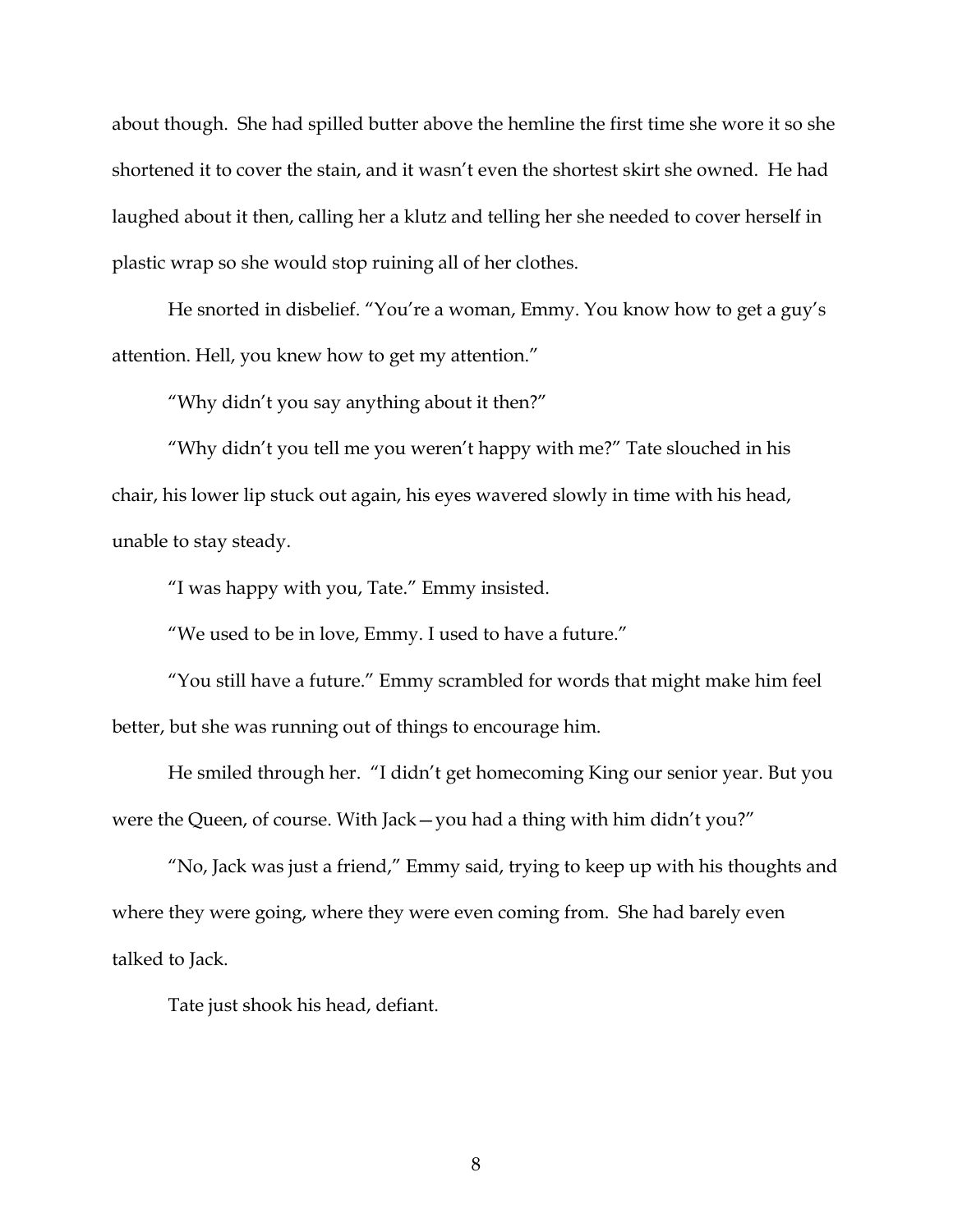Emmy stood and grabbed her purse, making her way to the front door. She couldn't make him the way he used to be and he wasn't even trying to be better. "I should be getting back. It's late and I have a lot of work to do."

"Em,  $I -$ ," Tate heaved himself to stand.

"What?" Emmy turned around at the door.

"I killed your parents, Emmy," he said, blankly staring at the wall next to her. "It was late, I was coming back from the bar, I didn't see  $-$ "

"Stop." Emmy steadied herself against the doorframe, the door open and the frigid air pinching her face. Her eyes blurred over with tears and she wiped them away quickly. Tate shuffled forward towards her, but she put out her hand.

"I'm sorry," Tate's unfocused and bleary eyes tried to find hers, his head bobbing slowly.

Emmy stared sadly at the person Tate had become. She was the one who felt sorry for him, for his regrets and his inability to move on. She closed the door behind her as she left.

Emmy swung by the house to pick up the cat before she drove away from every memory she had ever made in Leech Lake. Whoever bought the house could have everything that was left in it. She was actually moving on this time. Everything had changed without her.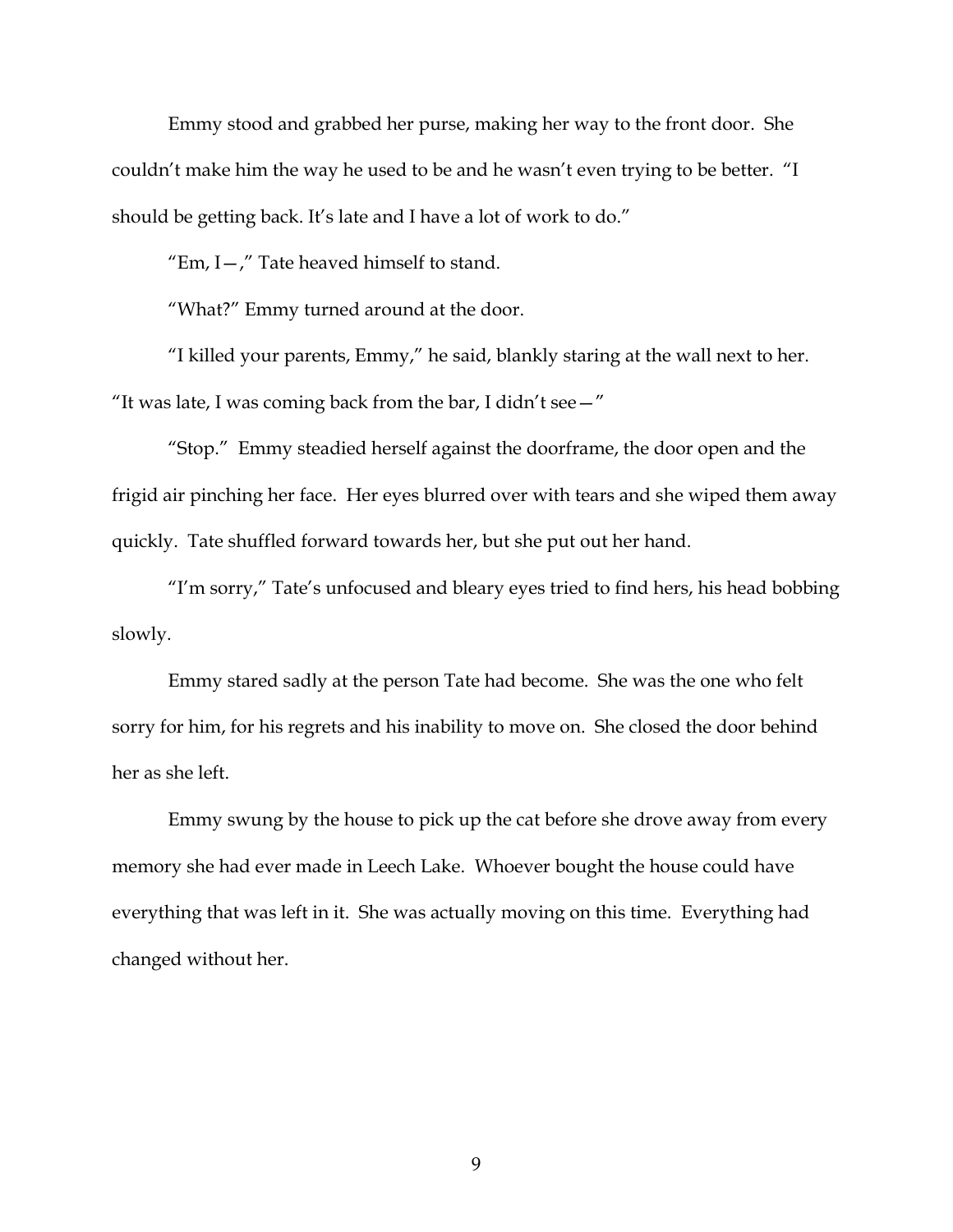#### WAITING FOR THE FUTURE

Joe's alarm clock erupted, high-pitched beeps piercing the darkness of his room. He slammed his hand on the black box while he was still halfway sleeping. The beeps started on double-time ten minutes later; he had pushed the snooze button twice already and his alarm clock was frantic for him to wake up. He let out a low, long groan and prepared his aching body for another long day of sitting in a jolting truck while he hauled gravel. His 57-year-old body couldn't handle the 12 hour work days anymore. He stretched out of bed and reminded himself he was going to retire in three weeks.

Joe had picked the best time to retire because in three weeks it would be the end of August and he would get to spend his favorite season entirely at home. He could go hunting as much as he wanted without being worried about getting enough sleep to stay awake during the long day shifts. The long days sitting in his deer stand doing nothing but listening for the sound of a deer's footfalls was enough to push him through the last few weeks. He would finally have the chance to sleep in too, and he could do nothing all day, if he wanted to, without feeling guilty for it.

He hoped no one would throw him a surprise retirement party, not that any of his work buddies would put the effort into doing that. He didn't want a huge celebration; just a quiet night out with close friends would be nice. Maybe if he had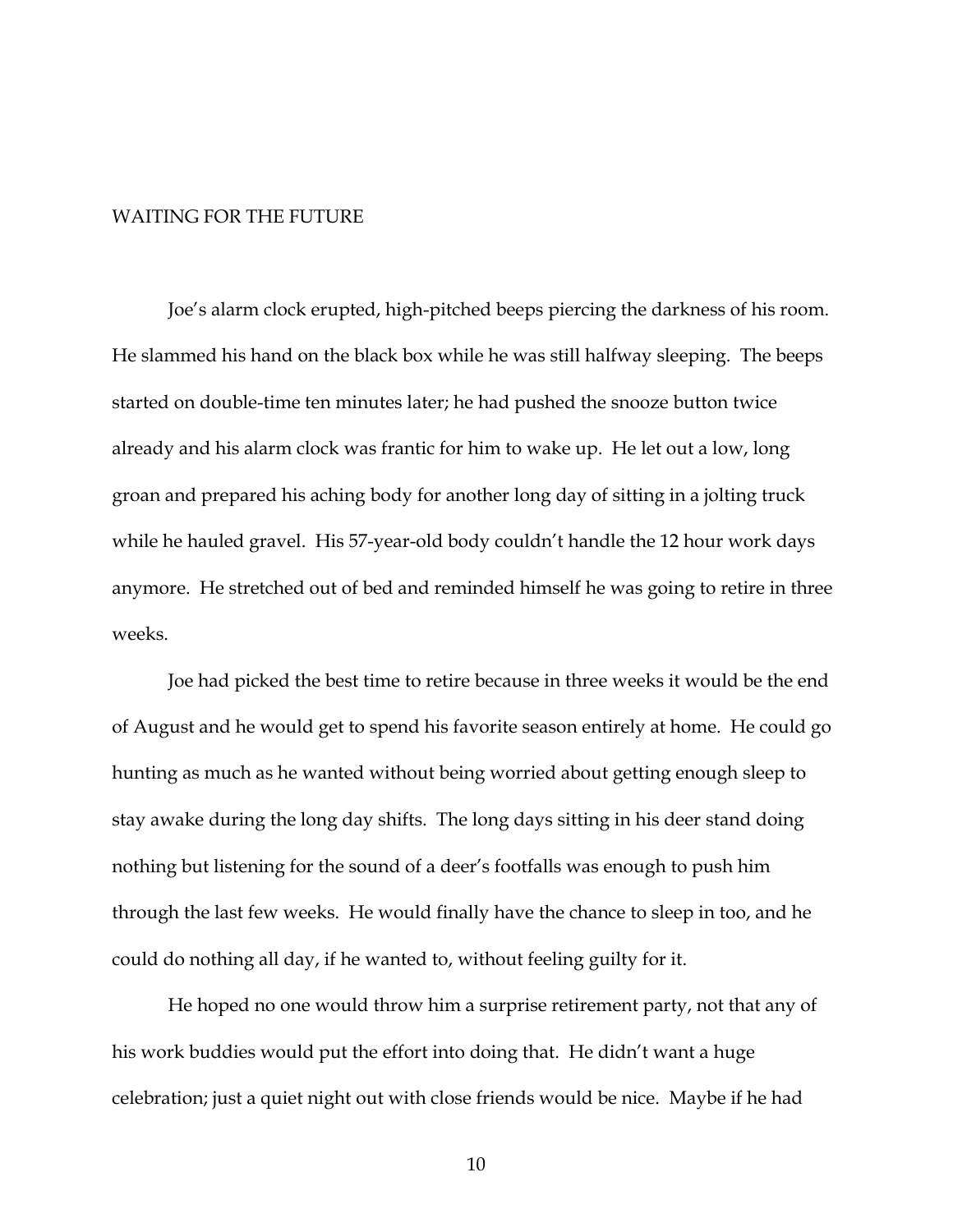ever married he would have wanted to have a weekend away with his wife to Las Vegas or the Bahamas. He could go on that cruise in Alaska he had always dreamed about. Maybe he would book that for next summer if he hadn't found a new hobby by then. All he wanted to do once he retired was golf, cook, hunt, and finally spend some weekdays at home. I'll get a dog, he thought, a black lab and I'll teach her how to hunt.

He paused while eating his cereal as a new, unexpected thought popped into his mind. Maybe he would look in to online dating since he had so much free time. His nephew had found his wife on one of those match-making sites—it wouldn't hurt to at least keep his options open. You're such a catch, people would often tell him, why haven't you settled down yet? He'd just chuckle and say life was easier this way. But he was beginning to change his mind; he needed a change of pace after working for the same company since he graduated high school and having the same daily routine for as long as he could remember. Change is good, he told himself.

The sun was just peeking up at the end of the road as Joe drove to work, casting the sky in an orange glow. He got to the main work site, punched into the time clock, and climbed into his faithful companion: the same dump truck he had been hauling sand and gravel in for years. The years showed in scratches and peeling paint, but it still ran perfectly, and he thought it had character. He might actually miss driving this truck—pretty soon it would be someone else's. Three more weeks, he reminded himself as he heaved himself in the driver's seat and prepared for the long day of driving.

\* \* \* \* \*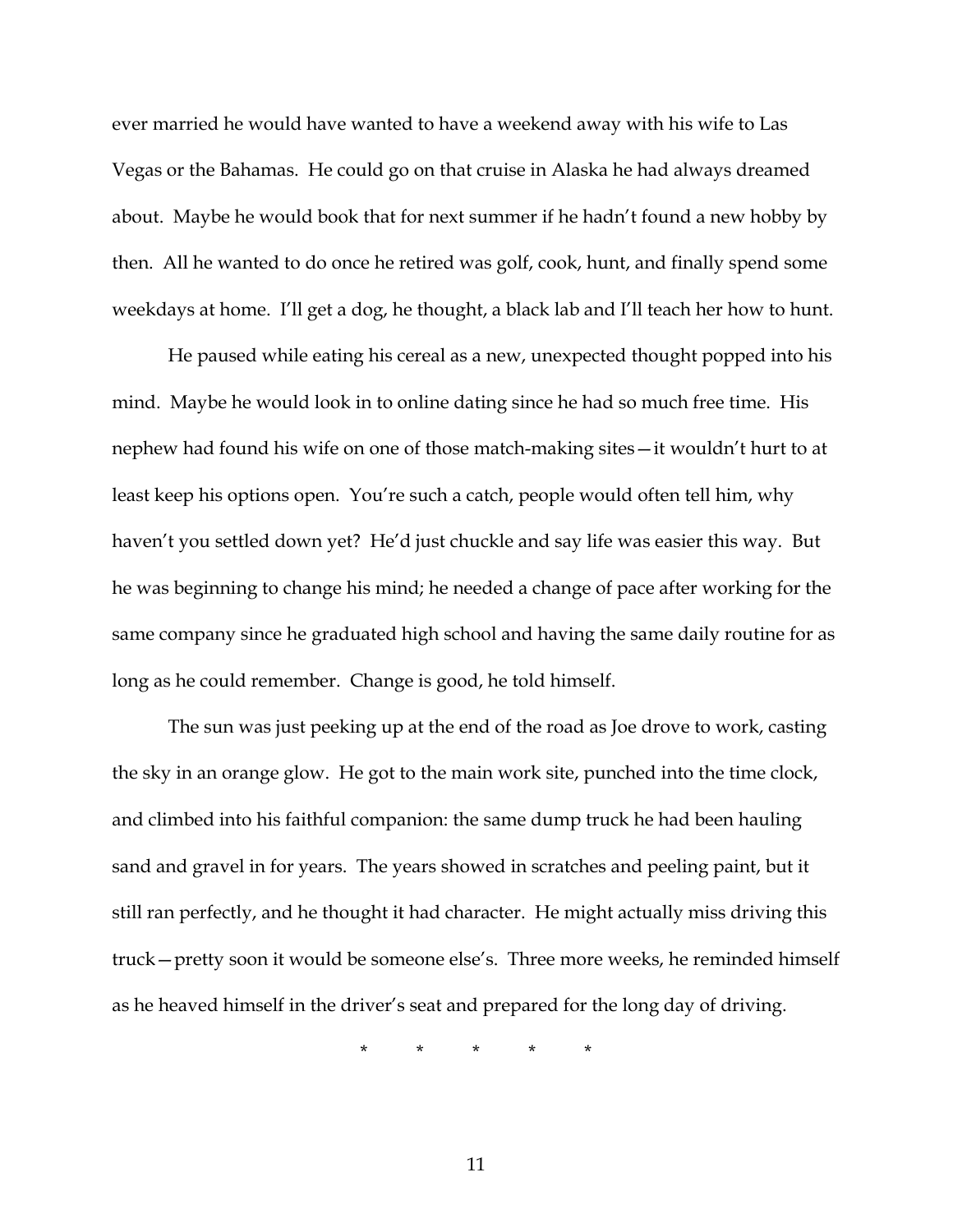Carly slid out of bed before her alarm even went off, too excited to keep sleeping. Today was the day she was getting her senior pictures taken. All that was standing between her and her senior portraits was a short day of baby-sitting. She loved looking at the senior photographs of her older friends over the years, and now it was finally her turn. Carly couldn't wait until the pictures were developed and she got to flip through the hundreds of samples to find her favorites. She had spent all summer thinking about what she was going to look like during her photo-shoot: should she wear a dress? Cowboy boots, sandals, sneakers? Should she leave her hair straight or curl it?

It was less than one month from today when she would be starting her senior year of high school, and she could hardly believe it was here already. Her whole life had been gearing up for this year and she wanted to make sure she made the most of it. She was going to be involved in as many sports, events and groups as possible: cross country, dance, softball, homecoming dance (hopefully she'd at least be a part of the homecoming court), the winter formal, prom, photography club, yearbook club, and whatever else looked interesting throughout the year. There were no second chances for her last year in high school, so it had to be perfect.

Carly got ready for the day and hopped in her white Toyota. She was running behind schedule, but luckily it only took less than fifteen minutes to get there and she arrived just before 9:00 a.m.

The girls wanted to play dress-up and she was reminded that some things never changed—what girl didn't love to get dressed up and get pictures taken of her? She snapped photos of the girls and thought in only a few hours someone would be taking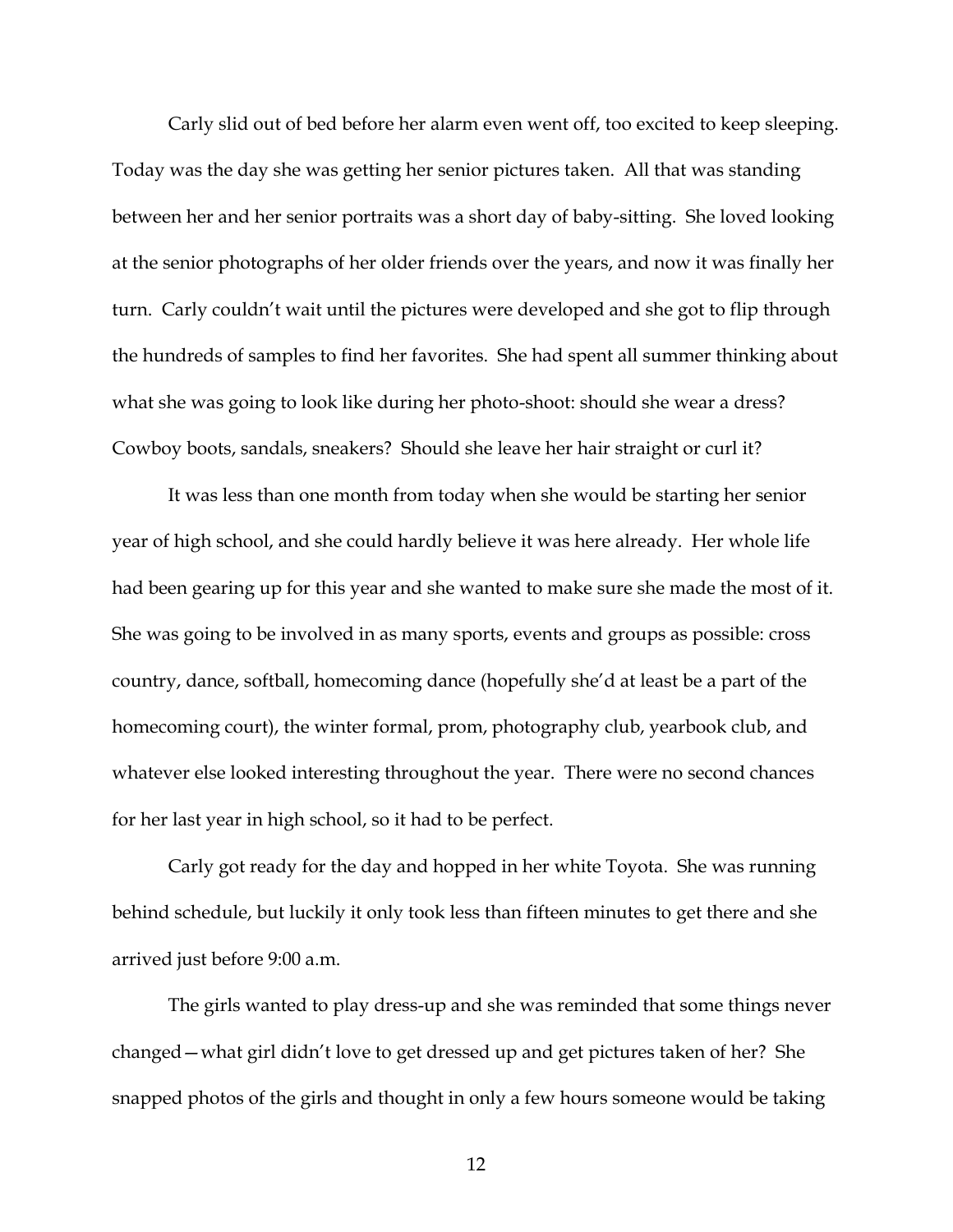pictures of her instead. Carly absent-mindedly cooked lunch for the two girls she nannied for and thought of everything she needed to do as soon as she got home to prepare for that night: her clothes should probably be ironed, she needed to take a shower, and maybe she should ask her mom about running to the mall quick and getting the pair of sandals she had been wanting all summer. She would be glad when her day of watching the girls was over so she could start getting ready.

\* \* \* \* \*

Joe wiped the sweat off of his red forehead with a dirty, sweat-stained brown handkerchief and started up his truck again for another trip of the day. He was on his seventh load of gravel that day, and he was bringing it to the same site twenty-five minutes away from the gravel base.

For what seemed like the hundredth time that day and the thousandth time that summer, he wished his truck had air-conditioning. The windows were down, and his left arm rested on the window trying to stay cool from the breeze as he sped down the road, but the air was thick and wet, and it felt like heat was blowing through his air vents. He thought to himself that he should have retired in the spring so he wouldn't have had to deal with the miserable heat in a truck with no air.

Joe turned onto the county road he had driven on tens of thousands of times since moving to Ridgley. It was the main road that led to the city forty minutes away, and branched off to any small towns he would want to go to along the way.

The truck in front of him was going 45 mph in a 55 mph zone and was making Joe later than he had to be, not that he had to get to the gravel site at a specific time, but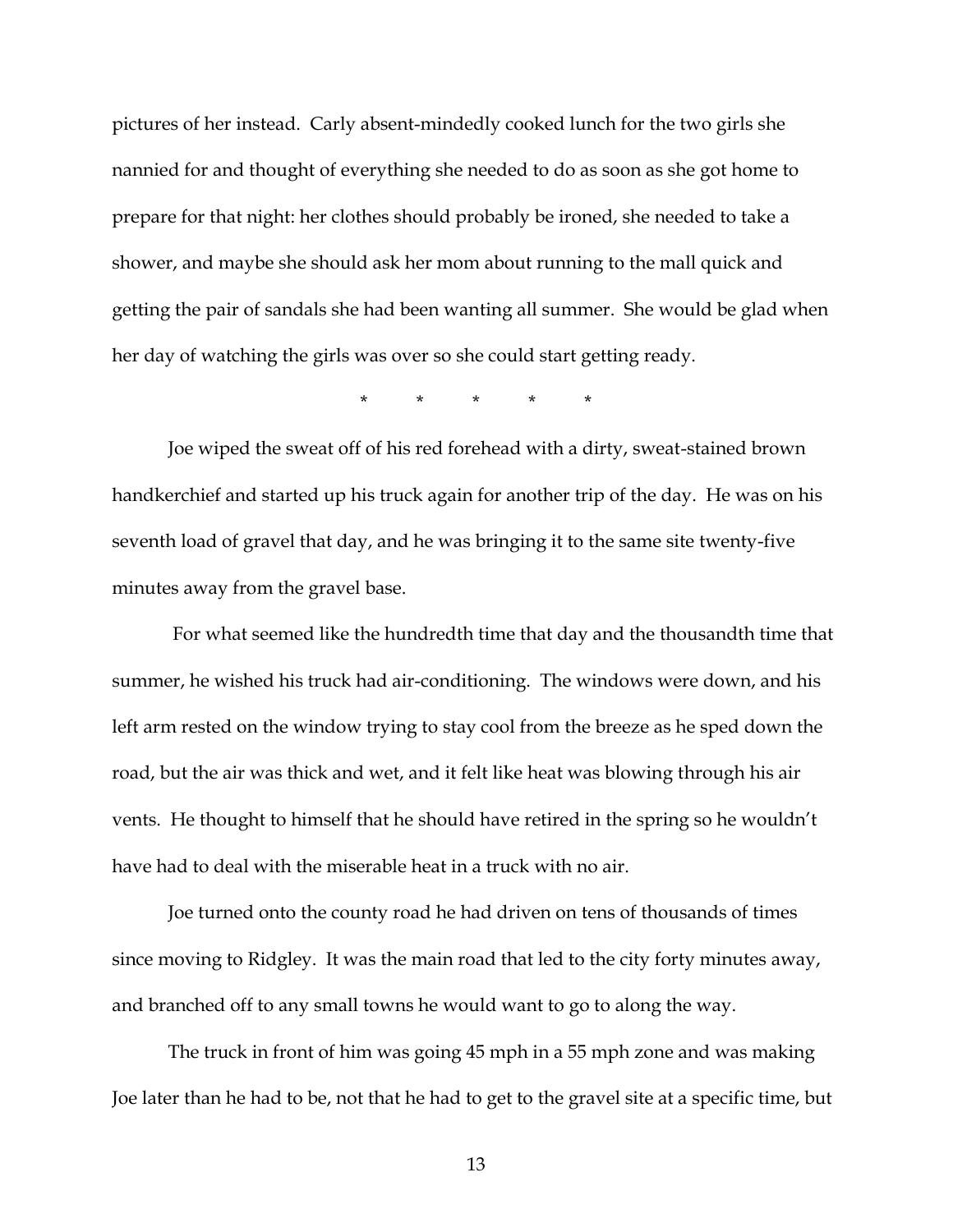he didn't like feeling like he was wasting time. Joe turned the dial on the fuzzy station until he found a clear country station to tune in. I may as well try to enjoy the leisurely drive since the old guy in front of me clearly is, Joe thought. Another thought surprised him: I might be that old guy slowing down traffic someday. Finally, the truck slowly glided into the right turn lane and Joe pushed his gas pedal down farther, ready to sail past him and finally go the speed limit.

\* \* \* \* \*

Carly was excited to head home early from baby-sitting; it was rare that the girls' mom ever got home before 3:00 p.m. Their mom must have remembered today were Carly's pictures and she wanted to get home so she could get ready. Carly flew down the gravel road scattering a brown dust cloud behind her car, and headed toward to the main road that would take her home. She made a mental list of everything she needed to do quickly once she got home: shower, dry hair, put her first outfit on, do her makeup, and put the two outfit changes in a garment bag to bring with.

She stopped at the stop sign before the main road and saw the long line of cars approaching to her left. They looked like they were going slowly and she needed to get home quickly. She saw the truck in front turn his right blinker on and thought this was her chance to pull out before she had to wait for all of the vehicles after the truck to go past her. She pulled out in front of the cars and began to turn left.

\* \* \* \* \*

Joe saw the other car before the driver of the white Toyota did. As Joe watched the Toyota pull out just in front of him, a van from across the intersection the Toyota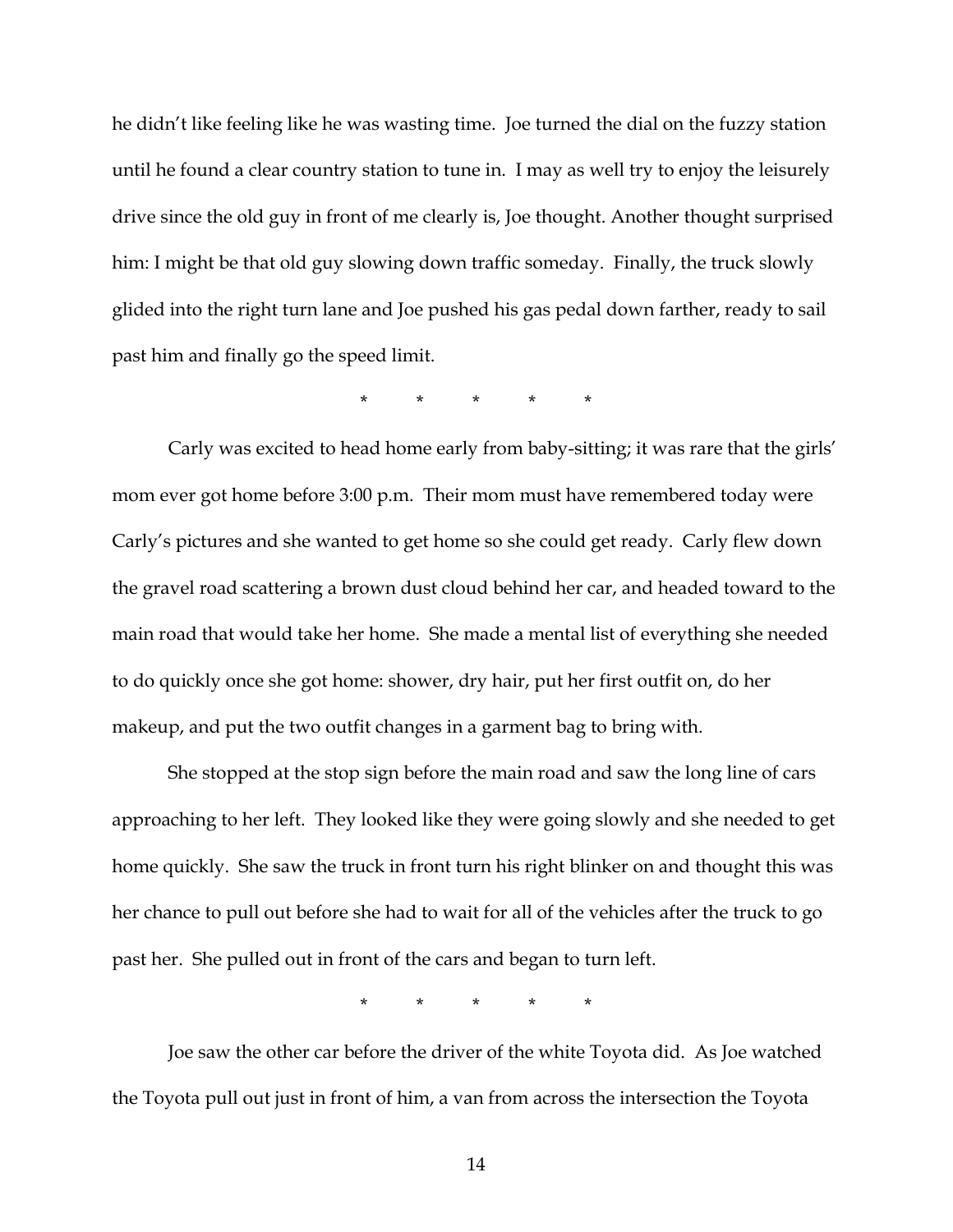had just been at, turned at the same time, moving in the same direction. He could only stare as he watched the scene in front of him unfold in slow motion. The van startled the driver of the Toyota, and she swerved to avoid getting hit on her right side. But she had chosen the wrong time to swerve in to the opposite lane because Joe and the long line of cars behind him were approaching quickly.

Joe tries to slam on his breaks, but he can't slow down the momentum of his heavy truck weighed down by the load of gravel. He didn't have time to swerve to the right, and even if he did, he would have just hit the old man in the truck that was turning. Joe wanted to close his eyes.

\* \* \* \* \*

As Carly turned she saw something out of the corner of her right eye: another vehicle was starting to pull out right where she was. On impulse she twisted the steering wheel to the left to avoid getting hit by the van to her right. She realized too late that was the wrong choice, and she turned her attention away from the van that was honking at her, and paid attention to the wrong lane of traffic she had pulled into. She didn't have time to react as a large gravel truck was just inches away from her car.

\* \* \* \* \*

Joe's eyes locked on the girl's eyes in front of him. She looked up and saw what was headed for her, her eyes frozen in wide circles. Joe's eyes mirrored hers, his face twisted up as he braced himself. The front of Joe's truck slammed into the front left side of the Toyota. He watched in horror as the impact from his truck pushed the Toyota back into the other lane and then into the ditch on the other side.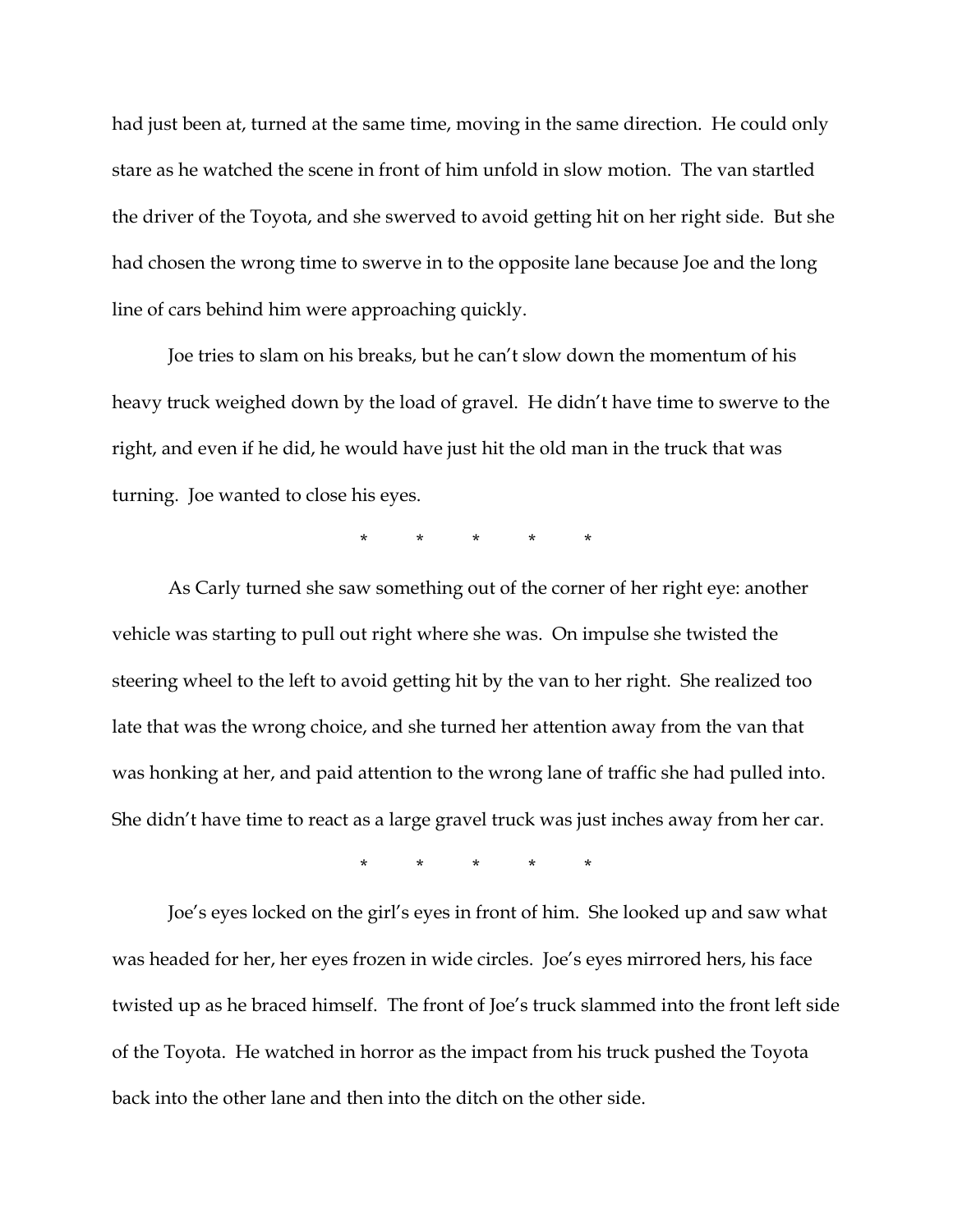\* \* \* \* \*

Carly is pounded into blackness. She doesn't feel or see or hear anything as her car comes to a halt.

\* \* \* \* \*

The cars behind him stopped as they watched the scene in front of them. Joe jumped out of his truck and ran to the Toyota crunched in the ditch. The car is curled up like a melted pop can, and he can't see the girl who should be in the front seat. Joe fell to his knees and wished he had retired three weeks ago. He sobbed and only one thought stayed in his mind. It was that he was alive and someone else wasn't.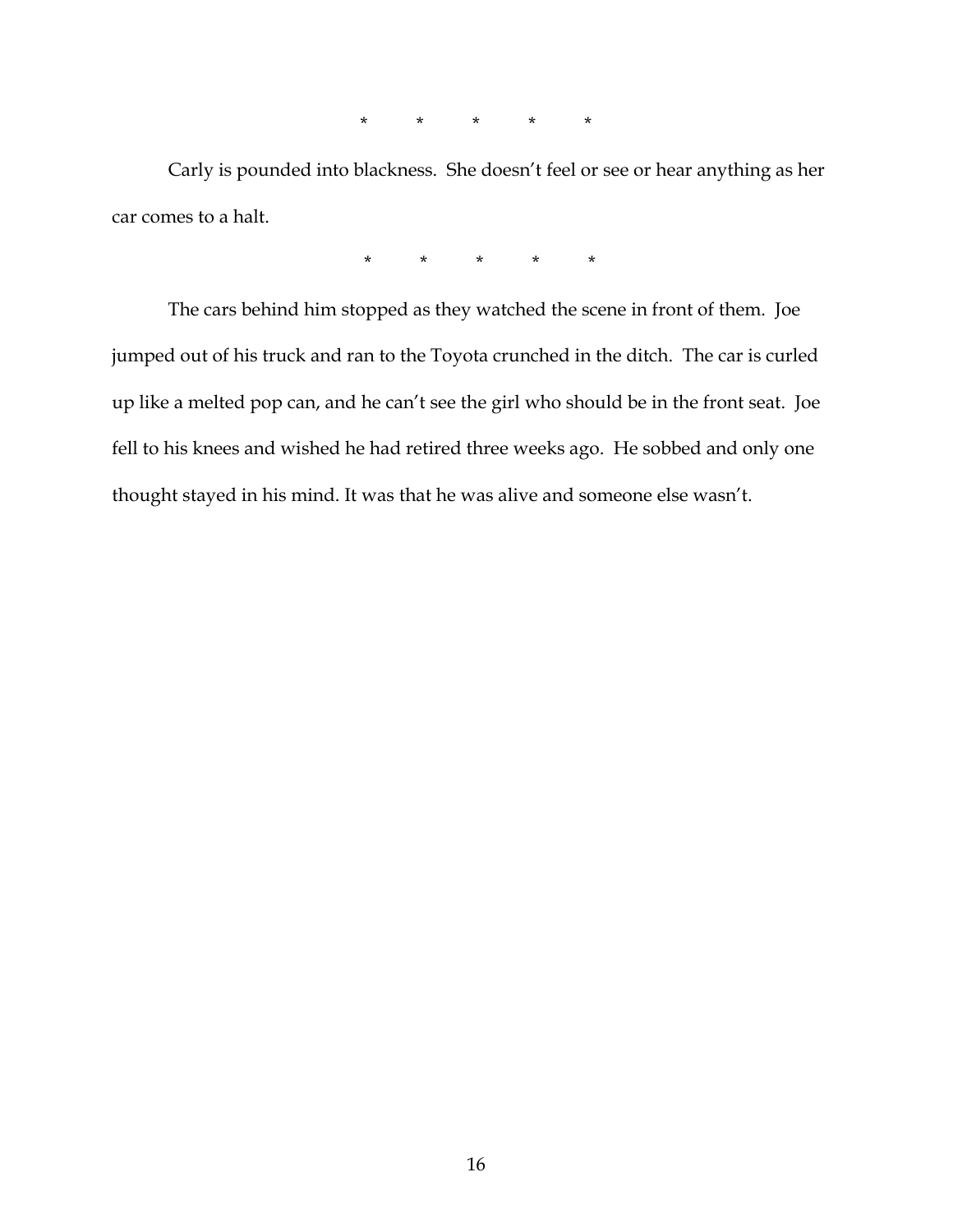## THINGS NOT HEARD

Sometimes when I hear waves slapping and sliding on a shore, and I listen to the sounds of the distant booms and crackles of fireworks, I can still hear her laughing next to me like she did on that Fourth of July years ago. We were a carefree eight-year-old and eleven-year-old then as we laid on our favorite red, gray, and blue afghan on the hill in our grandparents' backyard, watching the different firework shows explode in various spots above the lake, coming from the homes of wealthy summer people.

Look, she'd point and I would whip my head in the direction she was pointing, as she showed me the ones she liked the most. Her favorite were the white ones that exploded like a bursting flower, glittering and curving down like drooping petals, snapping and sizzling as they fell down from the black of the sky. Wouldn't it be fun, she'd say, to watch fireworks from an airplane? Imagine how many more you'd see.

I would always agree, even though there was nowhere else I'd rather watch fireworks than next to a lake, curled up to my older sister, both of us drinking root beer floats, watching the fireflies signal each other and listening to the quiet voices of my Grandma and Grandpa from the porch.

\* \* \* \* \*

Six summers later I watch the fireworks by myself, wishing my sister was here, but wishing she wasn't. Every time her favorite firework pops up over the lake, I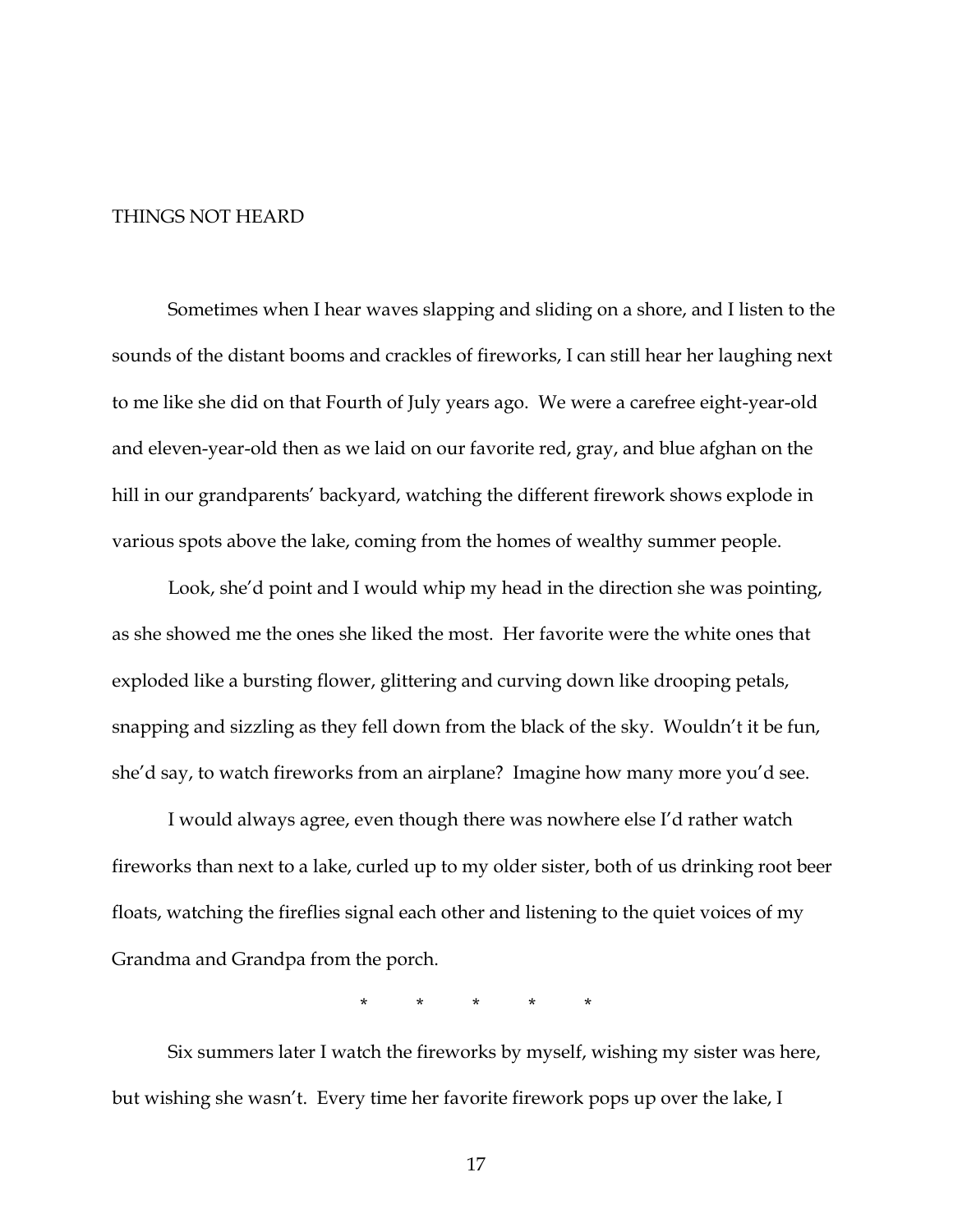wonder if she is watching fireworks somewhere tonight, and if she is, I wonder if she is missing me.

I haven't heard Cassie laugh in a few months. All she does is spend time with her boyfriend she met over Christmas break last year. He is the quiet type, like me and unlike Cassie, but it's the type of quiet you can't break through, unlike me. He doesn't smile, and I've noticed he always watches Cassie when they're together, almost like he is controlling her with his eyes. I think she feels this too, but she doesn't do anything about it. He has hushed the talkative and excited side of Cassie, and she has retreated under a shell I didn't know she had, didn't know she could ever have. I don't like him, and I have told her that. Then don't date him, she always shoots back.

In the aftermath of their first fight, I held her and watched the tears drip from her chin onto my lap as she sniffled into my shoulder. What happened? I would ask. He hurt you, didn't he? She pretended there wasn't a cut above her eye, even though we both knew who it came from. I don't want to talk about it, Caroline, my sister would say sadly as she wiped away the last tear for now and stood up to go back to her room.

She always thanked me for being there for her, but I wanted to do more to help my older sister. There's nothing you can do, she'd brave a smile for me and press her wet lips to my forehead.

\* \* \* \* \*

I don't know it yet, but someday I will watch fireworks from an airplane. I will be flying home to go to my grandpa's funeral, and I will wonder where Cassie has been for the past four years and if she has gotten any of the e-mails I sent her. I will wonder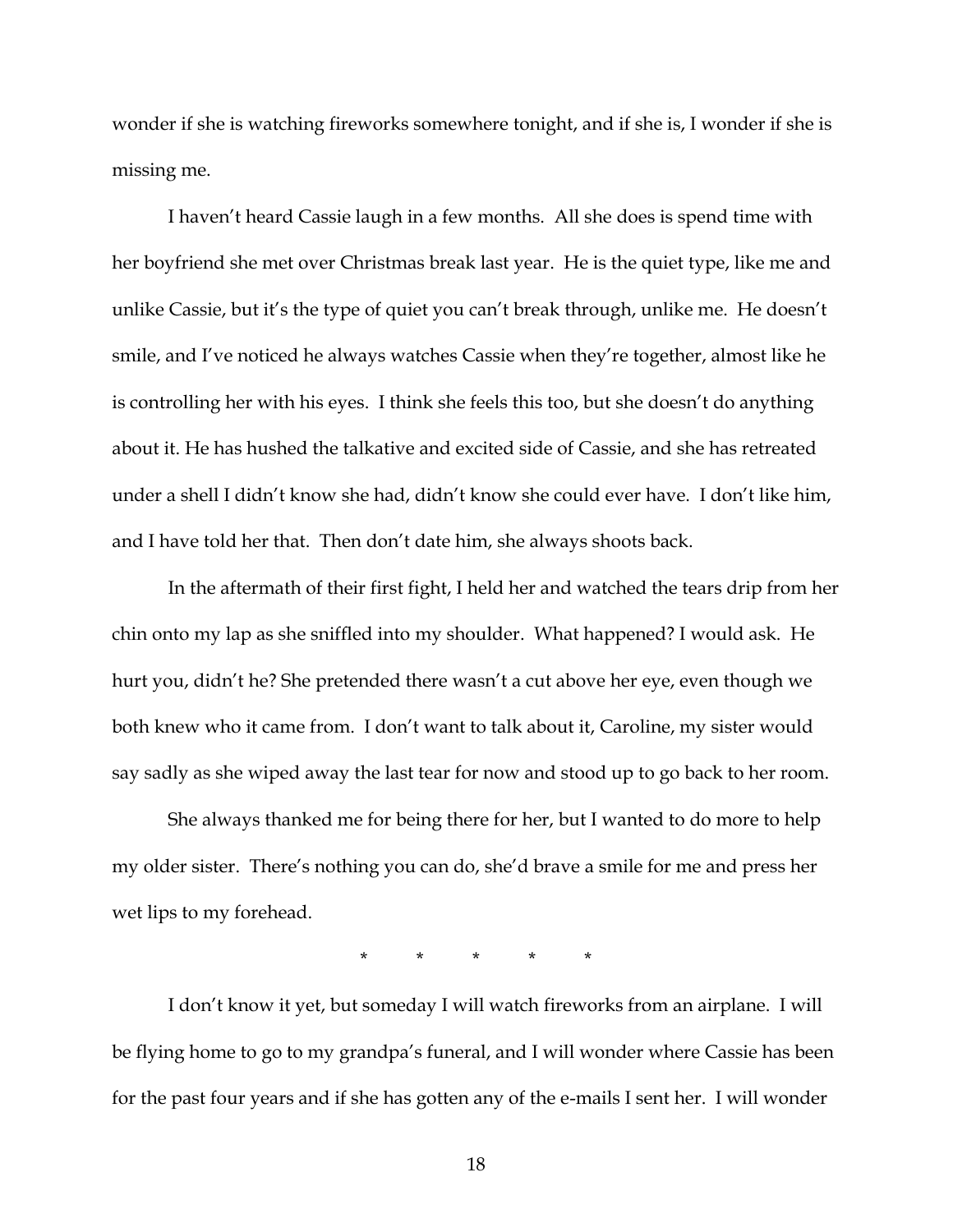if she is still with the same boyfriend and if they had moved to Oregon like he wanted to. I will hope she isn't with him, and hope she will try to find me again. I will picture the last time I saw her telling me goodbye six years ago, as she closed my bedroom door behind her and I didn't run after her because I didn't think she would actually leave.

When I am watching the fireworks from in an airplane, I will remember when she told me she wished she could experience that. I will hear the muffled booms and crackling from below me as the fireworks stretch to the sky. I will think of how the fireworks have more power when they are above you. Someday I will tell her it's not as great as either of us thought it would be.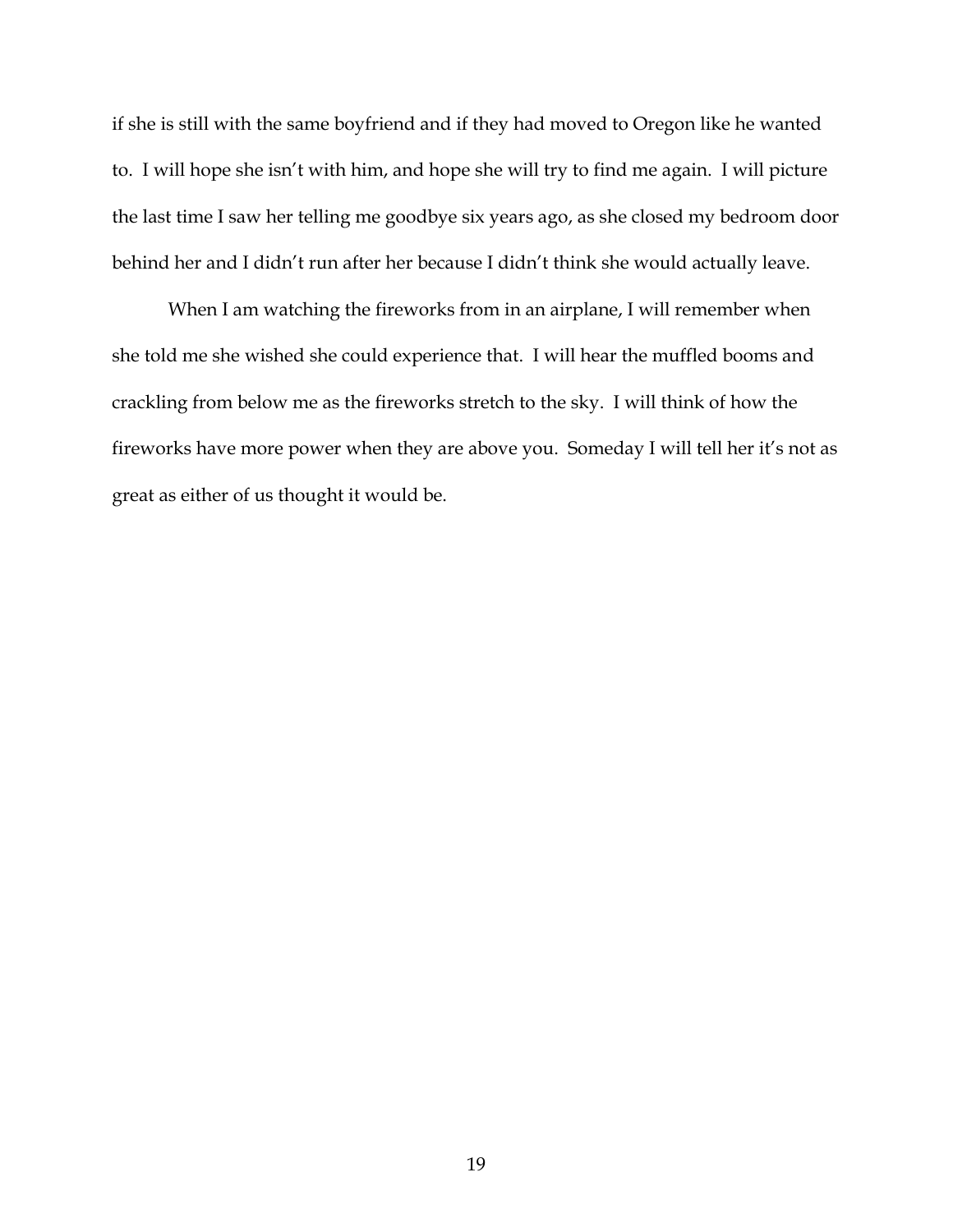## BURNT OUT

It was dark outside with only a few lights illuminating the side street the diner was on, just off the main road. Tracy and Kyle sat in a booth with a window that faced the street, and Tracy could see the occasional car pass on the deserted main street. Tracy's car was parked just across the street from their window in the diner, and Kyle's truck was parked just around the corner, out of sight. After four months of dating, this was only Kyle and Tracy's third date, and they had only seen each other a few times more than that. The two had met during summer while they both stayed in the same place for vacation, but during the rest of the year they lived three hours away from each other.

"Does anything look good to you?" Tracy asked.

"I'm not sure yet," Kyle said. "I'm not too much of a hamburger type of guy."

"I thought all guys liked hamburgers."

Kyle shrugged. "Some don't."

"Well, you'd like these. They're the best I've ever had."

"I'm going to get steak. That's always a good choice."

"Not if you have the option of the world's best hamburger."

"That's debatable."

"You'll be missing out."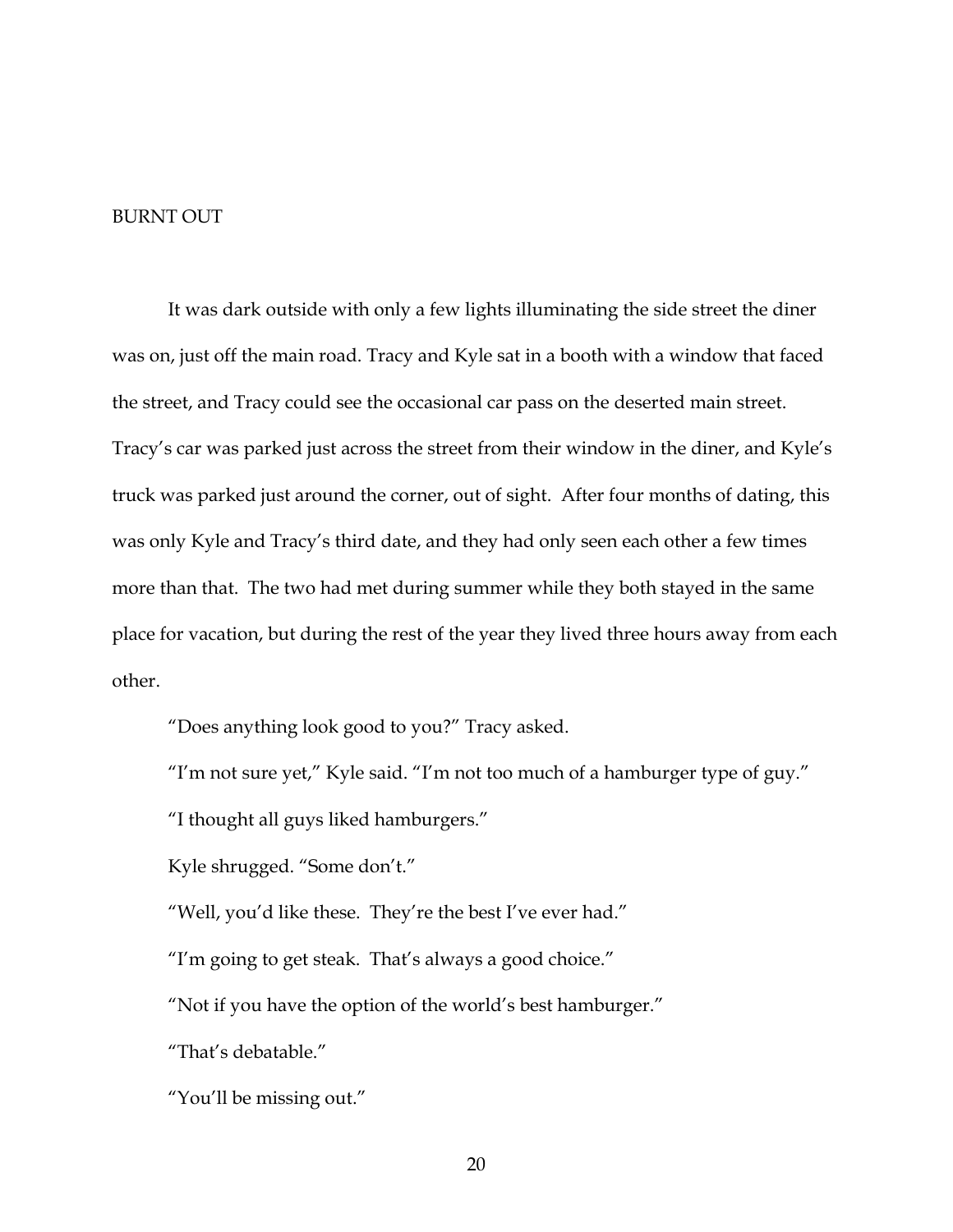"I think I'll survive."

After their waitress came and took their orders, Kyle and Tracy sipped on their drinks while staring out the window, occasionally murmuring about the weird weather outside that couldn't decide if it wanted to rain or snow or do a mixture both.

"I have to make sure I leave soon after dinner," Kyle said. "I don't want to get trapped by bad weather."

"You can always stay at my place. You know that, right?"

"Yeah. I just have plans I made for tomorrow and I don't want to miss them. Guy stuff, you know?"

"Sure."

They rotated between staring at the few guests that were in the diner, staring at their iPhones that didn't have service, staring at the red cowboy boot lamp suspended above their table, and staring at the cowboy memorabilia decorating the diner's walls: vintage Western movie posters, spurs, chaps, handguns, wanted posters, lassos, pictures of horses, handkerchiefs, and bridles.

"Isn't it such a fun atmosphere in here?" Tracy broke the silence after their food arrived.

"I guess. I've never actually cared for horses."

"How can you not like horses? They're amazing."

"I haven't been around one long enough to know if I like them or not."

"You should come to my friend's barn with me, and I could teach you how to ride. You can meet the horse I rode in shows when I was younger."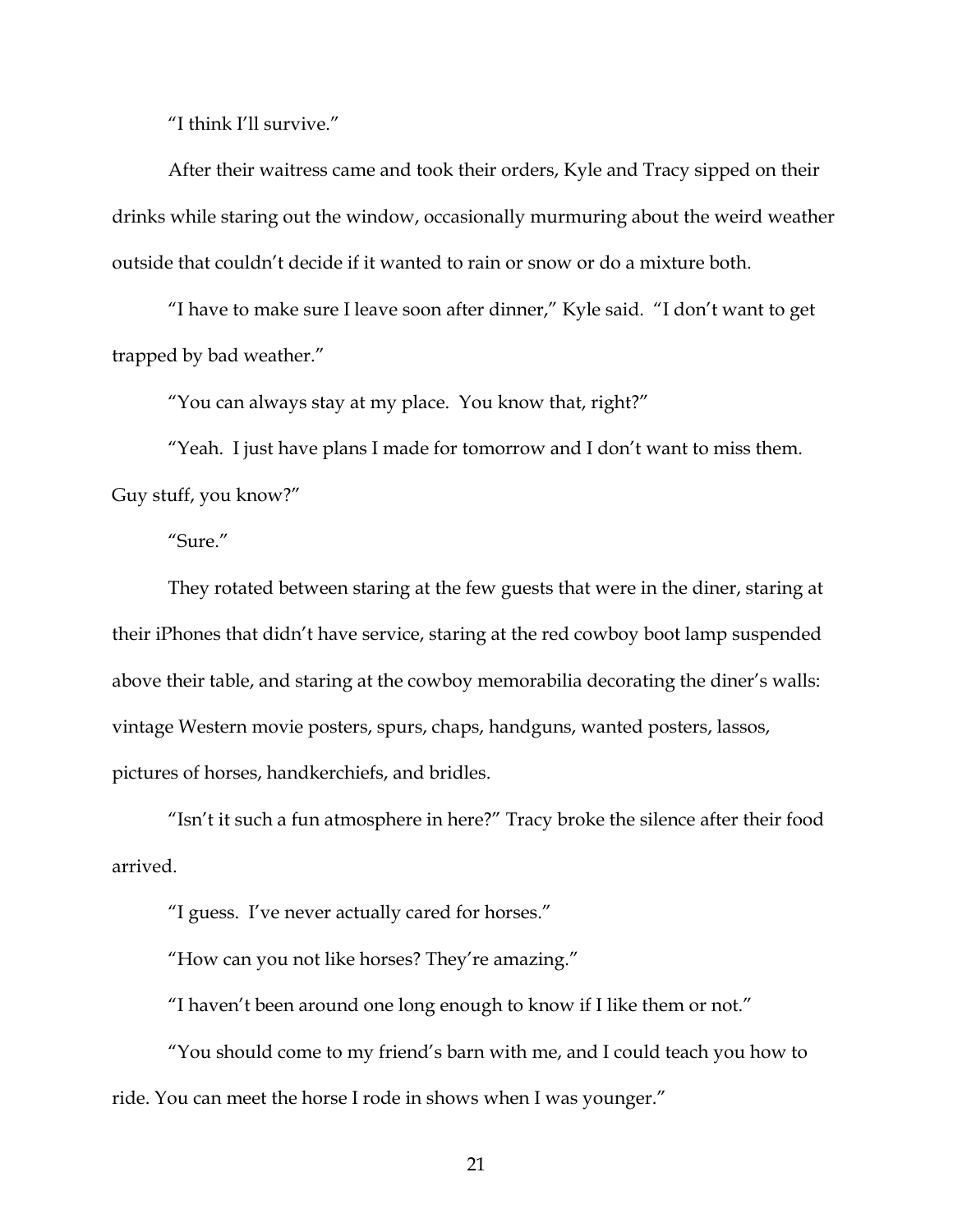"Yeah, maybe."

"You would love him."

The boot lamp above them sparked and snapped off, immediately casting a shadow over their table.

"Oh!" Tracy gasped.

"It's fine," Kyle said.

The waitress made her way over to their table from across the room. "I'm sorry

about that. I'll go grab another light bulb right away."

"That's fine. We're just about done eating anyways."

"I'll go grab your check."

"You don't want dessert or anything?" Tracy asked, as they watched the waitress walk away.

"No," Kyle said, "I think I've had enough."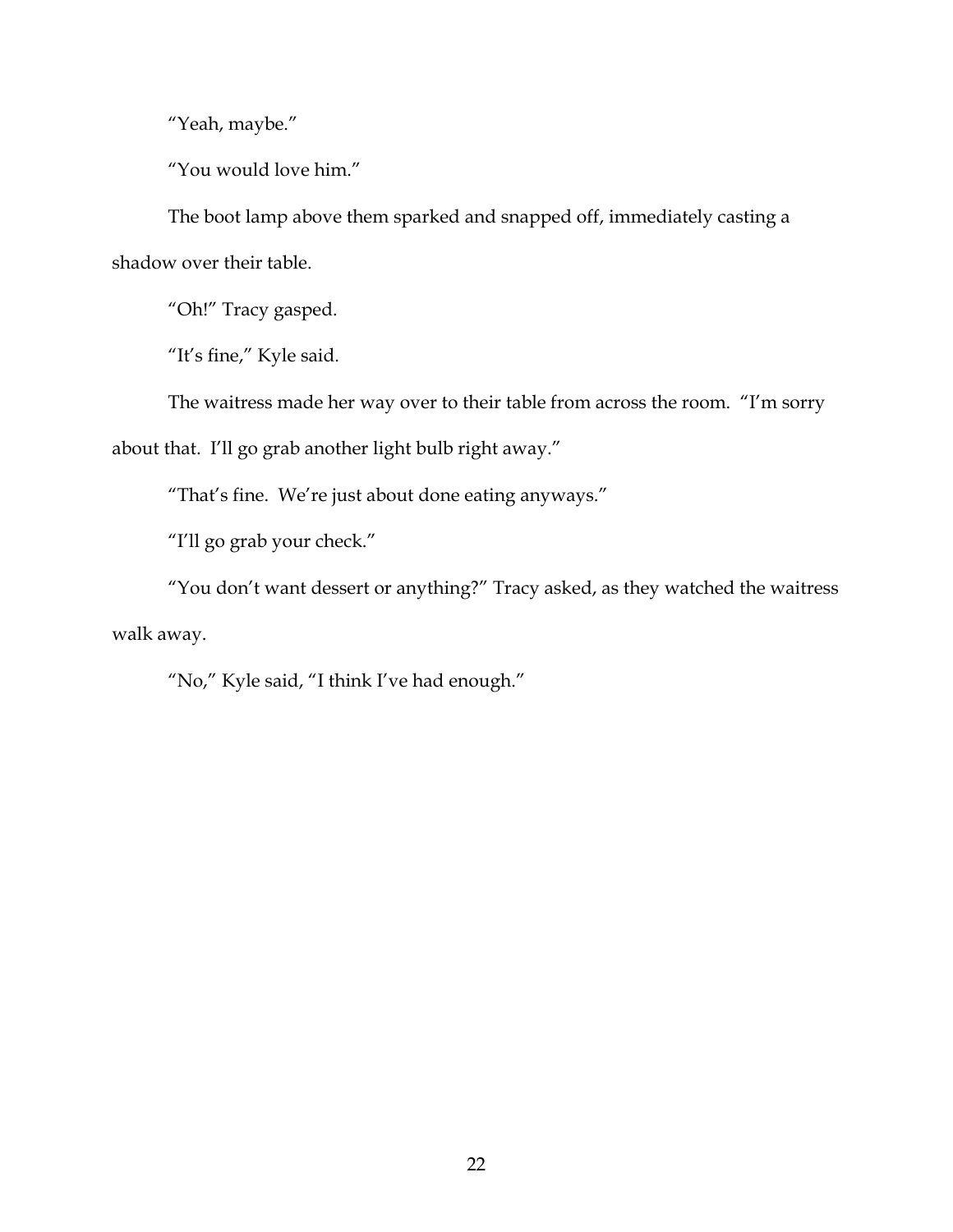## 7732 PILGER AVE NW

My father, brother, and I follow the realtor across the gravel road to a plot of land marked with a red For Sale sign. We climb over a low line of rusty barbed wire and meander up a small hill full of grassy weeds that come up past my shins. My brother and I head for the edge of the woods behind the open clearing where there are few trees, while my father talks with the realtor about this four and a half acre plot of land that has lake access just down the road.

We explore the couple acres of woods and find a couple of rusty tin milk cans, a tarnished piece of farm equipment with corroded cast iron wheels and a small tree growing through the middle of it, and two old tires. We also find the perfect tree for a treehouse: the tree looks like it has five trunks growing out of the middle, each trunk evenly spaced around the center and growing away from each other to create a large space in the middle. We tell our father we want to move here so we can have a treehouse.

We will come back to this land that same night to show my mother, and she will eventually agree to move out here. My dad will smile for days, and all he will talk about is how we will have lots of land now, and we won't be right next door to another family. It's what he has always wanted.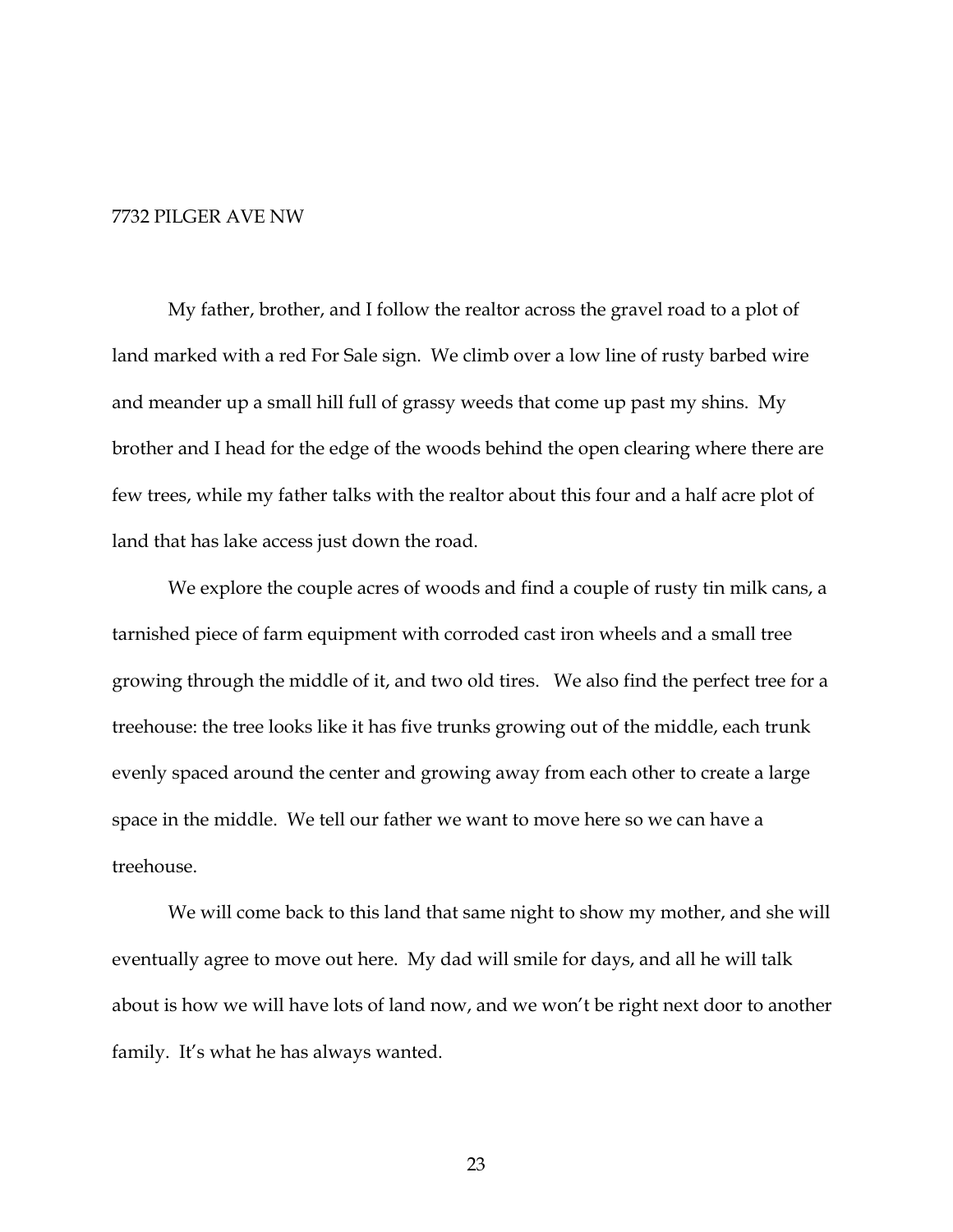In the coming months I will visit the house with my family many times to check on the progress of our new home. We will walk around the roofless, wall-less frame of what will one day be our home. I will cry because my room looks smaller than I thought it would be, but my dad will reassure me that it just looks small because there aren't walls yet. I will eventually realize he was right. I will be wearing a winter coat while I eat a picnic dinner on a foldout table in my parents' room before we have electricity and carpet, just for fun, before we are even living there. The day before the carpet is laid, I will use a black sharpie marker to write my name and favorite Bible verses on the cement ground in my bedroom. My family and I will walk around our home with a friend from church, asking God to bless our family in our new home.

My parents will argue with our builder who charged us fifty grand more than he said he would. My parents will tell me to always get everything in writing when I am older. My father will lose his job, bounce around numerous jobs, the economy will plummet, and our house will be on and off the housing market for four years because no one wants to pay as much as we are asking and we can't afford to lower the price.

When I'm twenty years old I still won't have the treehouse I always wanted, and I will realize I haven't sat in my favorite tree since high school. When I'm twenty years old I will have wished for a long time that we had never moved here.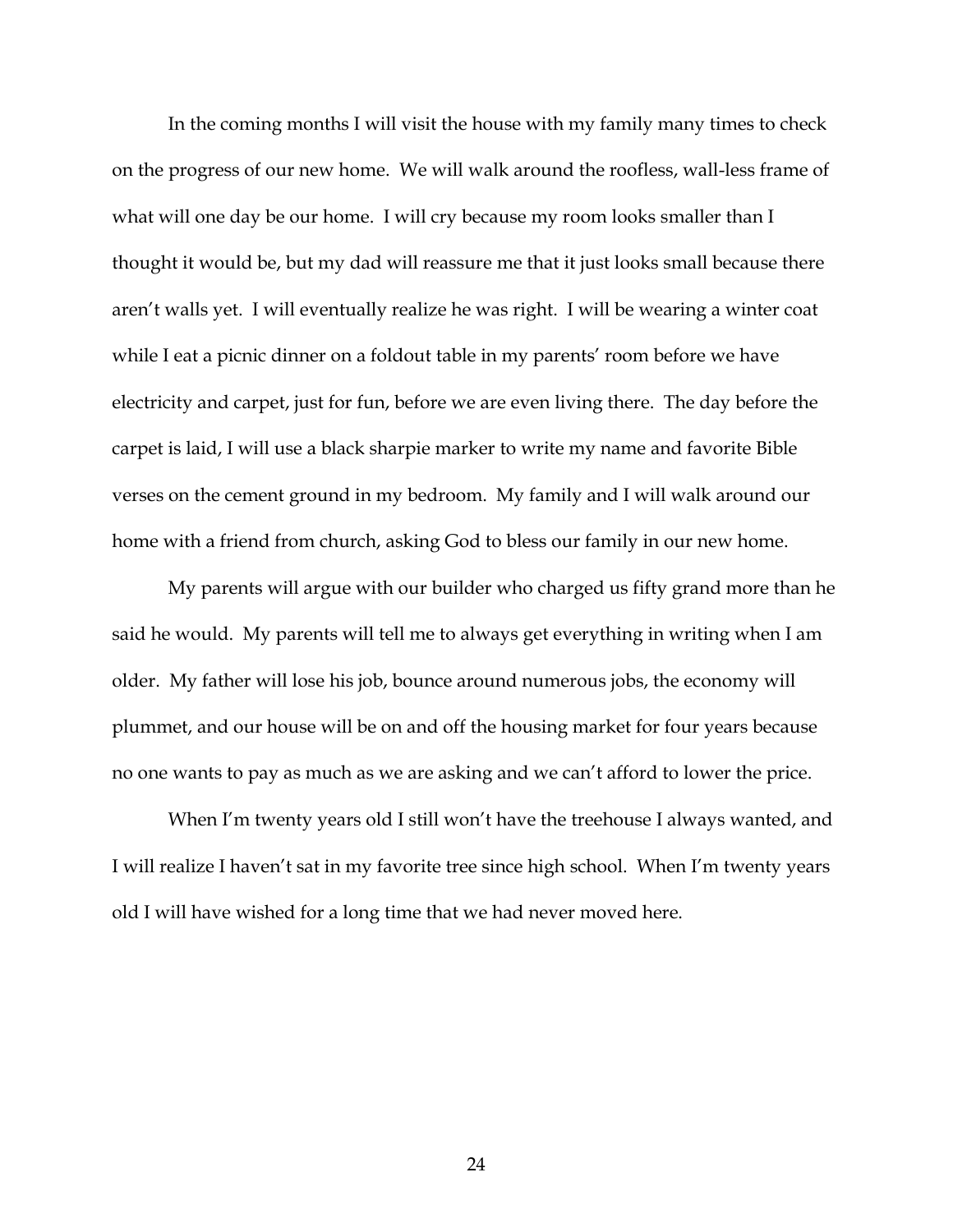## ONE MORE TIME

I can't remember how many times I played my grandfather's game of marbles with him, but I always made sure I sat next to him so I could snap his navy suspenders and ruffle his hair if he started to win. "Oh, you," he would say, chuckling, as he guided his white hair back into its comb-over position, squinting at me and slapping my hand away, pretending to be angry.

I can't remember the greasy smell of fish deep-frying, but I remember my grandfather would spend all afternoon perfecting his favorite meal of walleye and potatoes, his face sweating next to the hot pan. He would sit on a stool, hunched over a garbage can, peeling the potatoes while the rest of my family and I sat at the kitchen table. He would make me eat a piece of fish every time, convinced this time I would like it. I never did.

I can't remember why I chose to sit in my room and read when my grandparents visited from their home three hours away. Even with my door shut I could hear the deep rumble of his voice reverberating from upstairs, and my mom calling me up to spend time with them.

I can't remember what I said the last time I saw him, except that I loved him, and I would see him over fall break. I glanced behind me as my tired grandfather echoed he loved me too, and saw him grip the kitchen table as he cautiously lowered himself into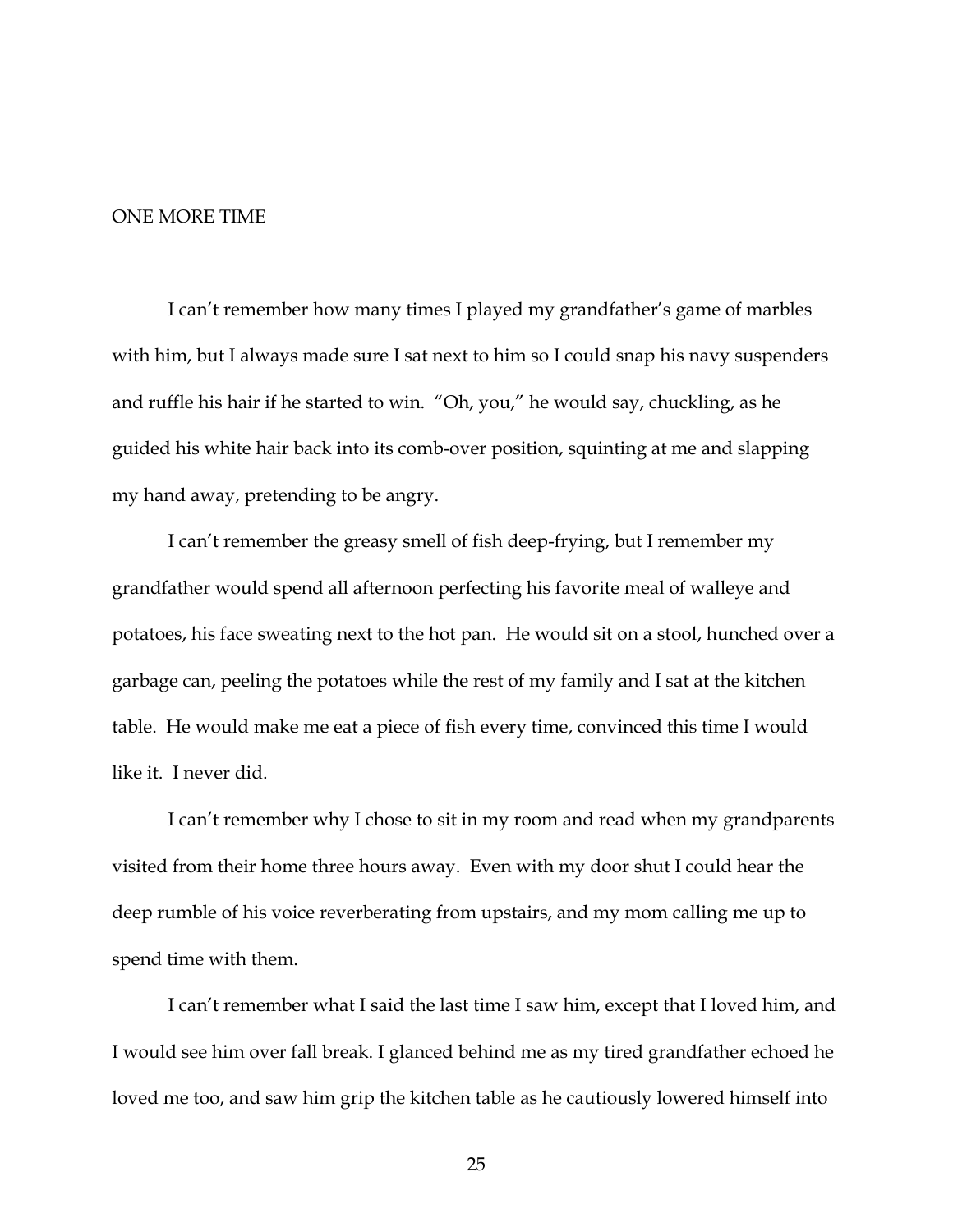a chair, staring at the Styrofoam cup of coffee I had brought him. Then I closed the door.

I wish I would have turned around, ran back in and squeezed him tighter than I had ever hugged anyone. I wish I would have held his age-spotted hands in mine, looked into his eyes and thanked him for loving me despite the times I woke him up from his afternoon nap, beat him when we played board games, ruined his hair, or snapped his suspenders. But I think he knew. I hope he always knew.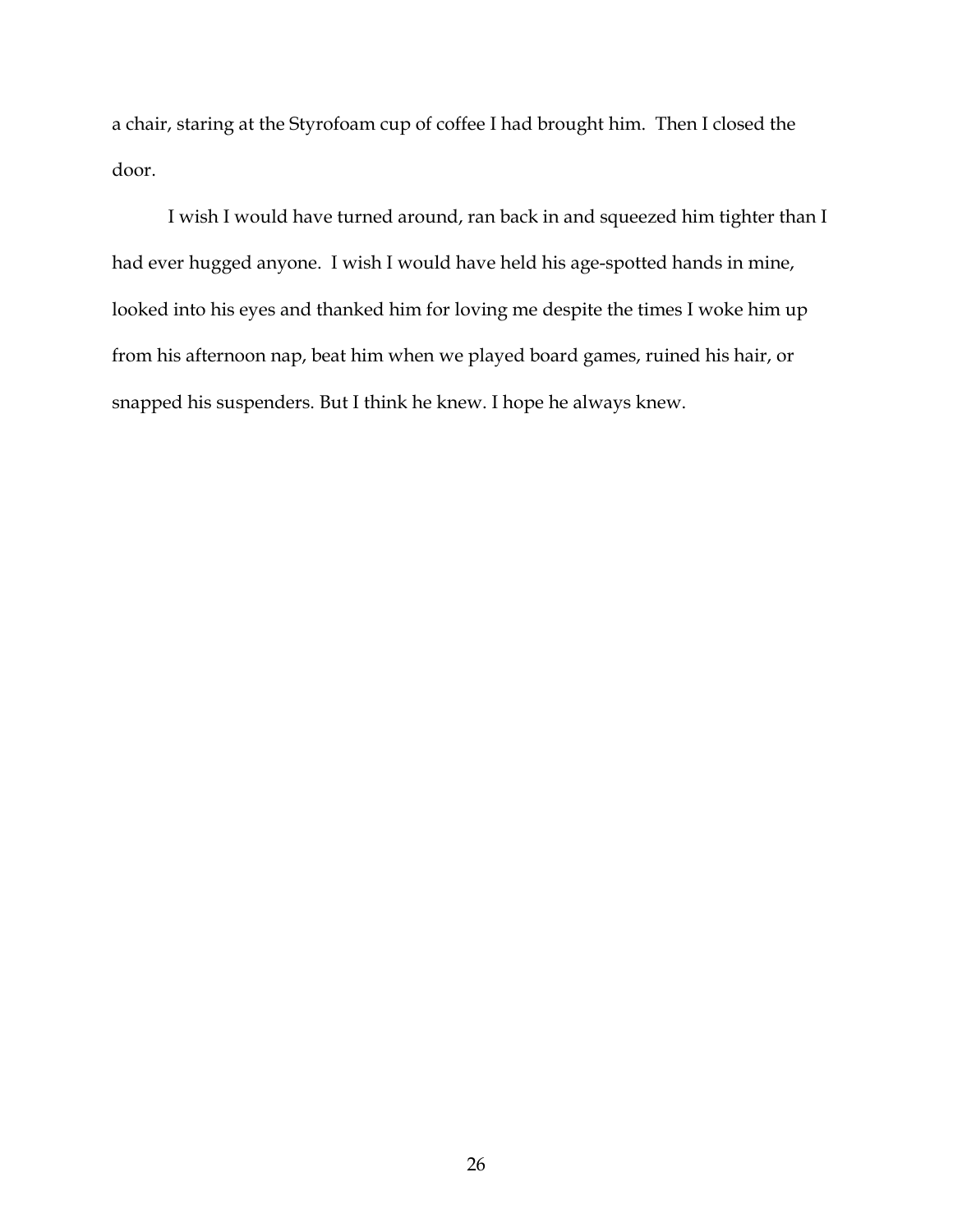#### MOVING FORWARD

I'm gripping Flame's orange lead rope tightly in my left hand, and my right hand shakes as I ruffle his chestnut-colored forelock then slide my hand down the white blaze in the center of his face, feeling the coarse cowlick on his forehead, the circular indentation between his eyes, the angled dish of his face that's particular to the Arabian breed, the soft velvet of his muzzle, his wiry whiskers poking me.

We're standing in front of the barn, in between two empty pastures. The rest of the horses are in a field somewhere in the distance—we can't hear them or see them. I'm ignoring the small group of eight people around me: three of my best friends, one of their dads, my dad, the barn owner, another friend from the barn, and the vet who is there to euthanize my horse.

Flame and I are watching each other, mirroring dark brown eyes. I want to be mad at him for bolting into the two-by-four pole that broke his shoulder and sentenced him to death, all because he spooked and instinct told him to run. I wish I could tell him this shouldn't have happened.

I rest my forehead on his face and inhale dust and dirt. I reach my arm behind his head so I can run my hand along his neck, his mane tickling the back of my hand. Such a good boy, I whisper to him as I scratch his favorite spot between his ears.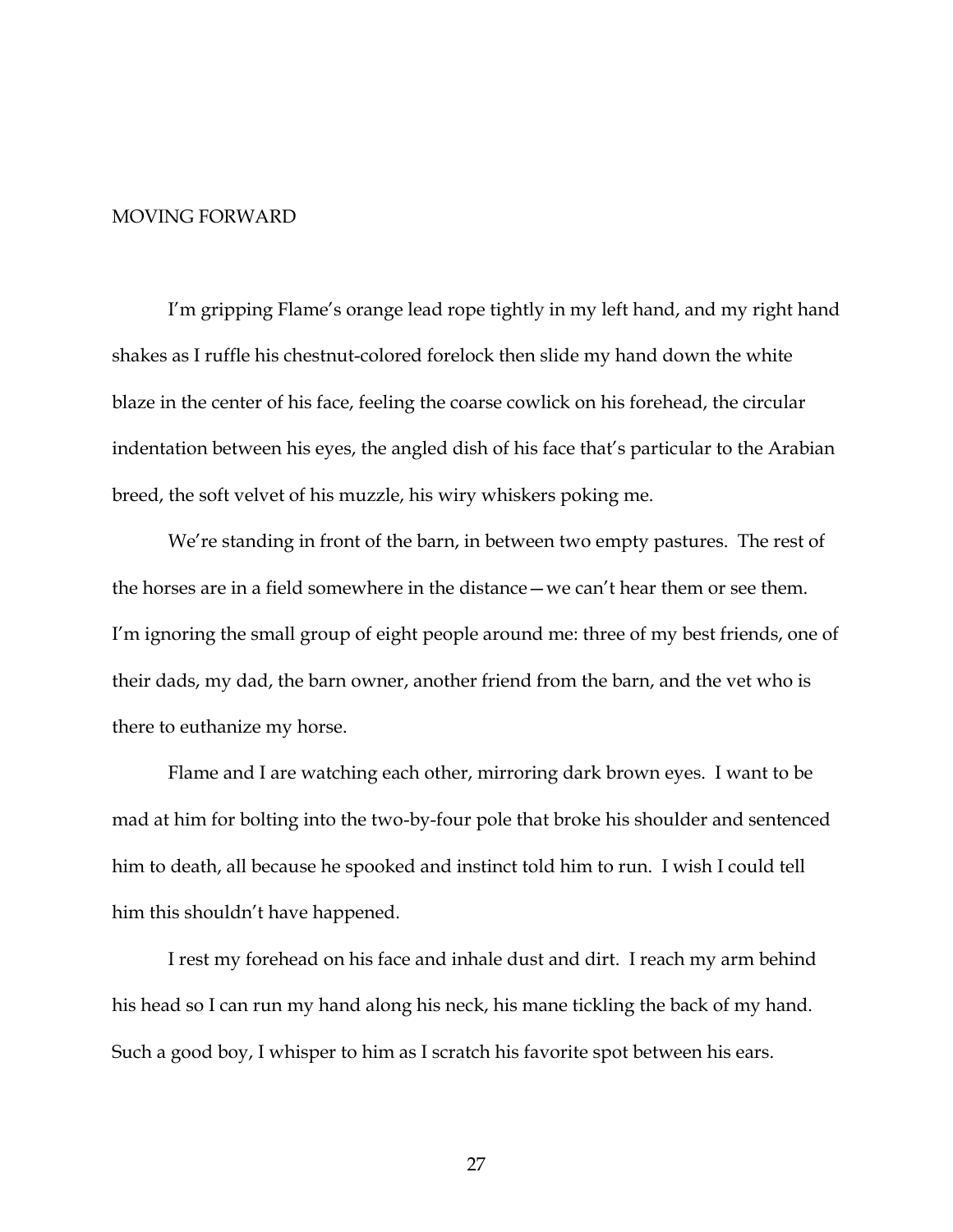I think the vet asks me if I'm ready, and I have to nod. The vet is crying even though this isn't the first time she has put down a horse. Everyone around me is crying because none of them has ever had to put a horse down before. I'm crying because this wasn't in the plan; he should have lived for at least another ten years

I unhook his halter, press my lips to his face for the last time, and take a step back. He keeps watching me; I wipe my eyes and tell him it's going to be okay, that I love him and he's so very brave. Flame shifts his eyes away from me, turning his head as the vet approaches his left side and watching her as she inserts a large needle and empties the sedative into his neck. His eyes droop and lose focus as he feels the effects immediately, swaying unsteadily. The vet quickly switches to the second needle and releases the barbiturates to euthanize him, and he leans to the left, then to the right, his legs quivering.

I squeeze my eyes shut so I don't have to see him fall to the dirt ground, his body collapsing on his right side, legs straight out, eyes halfway closed. I don't remember what the thud sounded like when his heavy body hit the ground. I sink to my knees next to his nose, my arms cradling his heavy head, my hands separating his right cheek from the ground, pressing my face against the warmth of his face, drying my cheeks.

I remember the first day I saw him, his ribs and hip bones protruding sharply through his hair and the whites of his eyes showing when a person reached out to him. I remember him dancing around me in tight circles as I held his lead-line and tried to bring the saddle-pad closer to his back. I remember a few months later calling his name, and he would trot to wherever I was, ears pricked forward to listen for me, head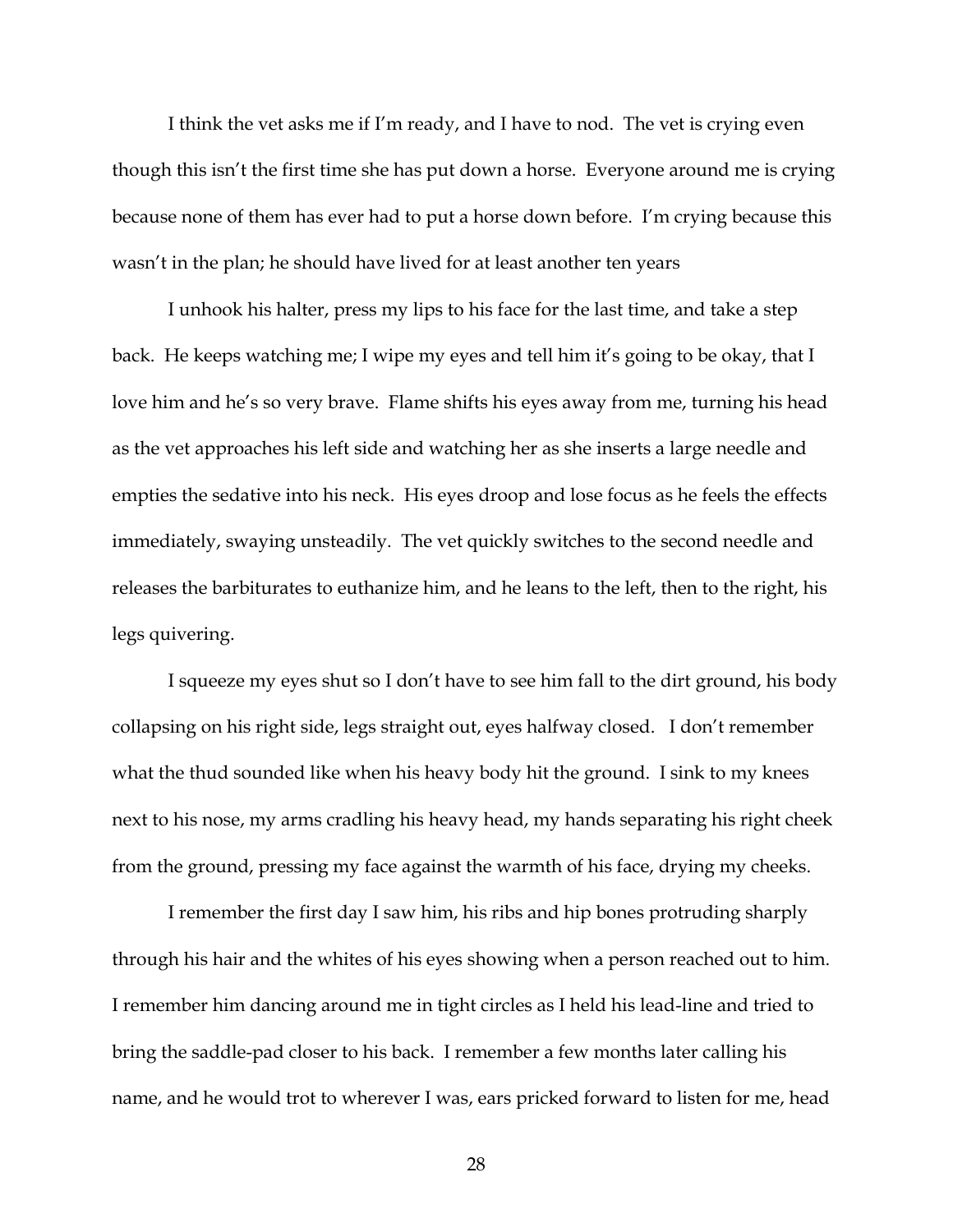bowing low so I could easily slip a halter on. I remember feeling his warm body beneath me when I first rode him bareback, trusting him to not let me fall off. I remember stroking his face sticking out of the stall while the vet showed me the x-ray of his broken shoulder. I remember telling him there was no other choice, wishing he could understand me. I remember leading him out of the barn, him leaning on his hind legs and hopping forward, landing on his left leg and dragging his immobile right leg behind him. I remember I'm holding his head for the last time. I don't think I can move.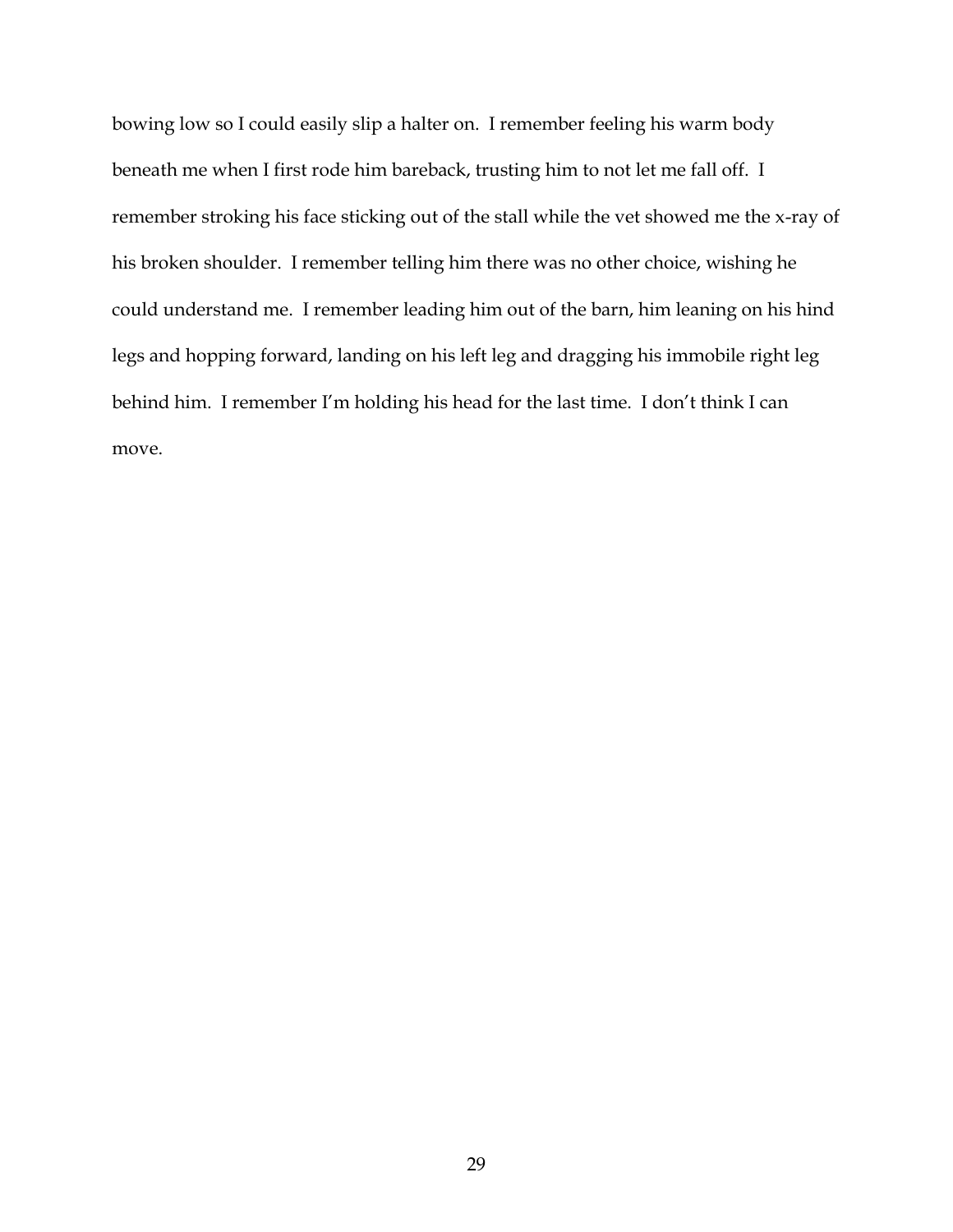## HUMMINGBIRD LAKE

Amidst the other amoeba-shaped lakes in Minnesota, there is a lake in the small town of Annandale that is shaped like a hummingbird. The bird's beak runs parallel to Highway 55, the main road that will take you northwest from Minneapolis through all of five minutes and the one stoplight of my hometown, and eventually all the way to the North Dakota border. The hummingbird faces west, slightly angled upwards as if it intends to follow Highway 55 until it finds a new home somewhere else, maybe in British Columbia.

My family and I live three miles west of the hummingbird's chin, nestled in between two lakes. But whenever I drive anywhere, I generally have to go past some part of the hummingbird, usually paralleling the beak and the head.

My best friend lives on the rump of the hummingbird, below the flank and above the tail feathers. The first time I ever saw a shooting star, I was sitting on her dock that extends into the undertail coverts of the hummingbird.

Going to and from her home I go on gravel roads that trace the hummingbird, traveling down one side on the way there, and completing the outline on my way home. I drive parallel to the beak until I take a right down to the crown of the bird on a gravel road, circling the head and driving within ten feet of the spine until I get to her house.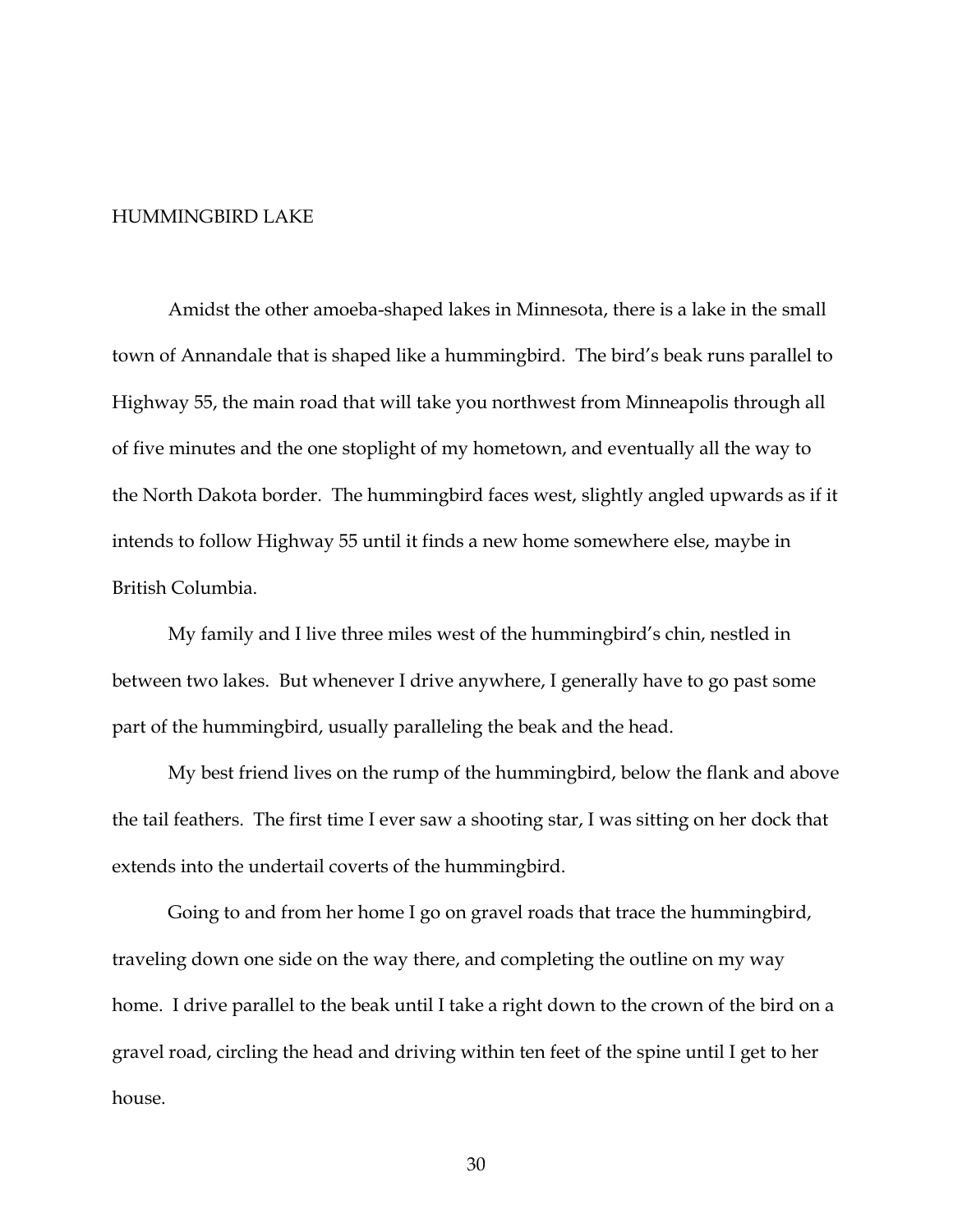On my way home from her house, I will trace the tip of the tail, following the curve until I have to take a sharp left then a right and I drive parallel to its belly flanks and chest, but I don't see the lake anymore. On this gravel road there are two sharp turns. I'm careful not to take them too quickly. One of my friends slid into the ditch after having her license for less than a month. The other turn you can never see if there is a car around the corner. I go slowly for fear the other car might be going fast. I've only encountered another car on the road a handful of times in the hundreds of times I've driven on it. Once, I turned and the boat policemen were coming to the public landing at the tail of the hummingbird.

Multiple summer days she and I have spent canoeing from the undertail coverts to where the feet of a hummingbird would be. My best friend and I jump in for a swim when the heat becomes unbearable, treading water in the flank of the bird. Sometimes we talk, sometimes we canoe in peace, listening to birds make plans with each other and dragonflies coming close to investigate us. This is the place where we can share anything with each other, our future hopes and plans.

And in the center from my life in a small town rests a hummingbird poised to follow the path forward or backward to a new destination.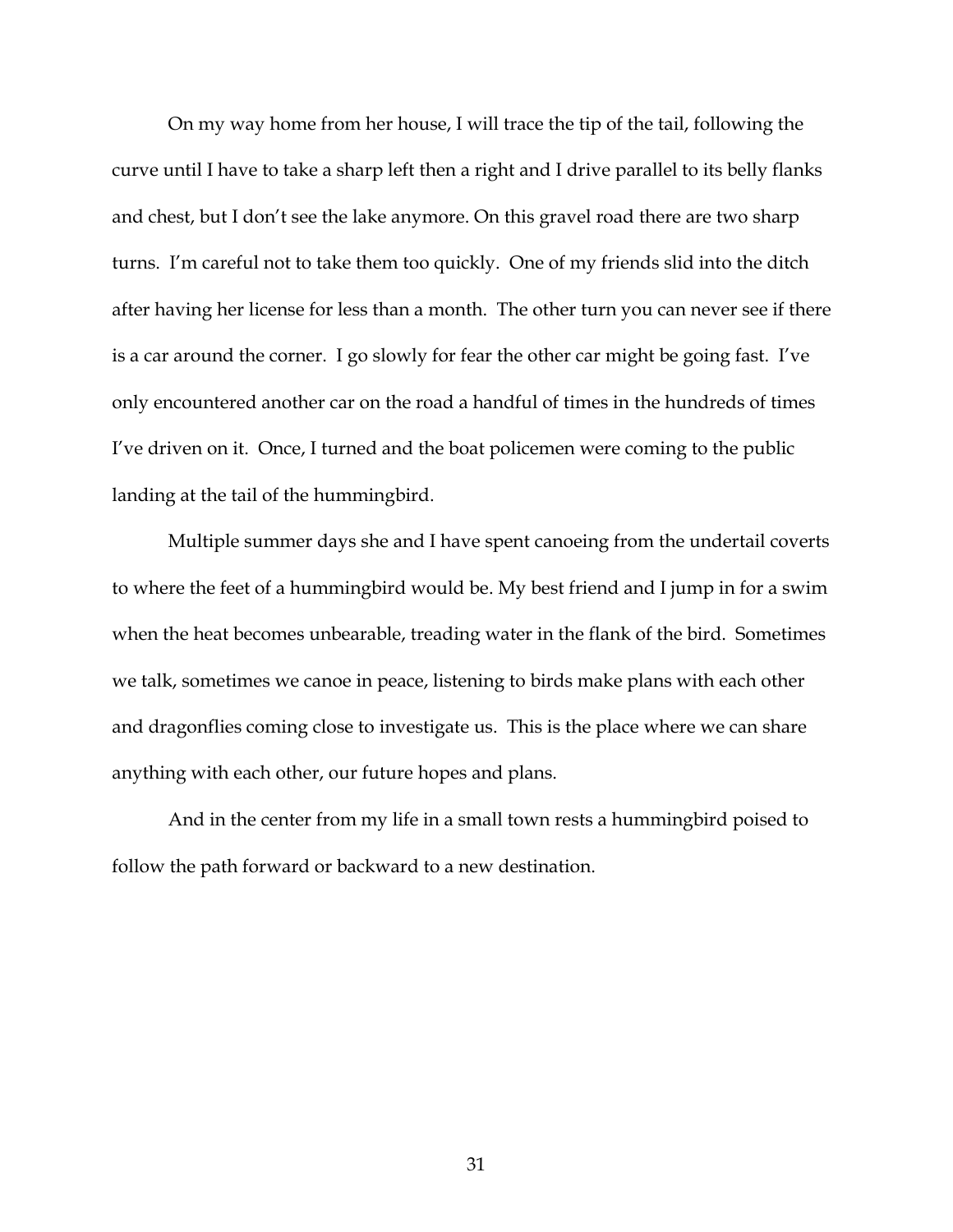# SAILING

Job: stop boat when we dock. First mistake: balancing on the bow. I prepare, but the wind surprises. Grasp the wheel, wind twists me. Ribs crunch dock's edge; I'm wet. Can't breathe, can't speak, can't move.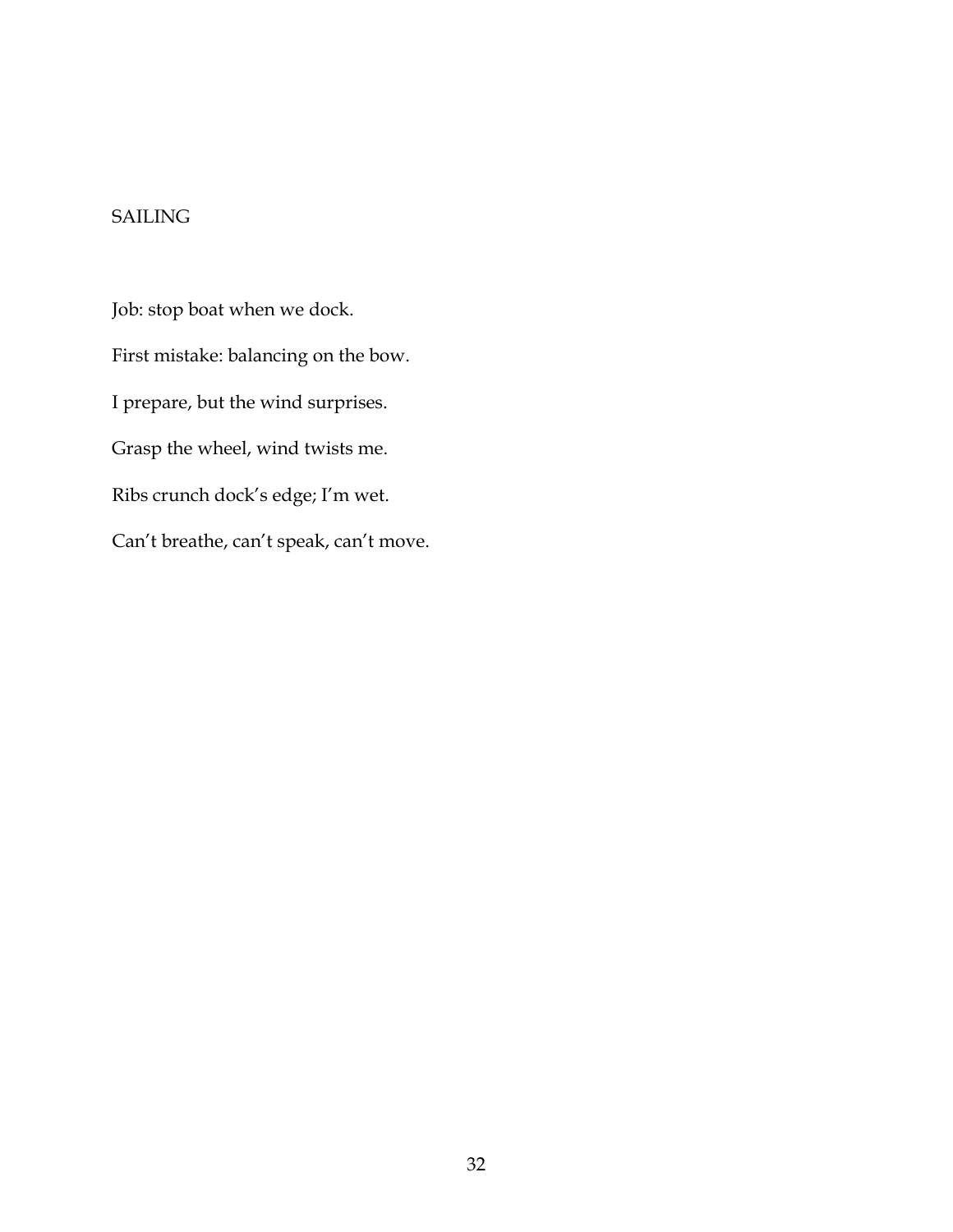## ICE CREAM IDENTITY

I should be a fifth-generation ice cream maker. Not just any ice cream maker though. Not for Kemp's, Blue Bunny, Häagen-Dazs, Ben & Jerry's, Cold Stone, or Edy's, but for Brown's Velvet Ice Cream, the homegrown label and legacy my greatgreat-grandfather Carl Brown began in 1916. Now the abandoned creamery stands in silence, alone, rejected and reminiscing mournfully on its glory days, when it had been a welcome symbol in our town. The large brick building is eggshell white, the attached side office is your average brick color, and the roof is a dark shade of red I picked out from a swatch of colors my father brought home. "An eye sore," my mother calls it whenever we drive by.

My great-great-grandfather purchased the creamery in 1906 in my small hometown of Annandale, Minnesota. He began by making butter, but by 1916 he focused solely on making ice cream. His ice cream business began when he sculpted large ice blocks out of French Lake and stored them in chilled tree shacks. These ice blocks combined with fresh buttermilk and wild berries became the ultimate ingredient in his velvety ice cream. Ownership of the business moved down the line to the sons of each family: Carl, Oscar, Floyd, and finally to my father.

From the time Carl moved from Sweden and established himself in Annandale in the late 1800's, the Brown's were esteemed in the community. When my father was a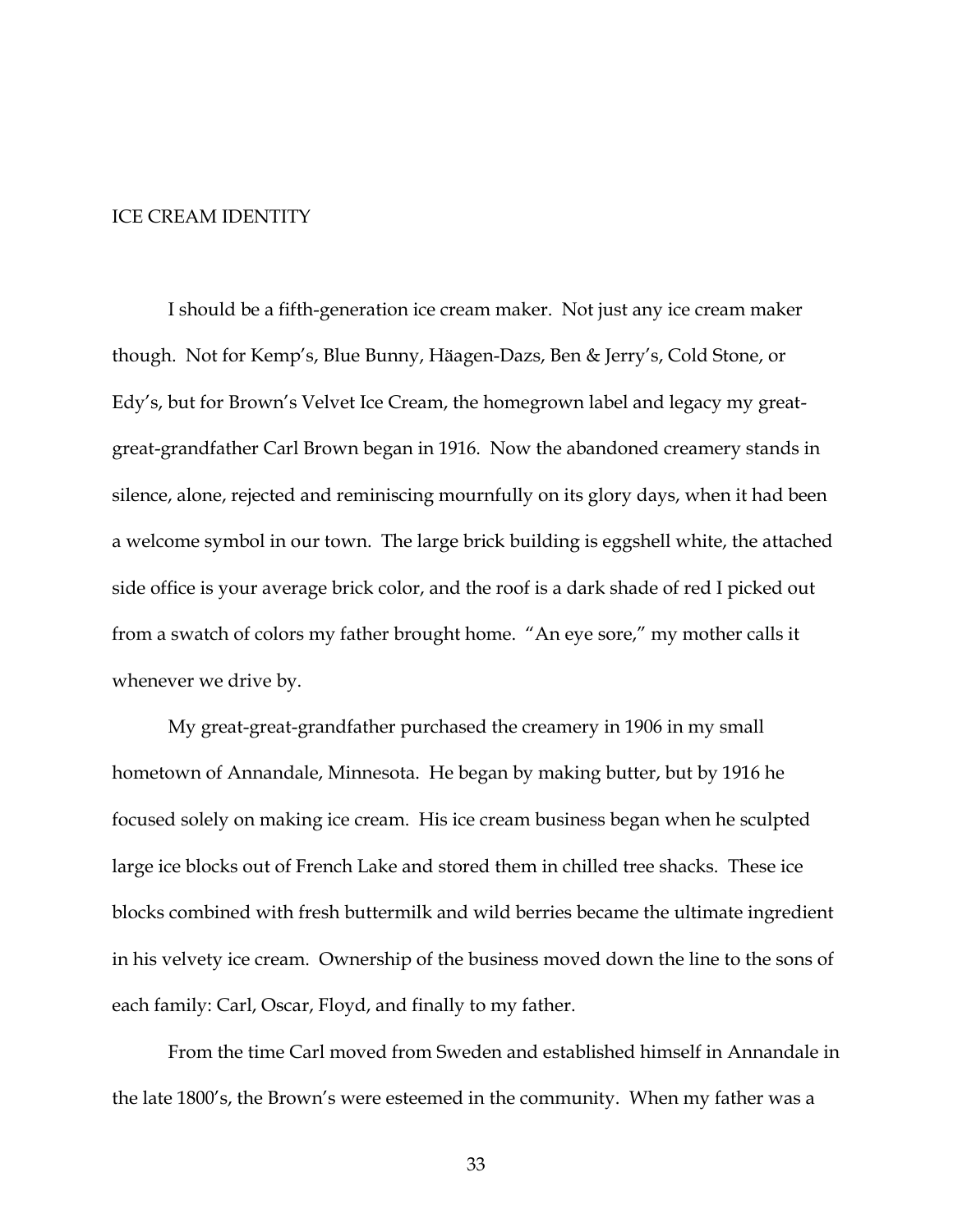child, the weekly newspaper in my town would call all of the well-known families in Annandale every Monday morning to see if they had done anything interesting over the weekend. That information would then be printed in that week's edition: "Floyd Brown family of eight visited Maxine Holmquist Brown's family in Buffalo—." My grandmother secretly called it the gossip column. I think some of the older people in my town know more about my family history than I do. My small town even has a street named after my family, Brown Avenue, that my parents lived on for a few years after they married. I was born into this special legacy without ever doing anything to deserve this status.

Some of my teachers in school had also taught my father and his siblings; they all knew me as "Kevin's daughter." Members of my church loved hearing my grandfather sing, and told me so often, even after he had passed away. Older gentlemen in our town have commented on how I look like a Brown, or how much they loved my grandfather and father's ice cream, or how much they loved listening to my grandfather sing, or any other story they can associate with the Brown family. I found my identity in being a Brown and I didn't know anything different.

I frequented the creamery as a child. It was the family business after all. My younger brother and I spent countless hours playing with our stuffed bears and Hot Wheels cars in the damp side rooms of the creamery, our own little sanctuary. There, the forty pound paper sacks of flour and sugar were stacked on pallets, stacks taller than my three-foot frame and perfect for pretend rooms while playing 'house.' I only passed through the eight-foot plastic flaps into the freezer when I attached myself safely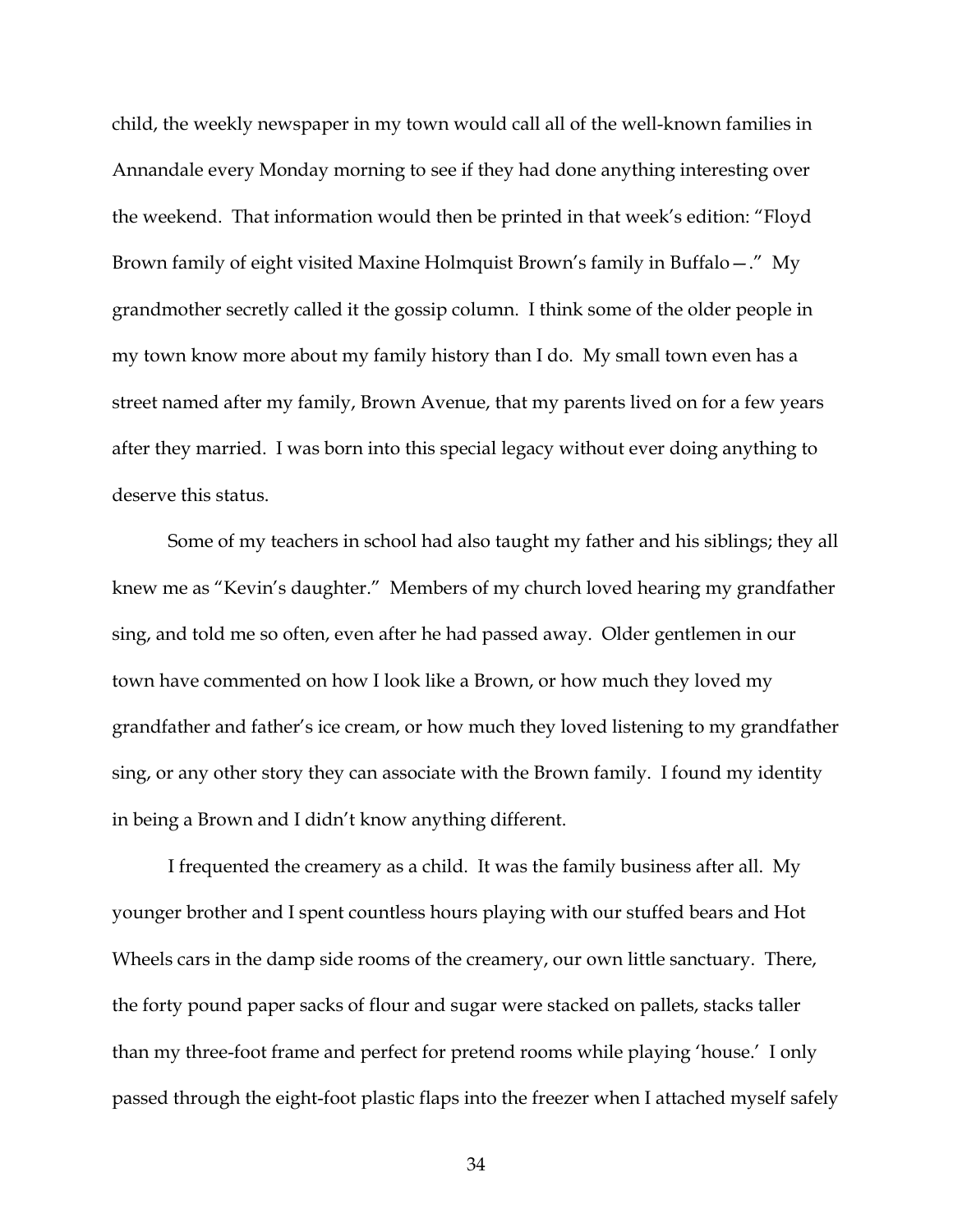to my father's side for fear I would get trapped inside and freeze to death. I finished my homework in the exceedingly heated back office, and my father would reward me with a kid-sized strawberry cup of ice cream. I watched my father inspect the ice cream with his hairnet securely wrapped around his head as he leaned over the pasteurizer where the first stage of ice cream churned. I observed my father to learn for myself what I would be doing at my first job when I became a teenager. I never questioned if my life would consist of anything different. I never questioned my future of being another Brown who resided in Annandale for her whole life.

My future shifted in middle school. As a sixth-grader I thought I was too old to be treated like a child, but I was still too young to comprehend all the ways of the adult world. I didn't know the course of my life took an abrupt detour when the shaft on an ammonia compressor snapped because of its age. The vital half-a-million dollar piece of equipment that created refrigeration by removing heat had exhausted its life, and ultimately placed the creamery into retirement.

I think I was sad when the creamery officially closed, but I wasn't devastated, no one in my family that I can remember was completely heartbroken. Maybe they all had expected something to give sooner or later because adults knew things like that. Or maybe all of my father's siblings just didn't care anymore; after all, everyone except for my father moved away from Annandale as soon as they could. Maybe that's why my father alone bared the brunt of the failure and turned to alcohol to drown his sorrows or why his family doesn't mention Brown's Ice Cream very often. I can remember visiting the creamery for the last time, the strong musty odor of mold lingering in my nose long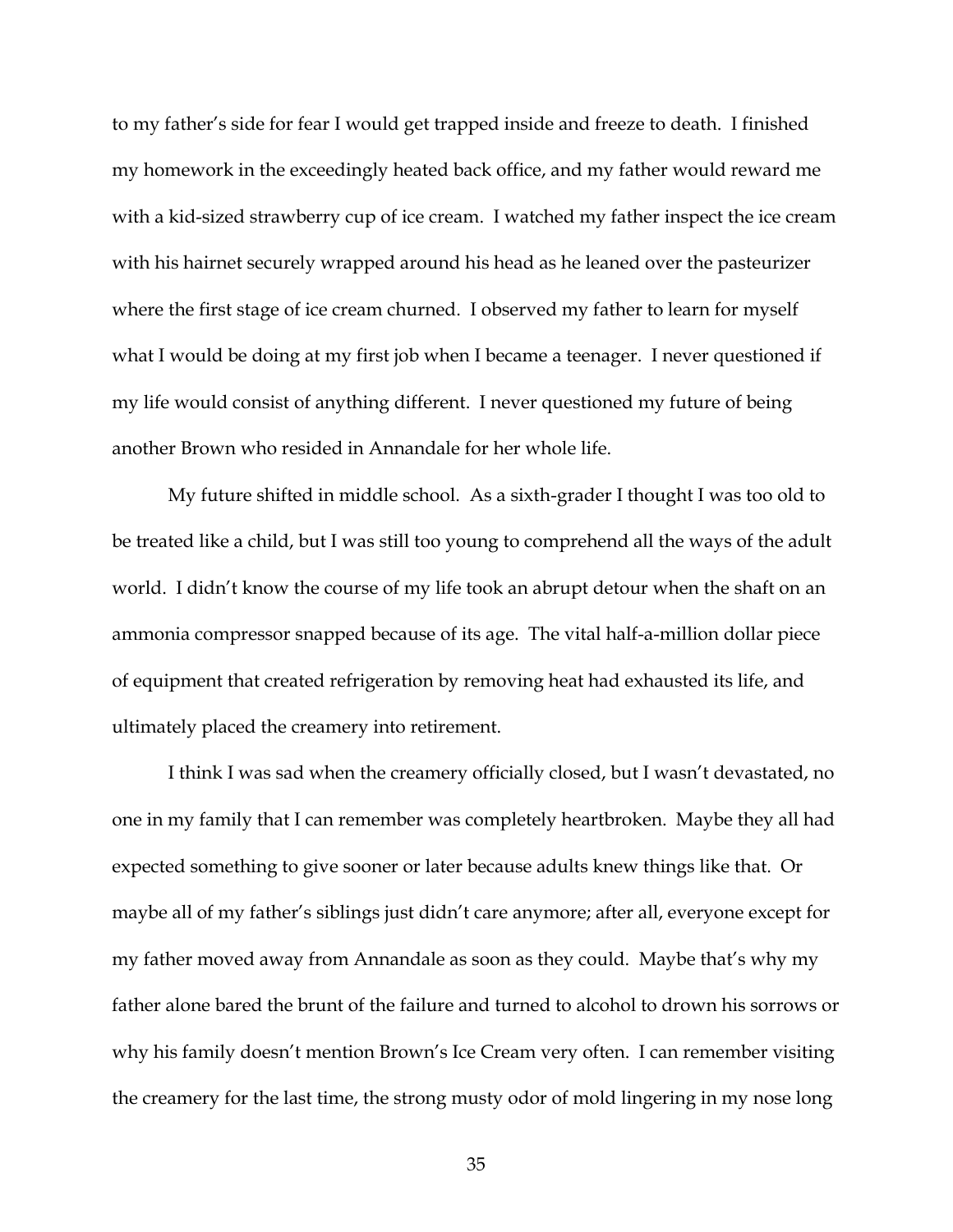after I walked out the door, the smell that I used to associate with safety. I remember the ceiling in the freezer collapsing when my father turned off the freezer for the first time in over ninety-nine years.

I remember the gradual change from feeling important in my community to realizing my generation didn't really care anymore; that part of Annandale's history had finished. The familiarity and comfort I had once found in Brown's Velvet Ice Cream had ended and what I had once found my identity in no longer existed. The older generation in our town still remembers Brown's Velvet Ice Cream, but as soon as they pass away, it will just be another abandoned building to everyone else.

The creamery overrun by weeds doesn't affect me when I drive by. I never even think about all of the memories and premonitions that took root there. To me it's just an old building in the scenery of Annandale and it isn't until I begin to dwell on the past that I am reminded of what I am missing out on. But maybe I'm not really missing out on anything if I don't miss it until I actually force myself to think about it. I have accepted this change in my life without a fight and I wonder why. When did I make the subconscious decision that this change was not a bad thing?

I grew up thinking my future would be in Annandale. Even if I wasn't running the family business and Hunter owned it instead, I still wanted to be a part of it. I planned on raising my kids in an environment surrounded by family and family history. But now I am not tied down to always living in Annandale because my family probably won't be there either. I can move to Montana and live on a horse ranch, or I can travel all around the world without ever settling down. I will never get to say I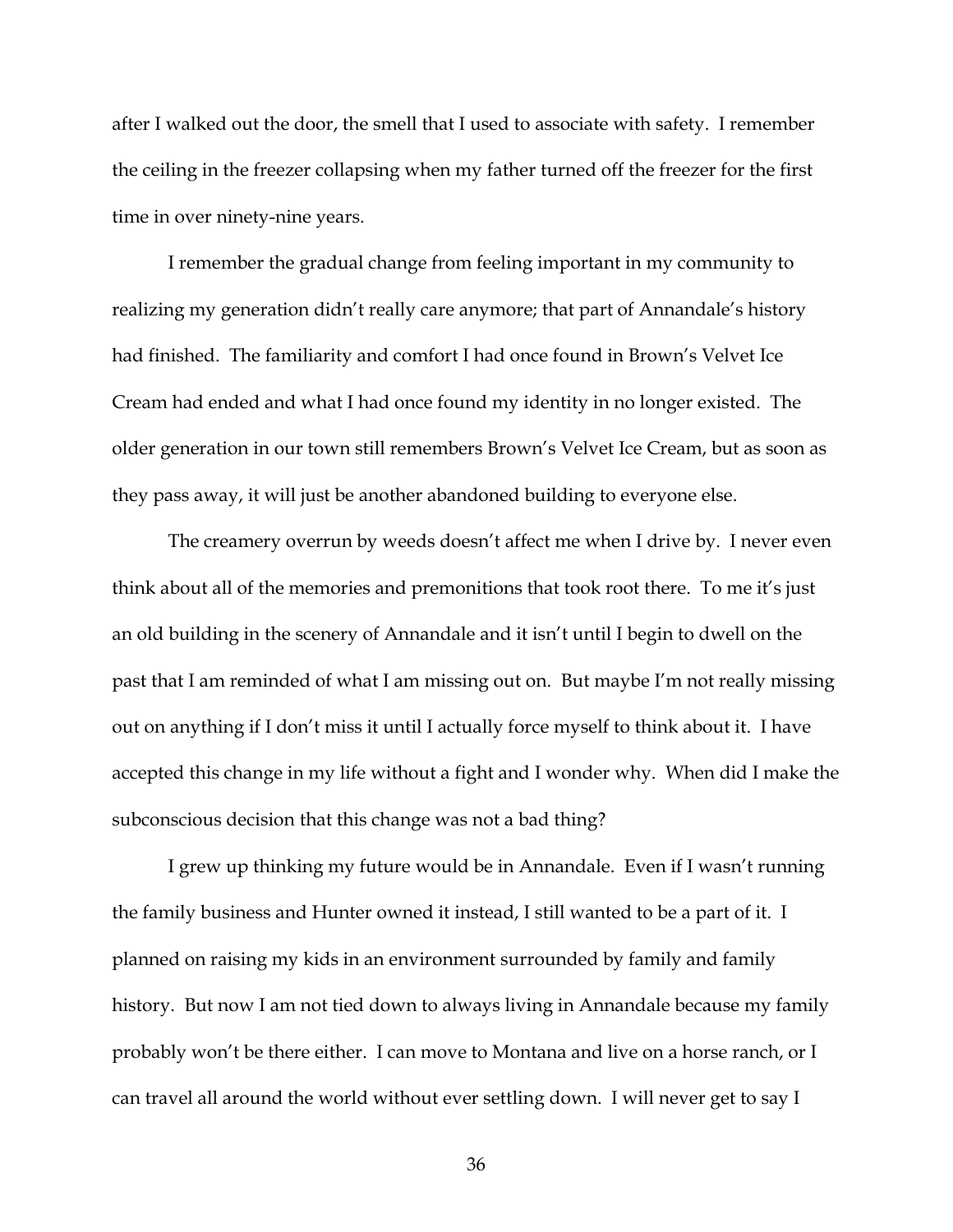make ice cream for a living, but I still get to say that my family used to own an ice cream business. Someday I would like to open up an ice cream parlor of my own. It won't be exactly the same as Brown's Velvet Ice Cream, but I can still tie in the history behind it. I have the freedom to establish my business wherever I want to, Minnesota or somewhere else. Ironically, I don't really even like ice cream, maybe I had too much of it when I was younger, but for some reason I still like the idea of being an ice cream maker. Maybe I find comfort in the familiarity of having an ice cream business in the family. Maybe I like change, and maybe I don't. I'll probably never know which future would have been the better option because I never got the chance to choose. Perhaps no matter what happens in life there's a part of me that will always long for the creamy taste of vanilla ice cream that could only come from my great-great-grandfather's recipe.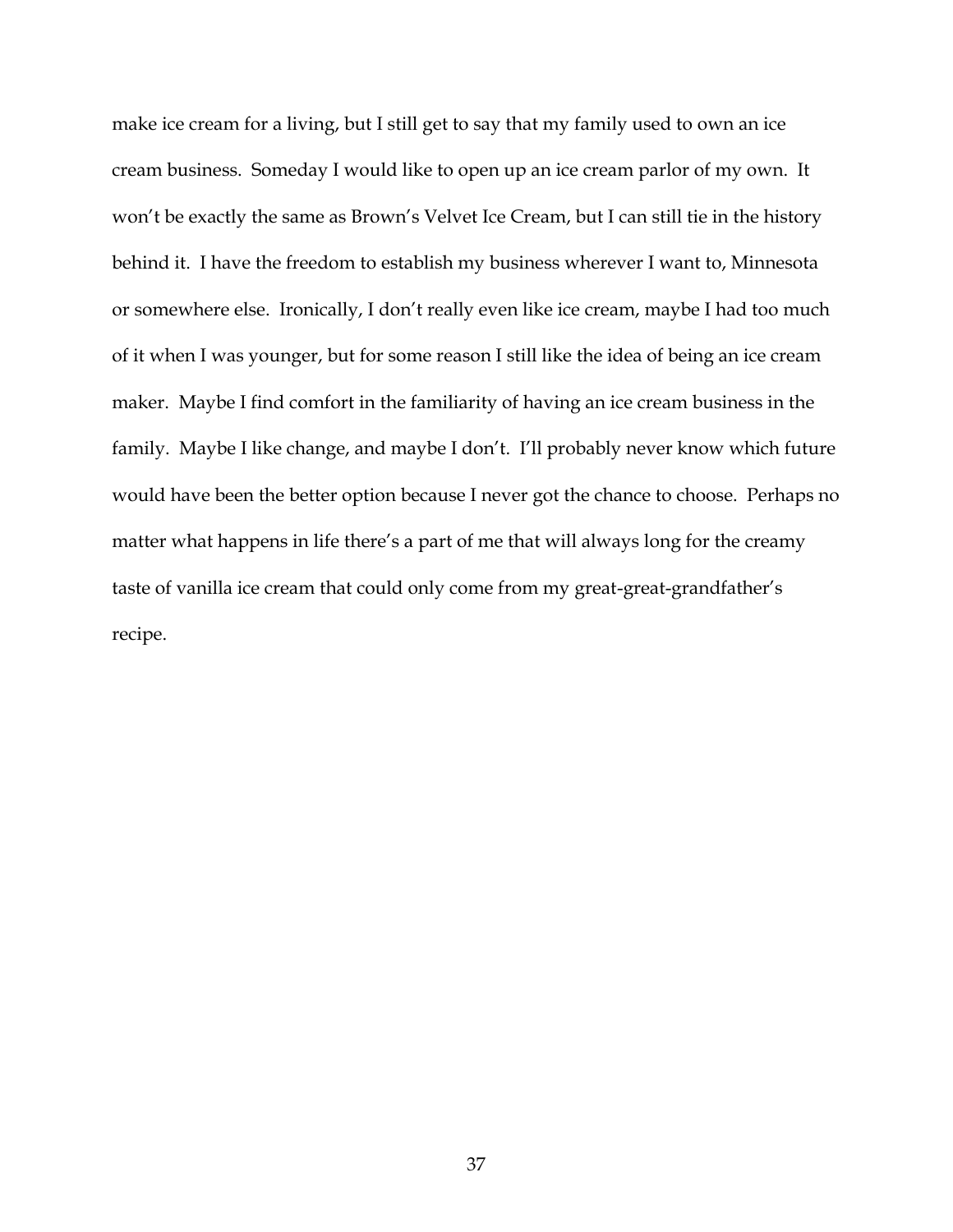## INTERRUPTIONS

I hear the sudden earsplitting scream of the train alerting its arrival to the next town. I jump and clamp my hands over my ears to muffle the sound even if I am prepared for the train to pierce the silence. After the whistle I still struggle to hear my own thoughts above the grinding thumps of the wheels grating the rusty rails; I wait for the relief of the train fading into the distance, the shrill whistling signals and whacks of the wheels becoming only a memory again until next time.

I smell the air after the first warm rainfall in spring. The earth releases odors that have been frozen deep down all winter: the sweet dirt smell of worms mixing with the stale air smell of manure and cows won't leave my nose.

I taste plastic and sour milk mixed with a hint of chicken and bacon grease; the rubbery strips of dog treats leave a layer of film in my mouth even after I chew the soft, grainy pieces that deceived me and force myself to swallow the dry lumps. I forget that things don't always taste as good as they smell.

I feel my brother's warm neck between my gripping fingers as I squeeze a little tighter, constricting his airway enough so he feels uncomfortable, but not enough to turn his face purple. I slide my hands up so my thumbs rest just under his chin, proving to him that I am stronger and will lift him up by the head if he says one more word. My brain tells me to let go, but my hands are stronger.